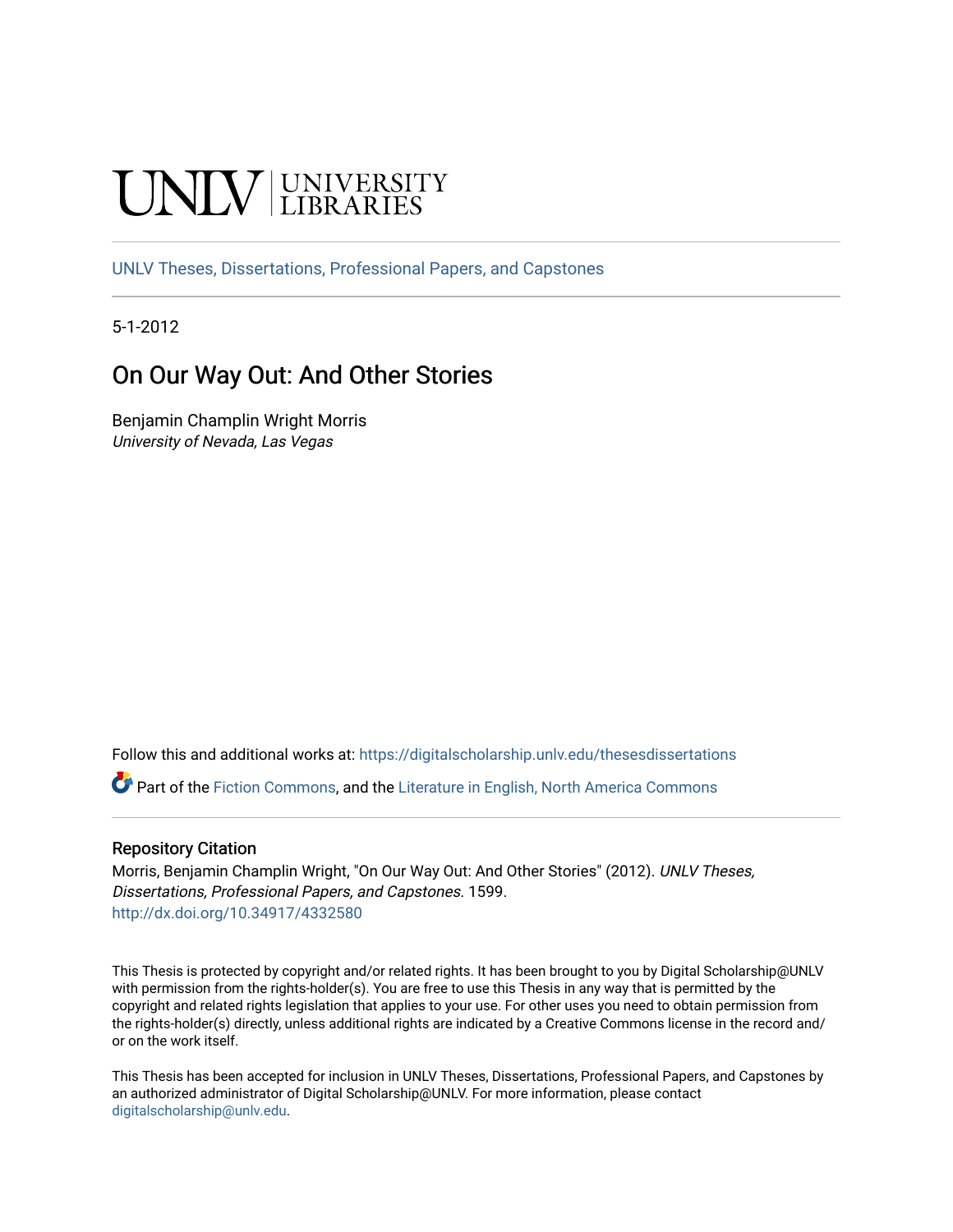# ON OUR WAY OUT AND OTHER STORIES

by

Benjamin Morris

B.F.A. in Creative Writing

Penn State Erie, the Behrend College

2008

a thesis submitted in partial fulfillment of the requirements for the degree of

Master of Fine Arts in Creative Writing

College of Liberal Arts

The Graduate College

University of Nevada, Las Vegas May 2012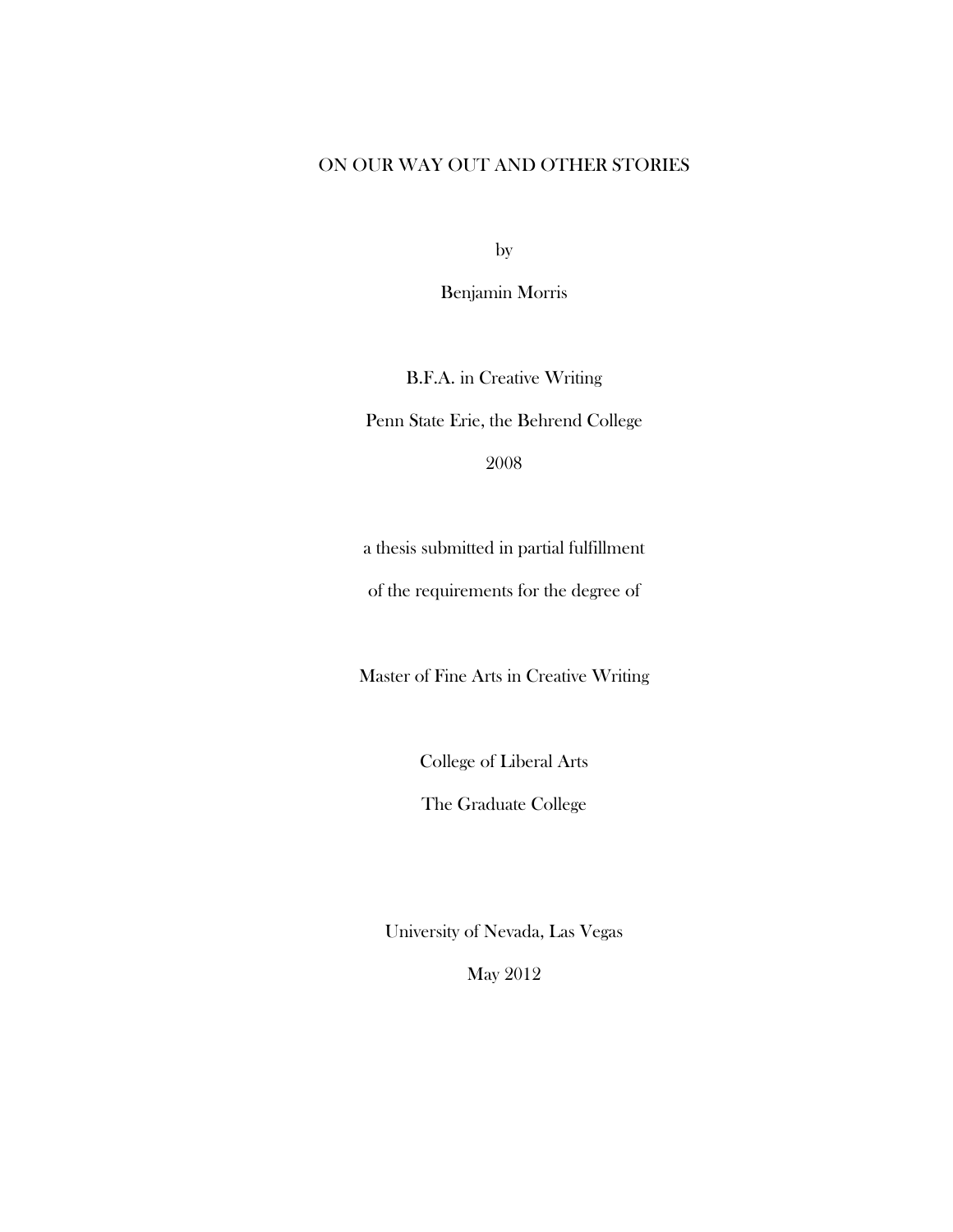

We recommend the thesis prepared under our supervision by

# **Benjamin Morris**

entitled

# **On Our Way Out and Other Stories**

be accepted in partial fulfillment of the requirements for the degree of

# **Master of Fine Arts in Creative Writing**

Department of English

Richard Wiley, Committee Chair Douglas Unger, Committee Member Maile Chapman, Committee Member Clarence Gilyard, Graduate College Representative Ronald Smith, Ph. D., Vice President for Research and Graduate Studies and Dean of the Graduate College

**May 2012**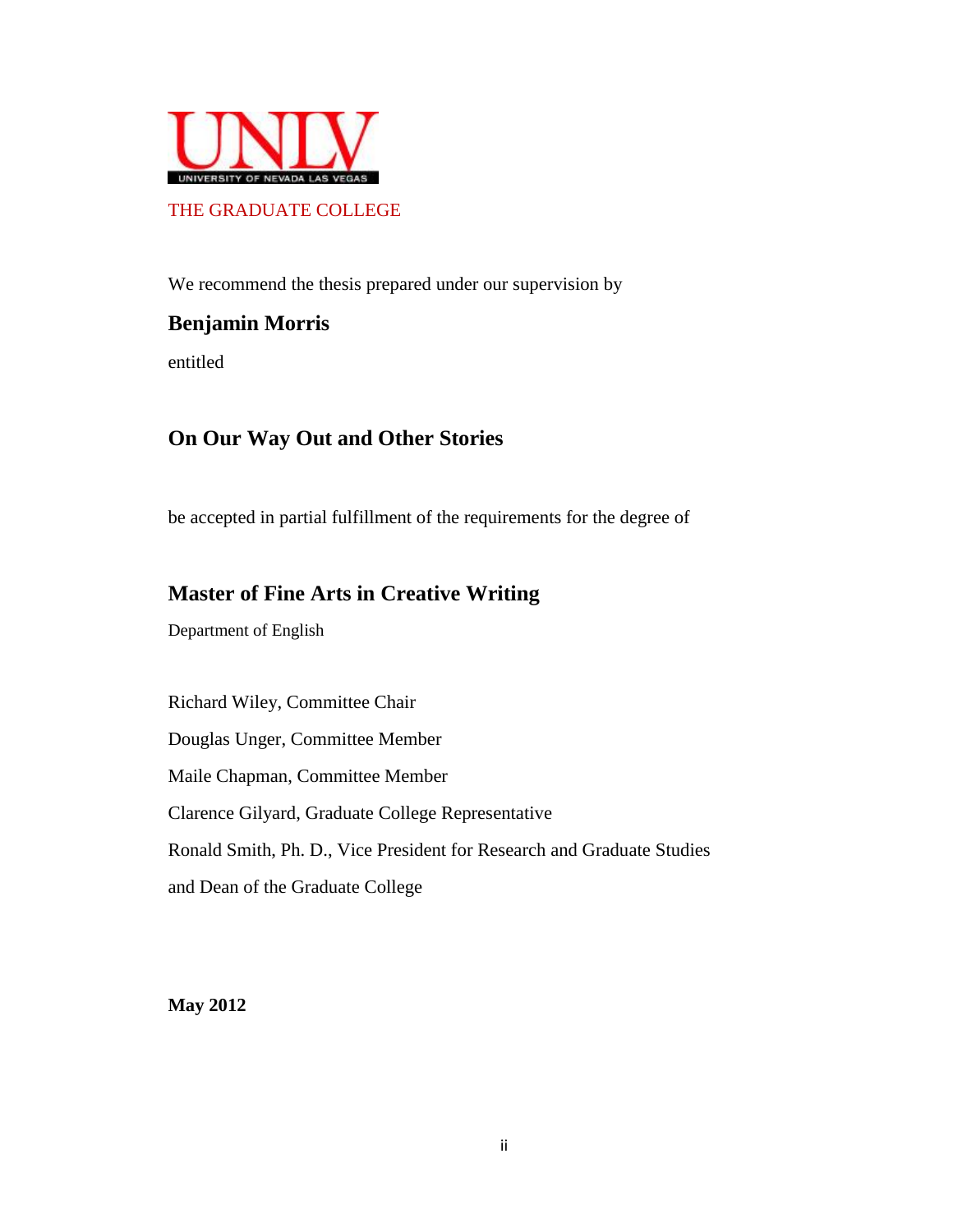#### Abstract

On Our Way Out and other stories is a collection of short fiction banded together with themes of the darkened strange, the missing and the moving, and a sense of place. The characters in these stories try to claw their way to newfound identities, whether it's through a financial transaction, saving a life, or putting a body in the ground. An action with a result is what's needed in these characters' lives. Though, often, the results are not intended. Despite the oddity inherent in these stories and characters, there is something familiar about their plight as ordinary people, something in them that helps us understandourselves better, be it disturbing or pleasant.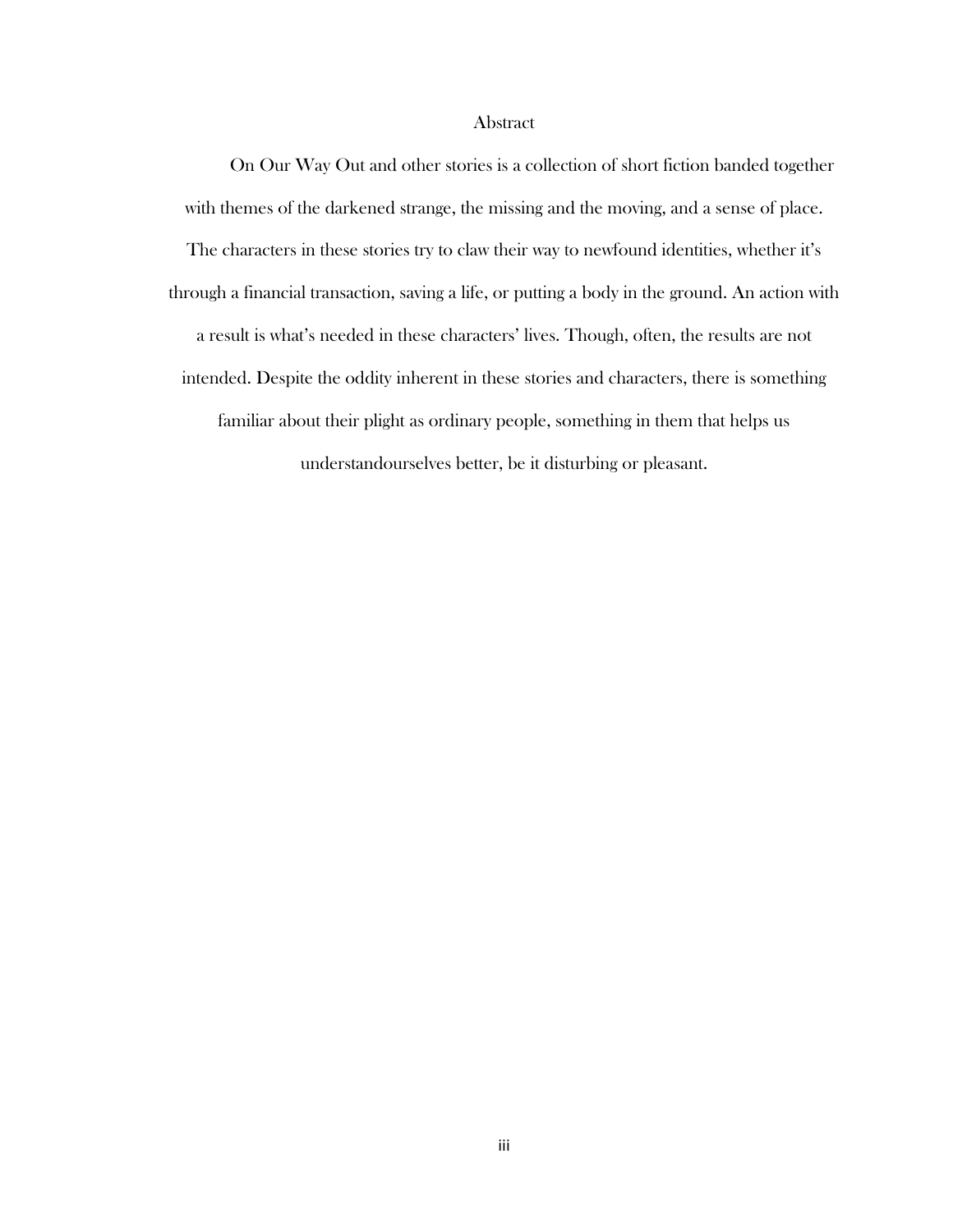# Table of Contents

| Abstract                                       | 11 |
|------------------------------------------------|----|
| On Our Way Out                                 | 1  |
| Arriving on Time:<br>Flagstaff, Arizona        | 9  |
| Dead Sharks                                    | 11 |
| Arriving on Time:<br>Black Hills, South Dakota | 20 |
| Burying the Local                              | 22 |
| Gator Eggs                                     | 42 |
| Arriving on Time:<br>Centennial, Wyoming       | 61 |
| Flood                                          | 64 |
| Arriving on Time:<br>Galveston, Texas          | 79 |
| Arriving on Time:                              | 81 |
| * *                                            |    |
| Curriculum Vitae                               | 82 |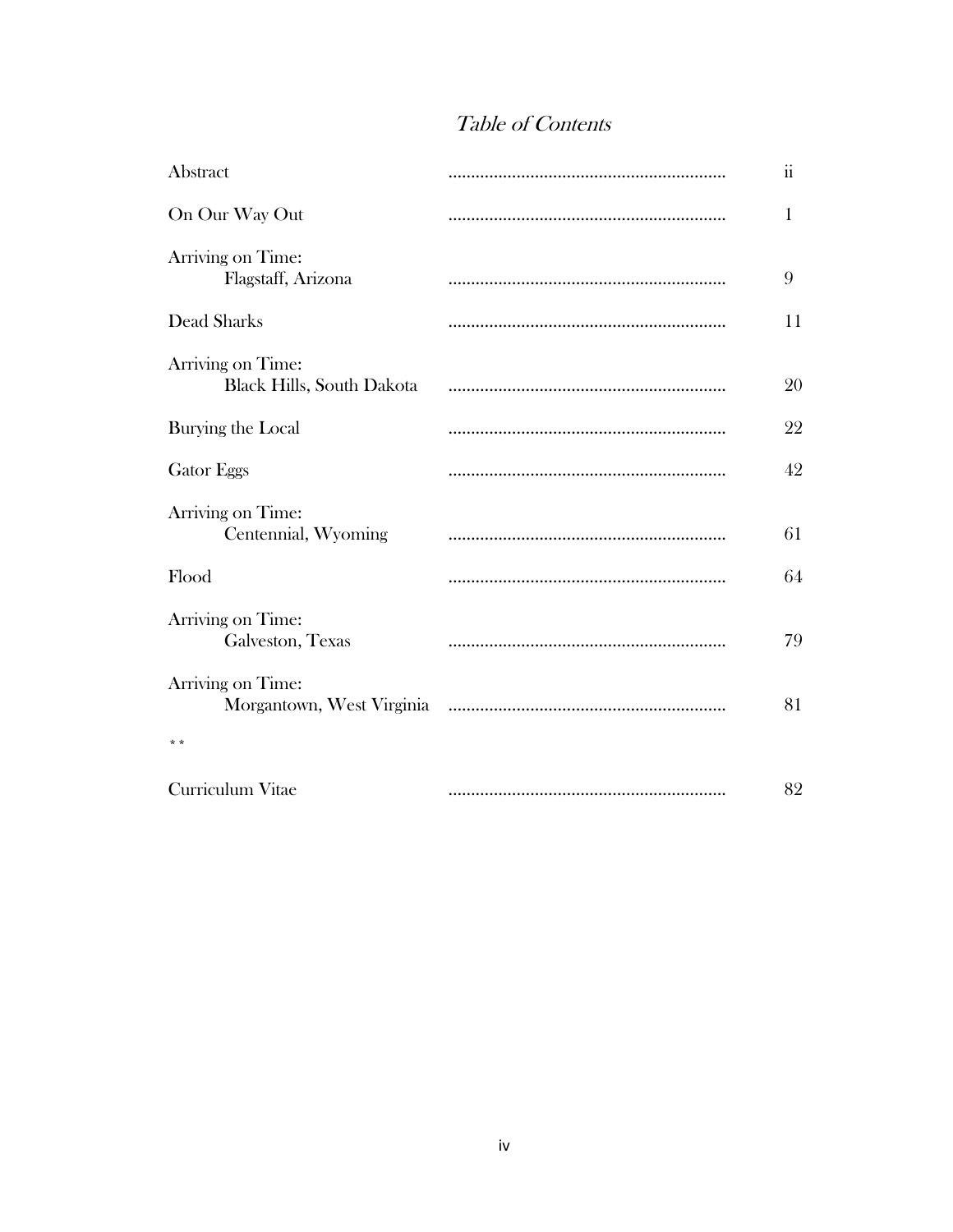## On Our Way Out

Charlene sat with George on the front porch. Their two golden retrievers slept at their feet, furry stomachs rising and falling together. The mid-October felt brisk, an unexpected cold front moving in off the lake. A dense layer of fog crept up the hill and covered them in an ashy haze.

The surrounding fog reminded Charlene of the evening smoke that poured out from the Mung's twin burn barrels next door. Charlene never asked her neighbors what they burned, but the rusted drums always smoldered with an unpleasant, heavy odor. Some nights she sat in her rocker and watched the flames flip around one another, angrily fighting for pieces of black sky.

When George couldn't sleep, he left Charlene in bed, and worked down in the basement. Charlene pretty much knew what to expect from a man after being married to him twenty years. His work area, like most other men's, was a sacred place.

Later that night, Charlene woke to use the bathroom. The space next to her was cooled, like he'd been gone for hours. Charlene heard the dogs barking outside. She figured George let them out before going down to the basement. From the hallway window, she saw the dogs grazing in the yellow haze of the motion light. She opened the sliding glass door and playfully whispered with them. Then she returned to bed alone.

\*\*\*

In the morning, Charlene felt the empty space beside her. She fed the dogs and made breakfast for her and her husband like every other morning for the past twenty years. Nothing changed. When breakfast was on the table, steaming, she called downstairs for George. She got no answer.

She put their plates in the oven and checked herself in the mirror. Then she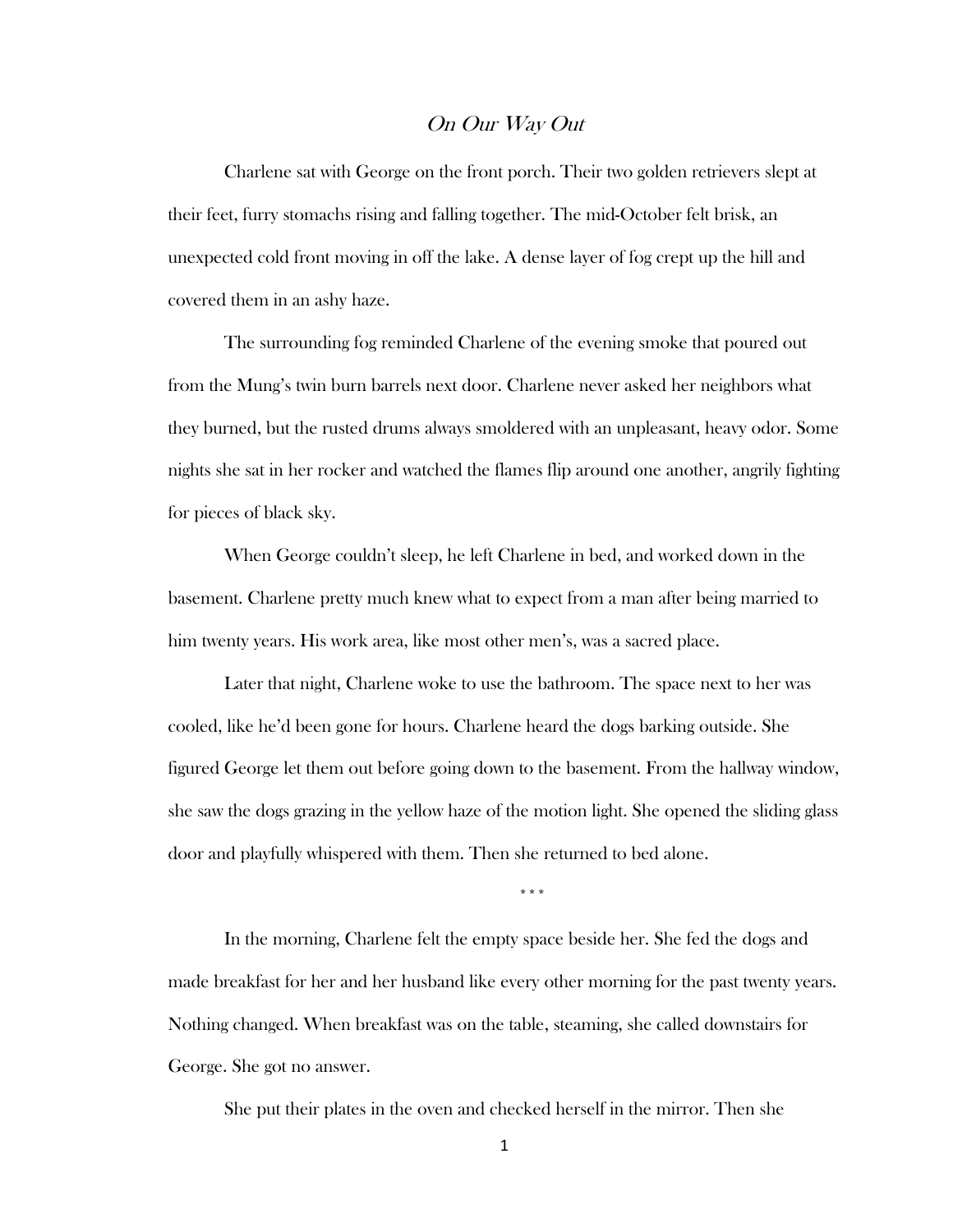cautiously stepped down into the basement. The lone light bulb with a wiry pull string string illuminated the laundry room. George's work room was all the way in the back. Charlene called out again. There were no lights on underneath his door and she softly put her ear up to it, her fingers working at the hem of her robe.

"George?" she asked. Her voice turned to a whisper.

The first thing she saw was George's workbench littered with sharp utensils crusted globs of white and red. Charlene bit down on her hand to muffle a scream. She whirled around and saw shelf after shelf stocked with lifeless animals who stared back at her with marbled eyes. The dirty pink of a bloated tongue drooped from a deer's black mouth. A raccoon had tiny cotton balls stuffed into its eye sockets. Pelts were stretched out across pieces of board. The animals were arranged according to size. From a shiny black rat to a doe with blood crusted around its nose. Three geese were perched above the window. Thin pieces of steel ran up the backs of their necks to keep them from collapsing.

Suddenly, an odor wafted from below the workbench and forced her back into the laundry room. She got ill in the sink. Charlene breathed deeply and sipped the tepid grey water from the faucet. She wiped her mouth with an old towel and steadied herself. The door to George's workshop stood open and she didn't have the heart or stomach to go back and shut it. Instead, she crawled upstairs and collapsed onto the sofa. She cried herself into a blank dream.

Charlene woke to an explosion in the oven. Smoldering shards of ceramic were caked in bits of egg and jelly. She turned the oven off and left the mess for later. She thought about George and where he might be. No note, no call. She let the dogs out. As she watched them in the yard, it dawned on her that maybe George was doing those things for other people. On a commission. The thought comforted her momentarily. Maybe he

2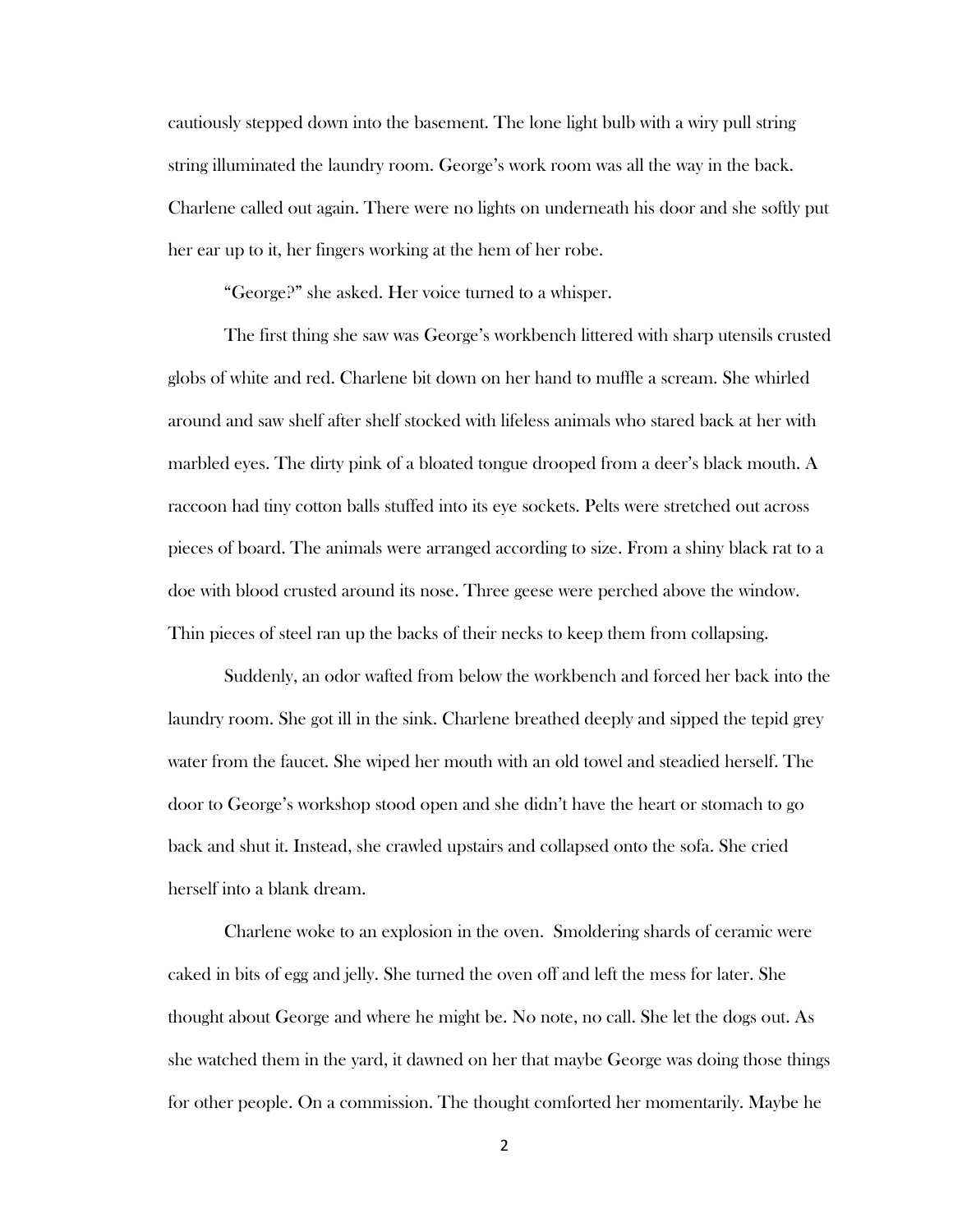wanted to keep it as a secret because he knew how strange it would look. But the image of the rat returned to her. She didn't want to believe George methodically killed all those animals. All for himself. She had never even seen a gun in the house.

She dressed and decided to drive up 426 to the reservoir with the dogs. Charlene and George regularly brought them there to swim as it was recommended by the vet in town. She veered onto Townline Road, a non-serviced stretch of dirt and gravel, potholes the size of kitty pools. Her tires growled over the rock. The dogs immediately recognized the road and started whining. Charlene opened the window and let the biting cold surround her. Abandoned cars sat gutted in the fields that ran on either side of her.

She saw a few couples walking around the reservoir when she pulled into the lot. Pine trees fanned out around her and hid the road. The dogs' whimpering worsened until she let them bound out of the backseat. They took towards the water and leaped into the murky dark. Charlene stood by her car and took in the sounds of running water and all the birds that hid in the pines. She saw a few geese on the water and a chill ran up her body. Her mouth went dry. She threw a few sticks for the dogs to swim and fetch. Then she dried them off with dirty beach towels. She drove back to home in the dark.

Charlene skipped dinner. She got the sheriff on the phone and told him George had been missing for at least twenty-four hours. As she spoke, she realized the calmness in her voice. The Sheriff told her to try and get some sleep—that George would surely be back soon. Charlene

The following day, the sheriff put a search team together, and they spread out along Rt. 426, fanning into the woods just like in the movies. Old hound dogs strained furiously against their leashes, nosing invisible leads. The Lake Erie scuba club took to the ponds and reservoirs within two miles of Charlene's house.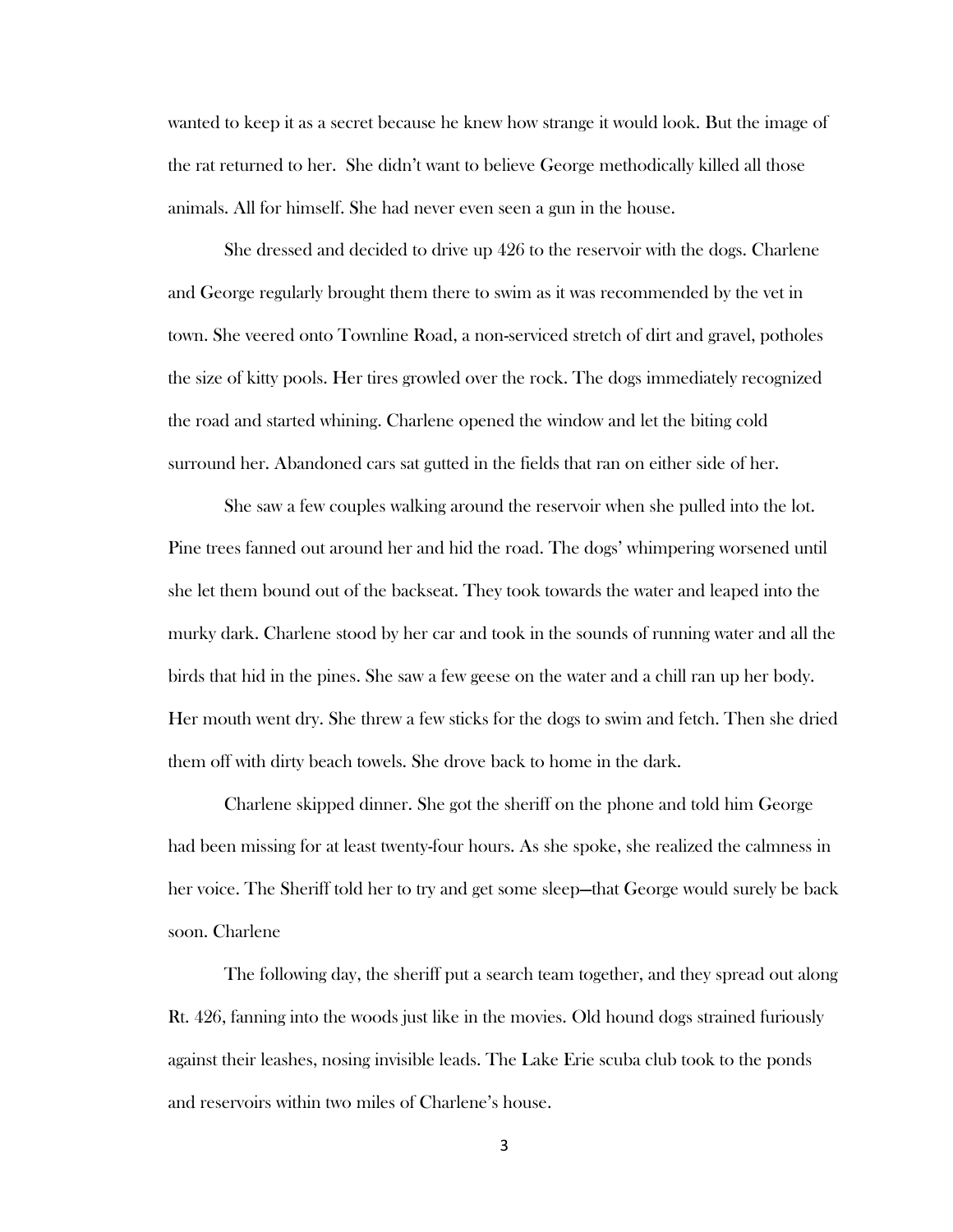The townspeople responded with support for Charlene. Luke and Robin Quiggle brought Charlene a quiche. Pastor King brought blueberry muffins. Dottie Bell and her little yapping dog, neither of whom Charlene cared for, brought Neapolitan ice cream. Others brought casseroles, potatoes, ham, and meatloaf. Charlene had to plug in the empty fridge down in the stone cellar.

Parking made a mess of things. Cars littered both sides of 426 for half a mile, shrinking the road to one lane. Charlene knew her neighbors would be irritated about the ruts on the outskirt of their lawn. She also noticed the smoke from their burn barrels smelled even more pungent than usual.

Charlene's yard was waterlogged, thick and heavy with rotten maple leaves. From the house, she watched Chet Wagner's breath billow white clouds as he fought his way into the brush behind the backyard, his wife, Lois, at his side. From the property line, the woods ran a mile deep to the grape vineyards that were harvested every fall. Charlene stayed at the house, always within reach of her phone. Her house became headquarters to the volunteers and she had fresh coffee ready at the top of every hour. Searchers would often stop in to warm themselves by the fireplace in the living room. Charlene consistently fed the strong flames, which they ate their way through the logs that George had cut in the driveway and stacked in the garage. It was one of the things he used to do when they argued. George would take the dogs with him outside and they'd sit and watch him quart wood. He'd swing his axe until completely out of breath.

The dogs grew exhausted from all the commotion and they soon slumped down on the worn rug just in front of the black stone hearth. Above them, on the mantle, was Charlene's Niagara Falls decorative plate. On it was a painting of the Peace Bridge and little steam boats running underneath, their large cargos steeped upon their backs. George and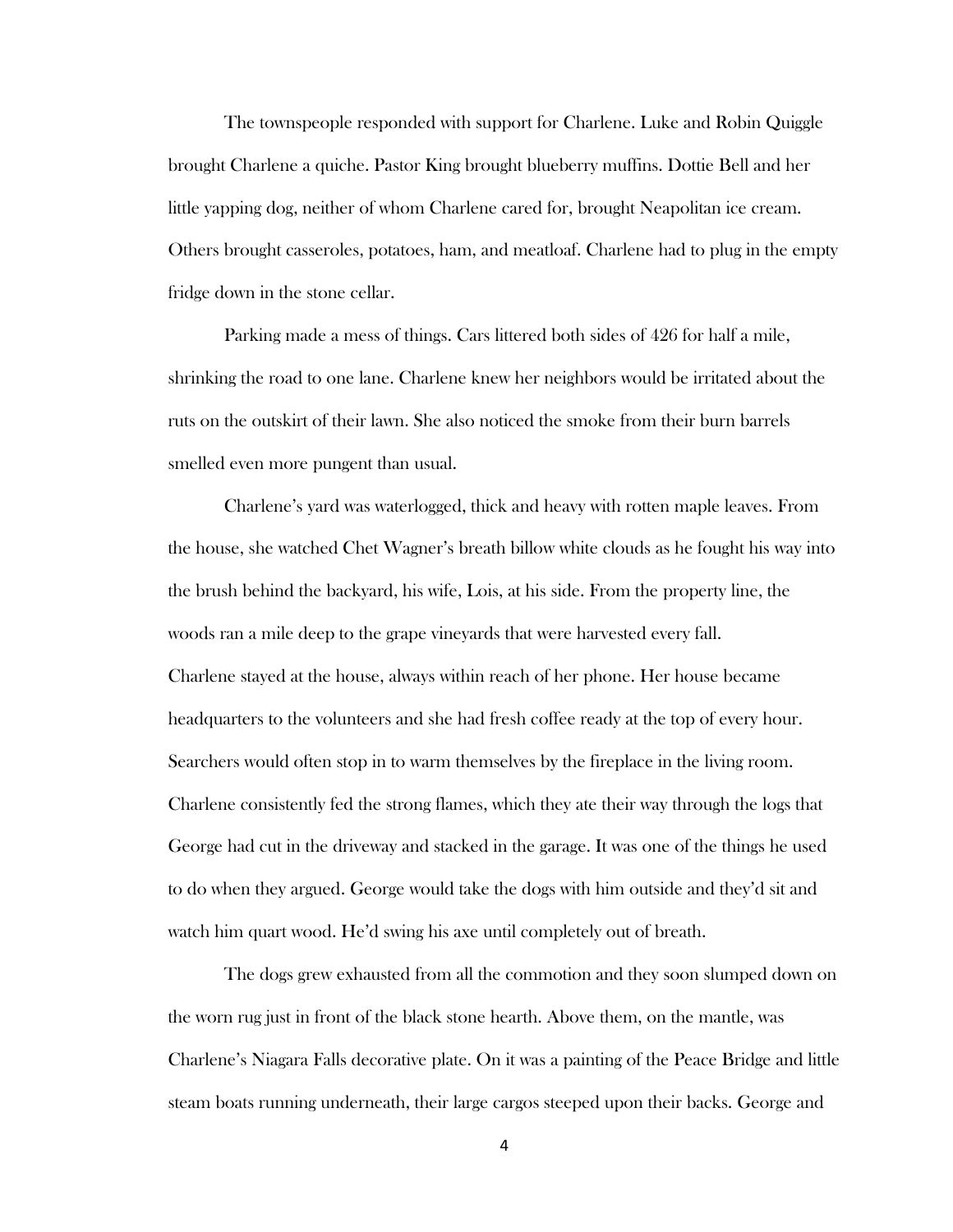Charlene had gone to Niagara Falls for their 10th anniversary. It had been Charlene's idea.

Charlene loved looking out her window to watch the vineyards and farms rolling out for long stretches until they blurred with the sky. Charlene also had to pay attention to the road. She had to have exact dimes and nickels ready for George to pay the tolls. George grew angry with her when she bumbled the coins in her purse. The whole way to Niagara Falls they had worked with small change.

Just past Westfield, it turned cloudy. They took the interstate most of the way, which didn't allow Charlene to stop and browse the roadside fruit stands that lined Rt5. She brought up the craft stores that she knew would be open near the Hamburg exit. George muttered something about unnecessary stops. Charlene knew he was anxious about driving, so she opted out of the argument. For the majority of their drive, George listened to talk radio. It began to rain.

As they drove, Charlene spied vineyard posts standing bare and useless amidst abandoned crops, and she saw large barns rise up out of the overgrowth, as if they had broken loose from the ground. She imagined them full of cold animals clumped together, trying to keep warm. Beyond the wiper blades streaking across the windshield, she watched the dark clouds huddle like bruises in the sky.

As the Hamburg exit went by, Charlene asked George if he remembered the concert they attended at the fair. He snorted at how long ago it'd been and mumbled something about a small Jew with a harmonica. Charlene remembered George standing behind her with a cigar firmly in his mouth as she swayed to an acoustic guitar.

Eventually they found themselves ground to a halt on the Peace Bridge. Charlene could feel George growing tense with each passing moment. Charlene looked at a family traveling in the next car over. A woman was talking in the rearview to her two children in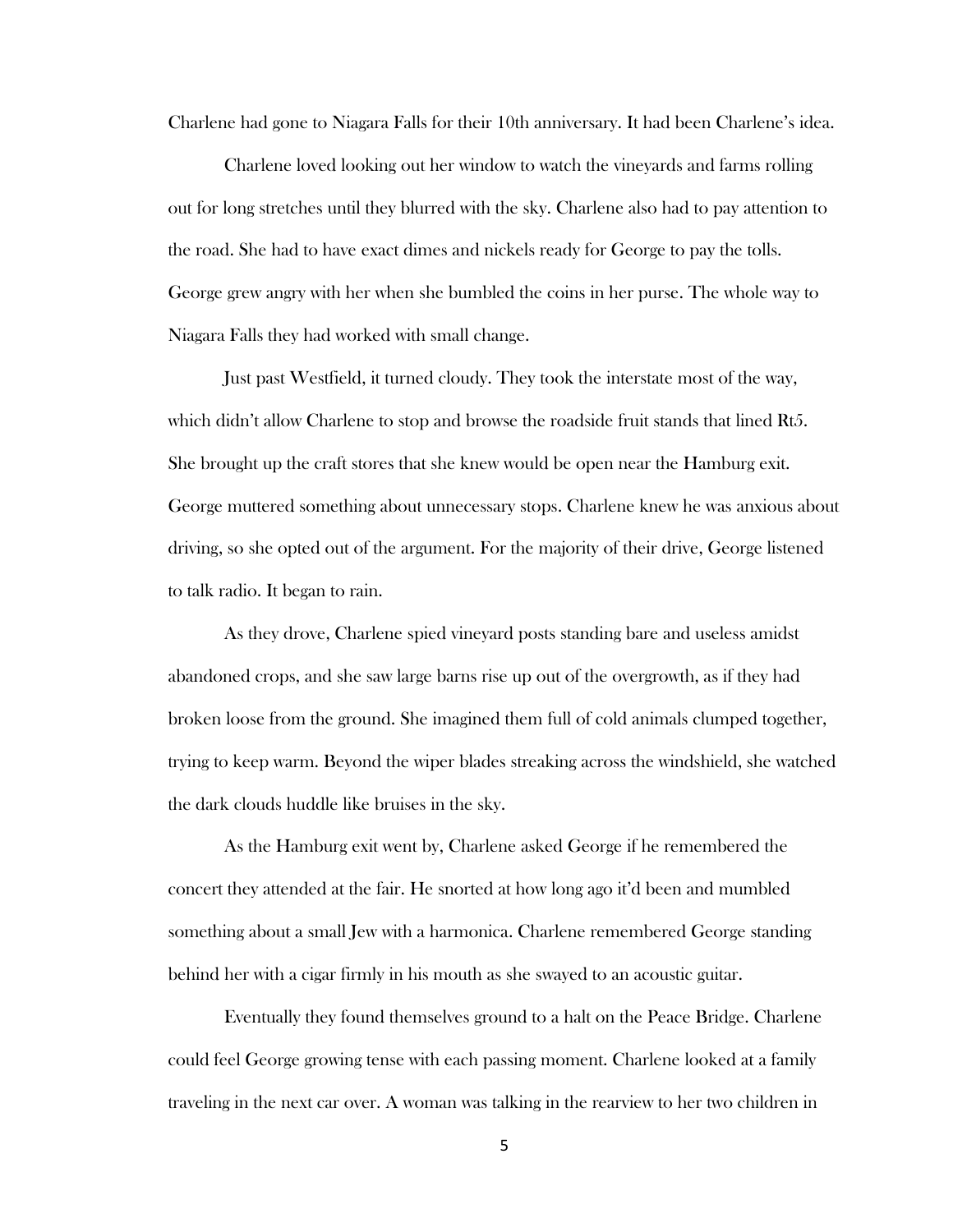the backseat. The little boy and girl smiled at each other and smothered their laughter into the backs of the front seats. Charlene smiled at them.

George became irritated with the driver ahead of him and began honking. Short blurts and then long belches of horn, like he'd fallen asleep on the wheel. The mother looked over to see what the commotion was, and Charlene tightened her grin.

George was less than cordial with the border patrol. She never understood why he was so rough with people. When asked what reason they had for entering Canada, George replied, "You're looking at her." Only the men spoke. Charlene sat quietly and noticed the other husbands and fathers chat and laugh with the officers. They weren't held up long and rejoined the slowly trickling herd of vehicles.

Charlene found the sound of the falls overwhelming. A great enveloping mist rose up from where the waters joined together. She'd never seen anything like it and snapped several photographs. George let her take a few of him leaning against the railing with the mist closing in around him.

Charlene asked a small Asian woman to hold the camera and take their picture. George rolled his eyes, but Charlene sidled up to him and hooked an arm through his. The Asian woman simply stood looking at the camera, confused as to which button to push. George gestured wildly and spoke in a tone that made Charlene color with embarrassment. Eventually, Charlene broke her pose and pointed to the red button at the top.

Charlene used some of the leftover change from tolls to feed the coin-operated binoculars. George puffed on a cigar while Charlene took aim around the falls. She tried to scan the rocky green of Goat Island, but the mist and cigar smoke obscured her view. She could just make out the little blue people in their ponchos aboard the Maid of the Mist.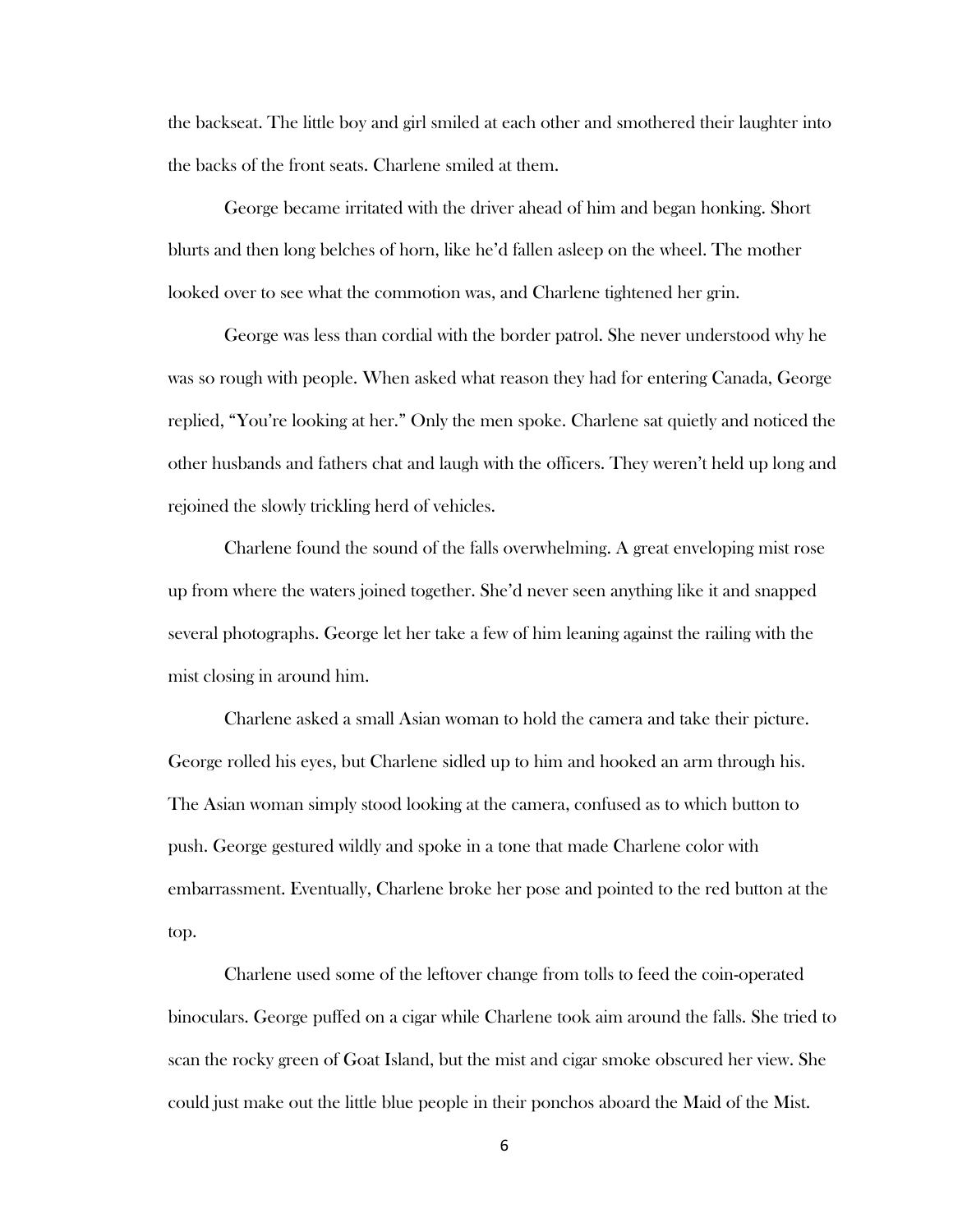She turned and asked George if they could ride. "Maybe on our way out."

Nearby, she found placards with incredible stories on them. They were all about the legendary daredevils of Niagara Falls. She learned that over the years, several men and women had attempted the mind-boggling stunt of going over the Falls in all sorts of contraptions. The first to do it and survive was Annie Taylor, a single school teacher from Bay City, Michigan.

On October 24, 1901, her 63rd birthday, the barrel was put over the side of a rowboat, and Taylor climbed in, clutching her lucky heart-shaped pillow. She was set adrift near the American shore, south of Goat Island. The current carried the barrel toward and over the Canadian Horseshoe Falls. When rescuers finally reached her barrel shortly after the plunge, Taylor was discovered alive and relatively uninjured, save for a small gash on her head. The trip itself took less than twenty minutes, but it was some time before the barrel was actually opened. Taylor had to bob around in the water for quite a while, waiting. Alone in her barrel.

\*\*\*

The sheriff called and startled Charlene from her sleep. She lifted the phone to her ear, her voice thin and raspy. The sheriff used few words. He told her that she was not to leave, that he'd be over in a few minutes. Charlene wondered if they'd found something. If there were answers. She waited at her dining room table in a red bathrobe, looking out at the backyard. The dogs whined at the door to be let out. Charlene didn't recognize any of the people sauntering around her yard like sleepwalkers. Eventually she rose to open the door and release the retrievers, who weaved excitedly in and out of the bundled up bodies, and then, together, made a bee-line for the neighbors' yard, where acrid, yellow flames danced over the lips of the burn barrels.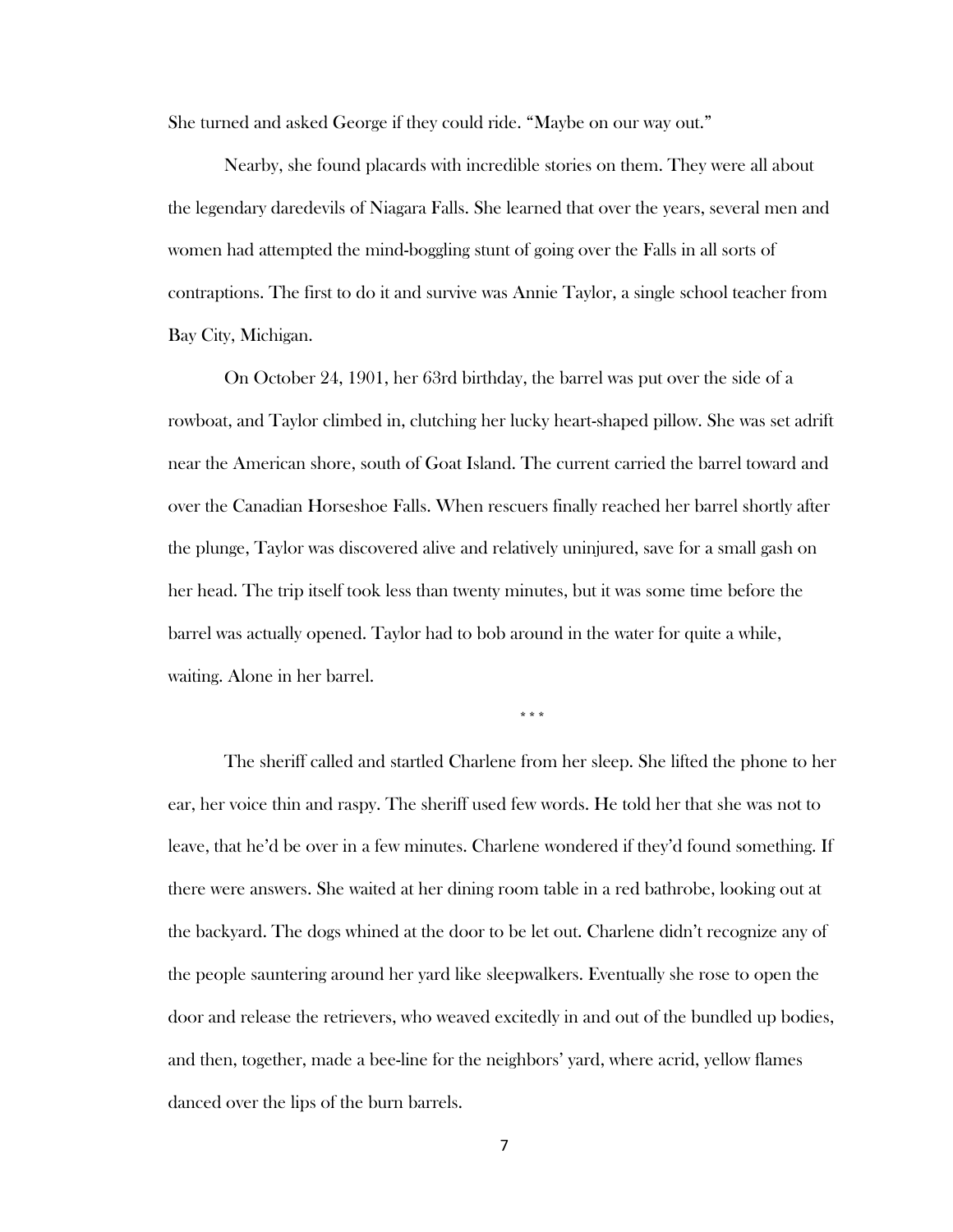Charlene watched the dogs paw the soft, muddy ground around the barrels and wanted to yell out, but didn't. She just stood there with a kind of softened expression on her face, clenching her robe shut, alone in her waiting.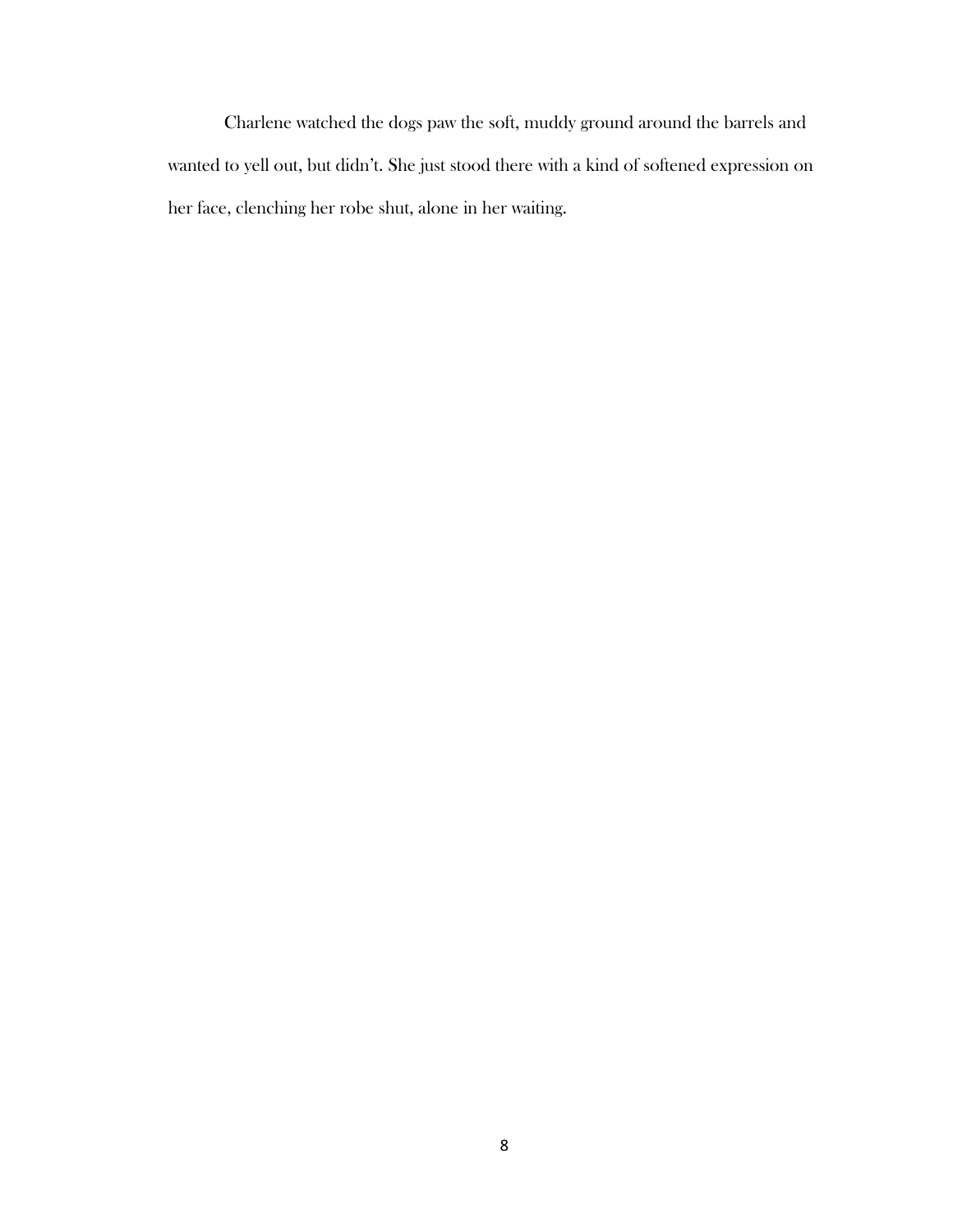## Arriving on time: Flagstaff, Arizona

Carson pulls into his son's apartment complex around ten in the evening. The two of them decide to hit the town. There's karaoke in the first bar but Carson isn't that kind of guy, isn't the kind of father who would feel comfortable singing a song with his son. The main street is crowded and smokers spill out and gather on the sidewalks. Carson and his son make their way to an old hotel in the historic district where Humphrey Bogart used to stay. Carson enjoys this fact and thinks about Bogart's Westerns. Figures he stayed there while shooting Treasure of the Sierra Madre or maybe The Petrified Forest.

The bar is cast in swanky shadows from red light bulbs. Black and white pictures of movie stars cover the walls. They each take a stool and Carson's son orders a Bourbon, asks the bartender for an ashtray. Carson orders Scotch. Billie Holliday's voice rises quietly from a jukebox manufactured to look old-fashioned.

After twenty years, Carson's wife is leaving him. He has driven five hundred miles to tell his son. Carson also orders a coke on the side in hopes of waking up a little. He hasn't smoked in years but asks his son for one of his cigarettes. The two men sit without talking until their drinks arrive.

I like this place.

Thought you would.

Did you want to go back to the other place? Were your friends there?

No. Maybe a few. It's okay, though.

You sure? I don't mind.

This is fine, Dad. Let's stay for at least this one.

You're the boss.

The son finishes his drink and orders another. Carson holds up his empty glass for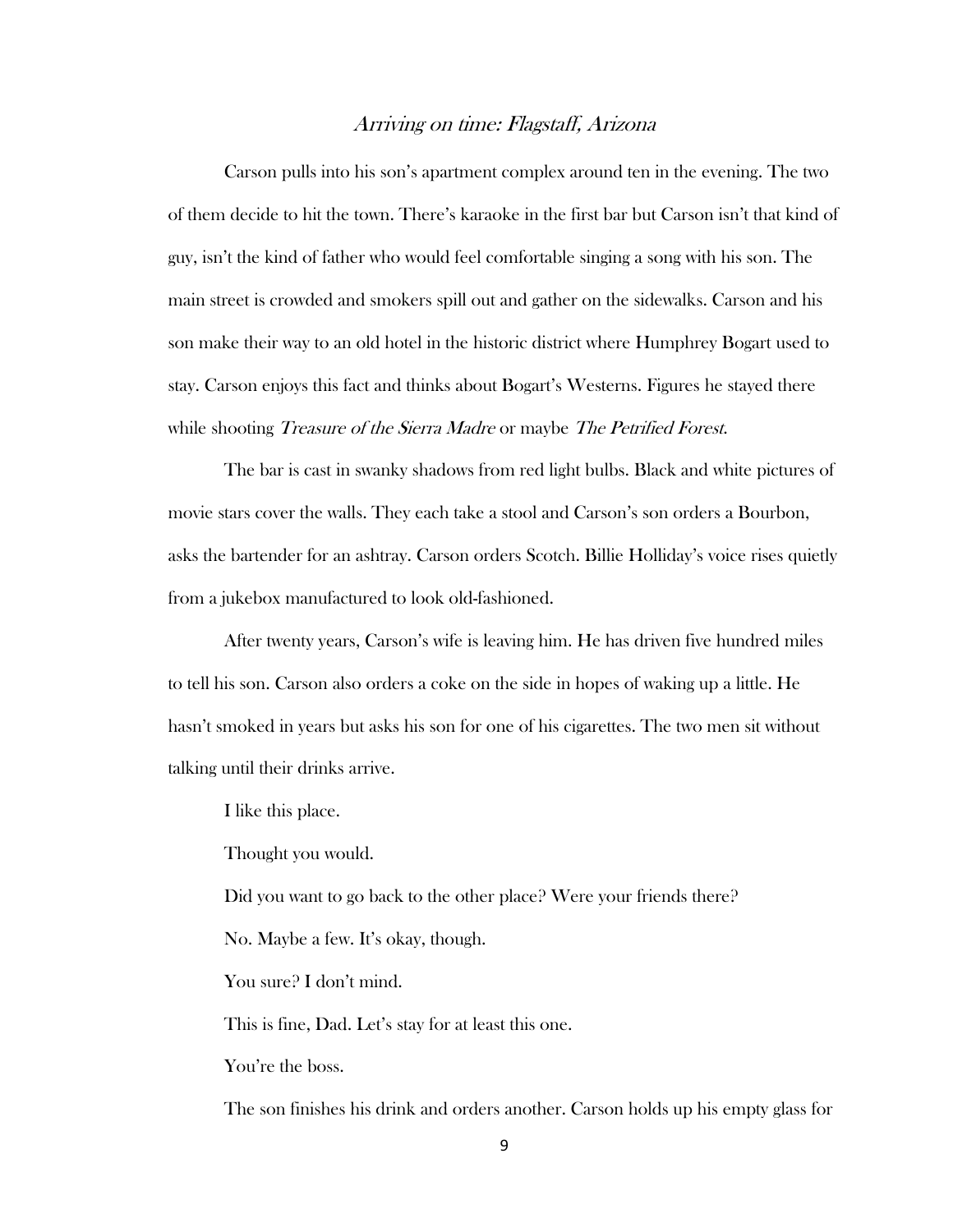the bartender to see. They drink and glance around the bar. Carson taps his foot to a B.B.

King song.

You know this one? Classic.

No. Don't think so.

It's uh…you know who it is…legendary.

Don't know it.

This was big back then.

Two women walk in and take up stools at the bar. They begin to chat and order dry

martinis. Carson looks them over.

Classy.

What?

Those women over there. Classy.

I guess.

You got a lot of girls like that here?

I don't know.

What do you mean? You don't look at girls?

Yes. I do.

Why don't you buy one of them a drink?

No thanks.

Come on. It'll be fun. Just for the hell of it. What do you say?

Pass.

Where's your adventure?

Don't know.

Maybe I'll have to then. Watch and learn.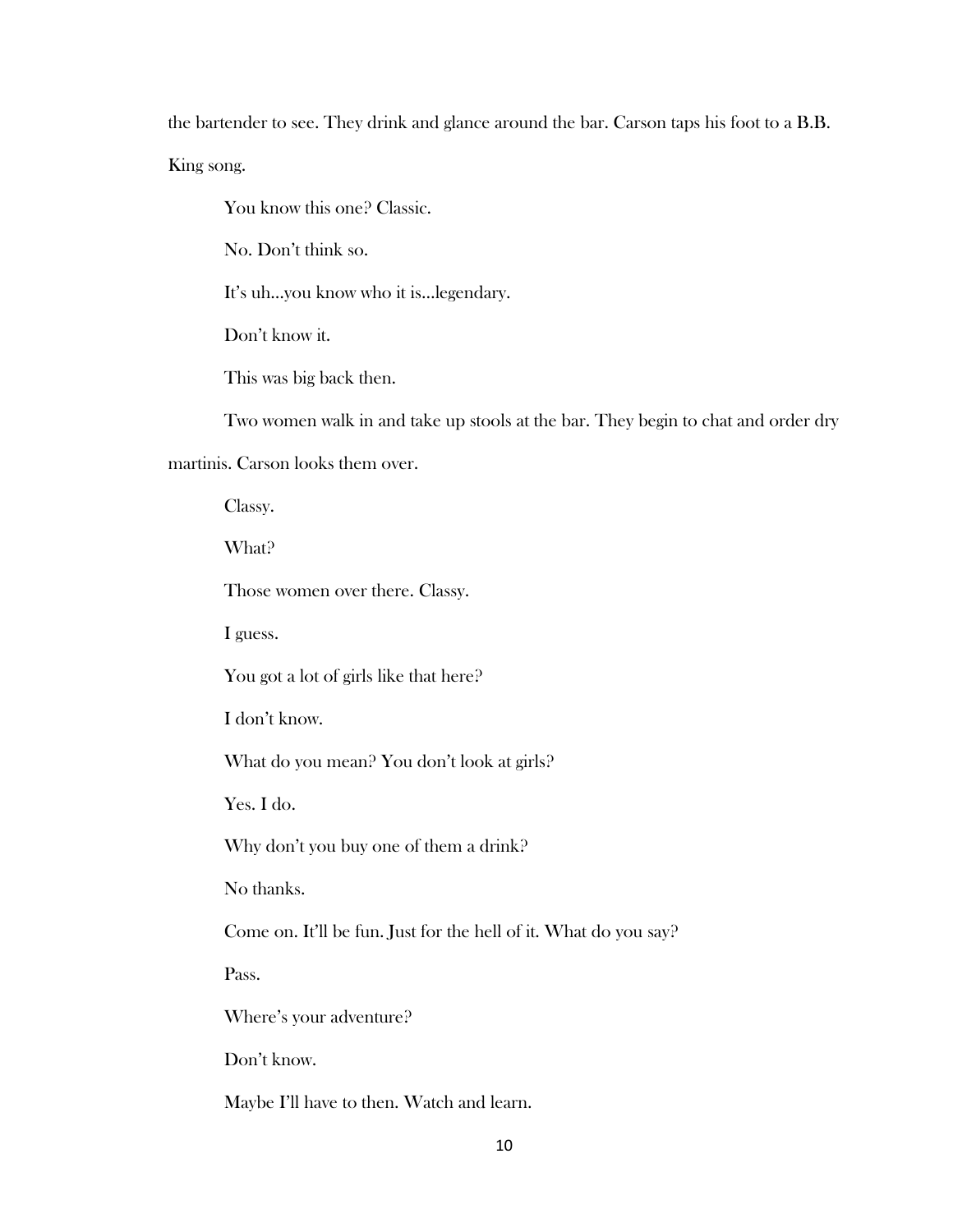## Dead Sharks

#### AWAY

And so, in Berlin, the dead shark reared its head. Our relationship, something that was at once bold and constant, now stopped motion. Woody Allen once argued with Diane Keaton about the importance of a couple keeping their separate apartments, the idea of escape from each other, referring to it as a "free floating life raft." Well, when abroad with a loved one, and we most certainly did love one another-that wasn't the thing, the thing waswell, anyway, the life raft abroad is a tiny one, a self-created space that needs recharged after extended use. I suppose we were recharging.

We were at the Berlin train station, the last leg of our trip. A place of excitement and expectation, a place not only visually stunning for its flourishing contemporary architecture, but at once bustling with arrivals and departures, to and from all over Europe. We watched people board the trains with large grins on their faces, she and I both wondering where each one of them were going, and would they take us with them. Had we company, maybe it wouldn't be so bad. What happened to our excitement? We had used it all up, and now drank from the tainted well of expectation.

She and I were in the bowels of the station, sitting together at one of the several departure platforms, and waiting for our train back to Amsterdam. Once and a while one of us would get up and wander off to a bathroom, whether we had to go or not, who knows. "Need anything?" I'd ask. "I'm OK, thanks," she'd reply. Then I disappeared into a crowd of people. I moved with the current of eager travelers. Loads of tour groups and frantic parents with white-knuckle grips on their children's aching, little hands. I looked back to see if she watched me from our spot on the dusty platform floor, but I couldn't see her.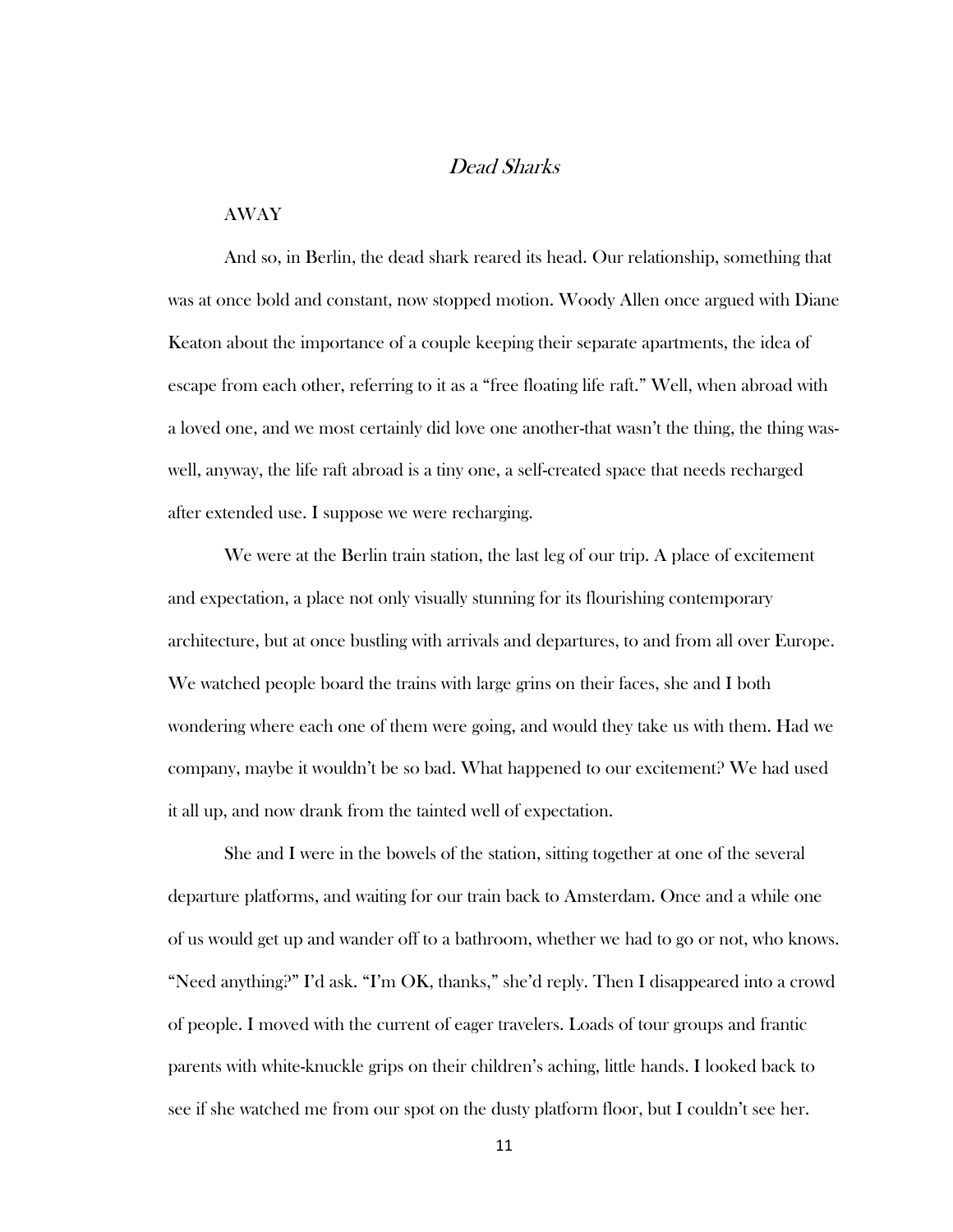#### **HOME**

I lost all or most of the pictures from the trip when I lent my camera to her friend and it went lost. The memory card inside. And even with 21st century technology, I couldn't recover what had been lost. She, being the photographer of the two of us, took wonderful and vibrant photos---both of us and the many landscapes we traveled. Still, what of my story through photos? Surely, we our accounts varied, our eyes not always focused on the same object, our minds on the same idea. Her friend replaced my camera along with a new memory card.

#### AWAY

On the Berlin platform, we shared what we had left of our initially packed rations. Apples, cheese, and Red Label scotch, all purchased in Amsterdam at the beginning of the trip. Passing the bits of apple back and forth killed me inside. We still had those sweet seconds of offering, of touching gesture, "here you go," she'd say. "Thank you," I'd reply. "Want some more of this?" We had a bottle of wine nestled with some dirty clothes in one of our hiker packs with the straps that go around your waist. We opened it.

This I know for sure: we sat, half-drunk in the darkened departure section of the train station, and watched a locomotive slowly come to life and exit. When it left, there remained a type of husk, just an empty sleeve of stone and concrete, the warmth and smell lingered, signaling that something had been there at one time, but had since moved on. Maybe it left a sort of memory, a remembering for anyone who cared to take part in this experience of sitting and watching trains leave the station. Surely, someone wrote a poem about it. Pound?

I wrote my thoughts down in a moleskin and showed them to her later on the train.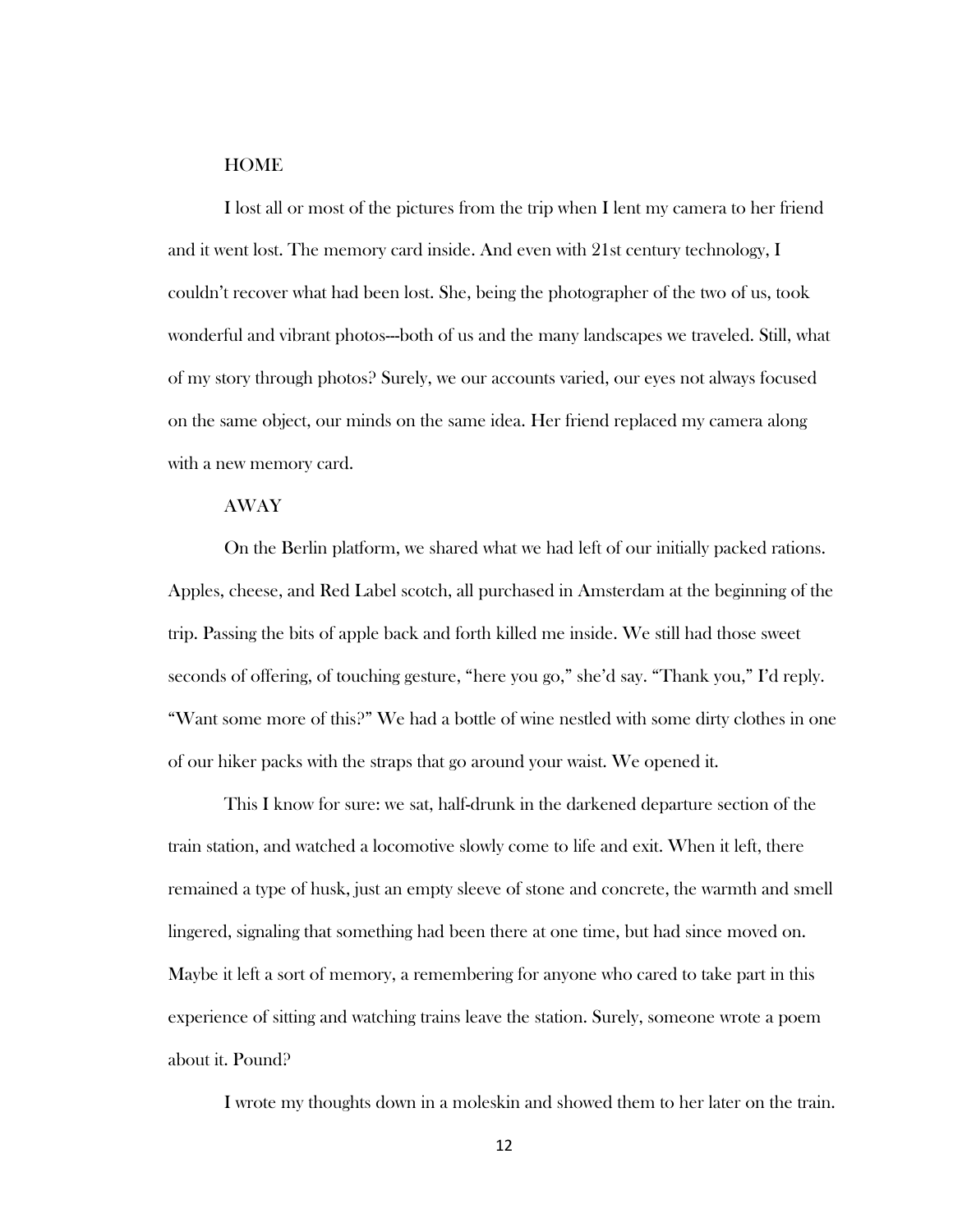She seemed to like it, or at least she smiled a bit and touched my shoulder. That wasn't so bad, I thought. Sometimes, I show her writings and she cringes and turns away as if I have crudely offended her. Sometimes my writing will open up old wounds. Sometimes…I know nothing for sure.

"Going to hit the bathroom," she said. "Get you anything?" "I'm good, thanks, dear," I replied. I watched her go and felt ache, like she herself climbed aboard one of those departing trains, leaving me to sit on the ground alone, and took off for new amazing experiences with someone else. Someone better. How did we let this happen? I thought. My fault. Her fault. I drank wine.

A few platforms away, I watched a station worker cleaning the large cycloptic window of a sleeping train. By the way he worked, I realized how caked that window must have been with dirt and pollen and the insides of insects and everything the wind could throw against it. Every stroke of the washer's blade erased where the train had been, while it moved, its motion. He prepared the train for its next trip and made sure it could make new memories for all that cared to join in the remembering. Where would she and I fit into all of this? I thought. Would we want to remember any of this. Did we have a choice?

Would I remember drinking absinthe and skyping red-faced with her parents at the Fortuna Luna in the Czech Republic? Being somewhat worried that I would start hallucinating there in the hotel lobby into the face of her father? We couldn't get into Prague because of the train strikes that seemed to follow us around Central Europe. The workers shut down transportation randomly, it seemed to us, and forced a new kind of tourist experience. We dined in the same tavern two nights in a row. We started recognizing people in parks and grocery stores.

Would we remember ducking into a small theater while it rained and watching two

13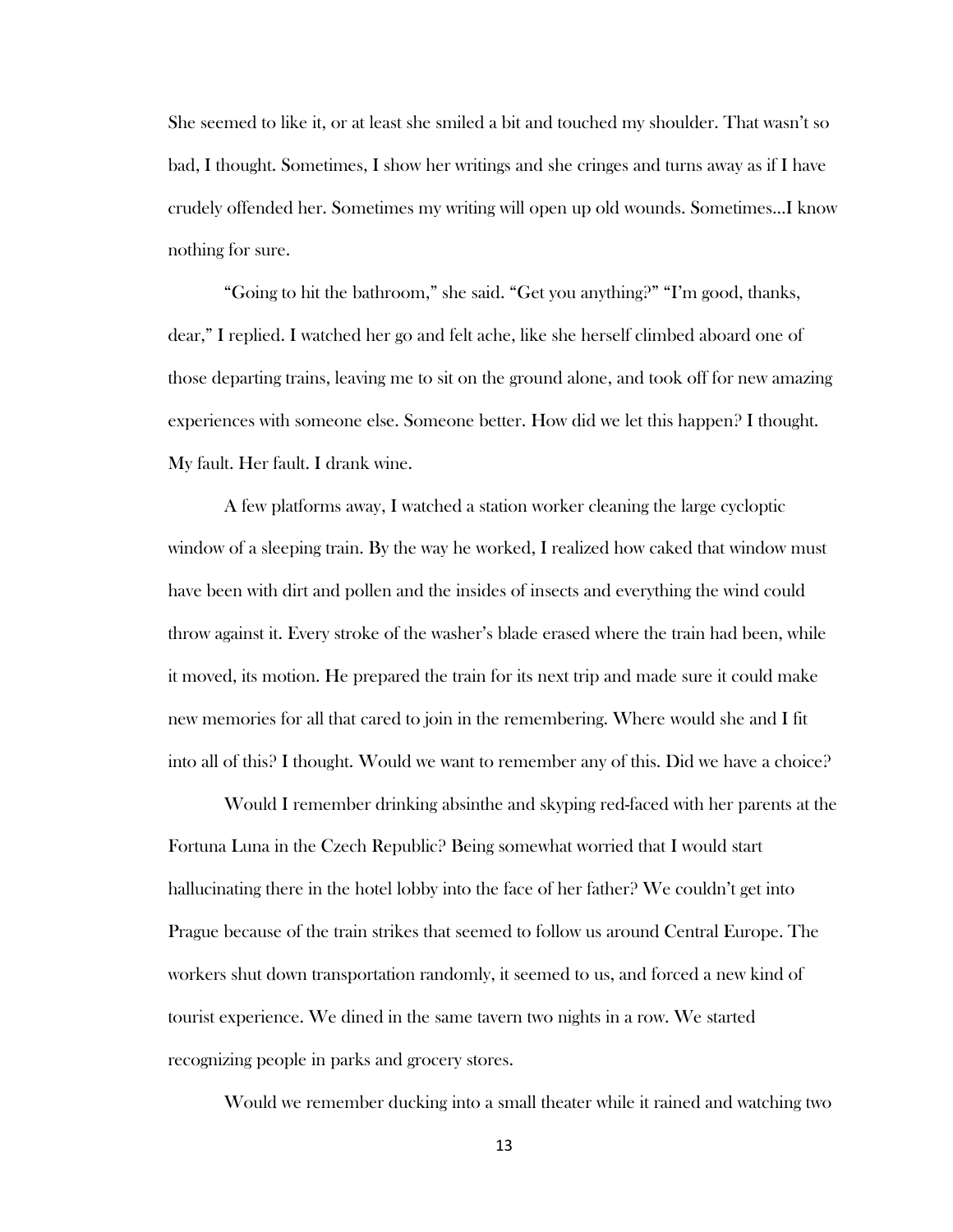films, Von Trier's Melancholia and I don't remember the second one. It was about a town near Prague that had been completely wiped out by the Germans during the invasion. I forget the name of the movie and the town, but remember the incident now that I say it. Both films left me somewhat unsettled. We drank wine and hot chocolate through both. Beautiful theater.

What about making love on the train, one soft blue curtain drawn for privacy, the window open and air rushing by our faces, eyes closed together. And what about dancing in a Munich club with locals who walked us around town. The pictures we took of blue water. Lying separately on hostel bunk beds. Lying together in hostel bunk beds. Stepping in dog shit while trying to admire the canals in Amsterdam. And how she laughed. And how I held her.

One night in Berlin we went to a church in the square. Flyers for live orchestral music had drawn us in to the quiet hum of the wooden pews. Soon, we realized two things. One: that the presentation was an actual service, and two: it was going to be in German. We sat for two hours and were treated occasionally with musical interruptions to the foreign service. Neither one of us were very religious, so I can't say that even having understood the sermon, it would have done us much.

#### **HOME**

Months after the trip, I feel a blackness inside that needs scraped out. A rotting stasis. I need absolution. And where we are today gives me very little despite our words, our warmth. Despite our sleeping together with frequent rhythm. Bore holes in me and see the oily reflection of your smile. See what has happened to this man. Climb inside and know.

I never wrote her any poetry until much later in the relationship. It strikes me now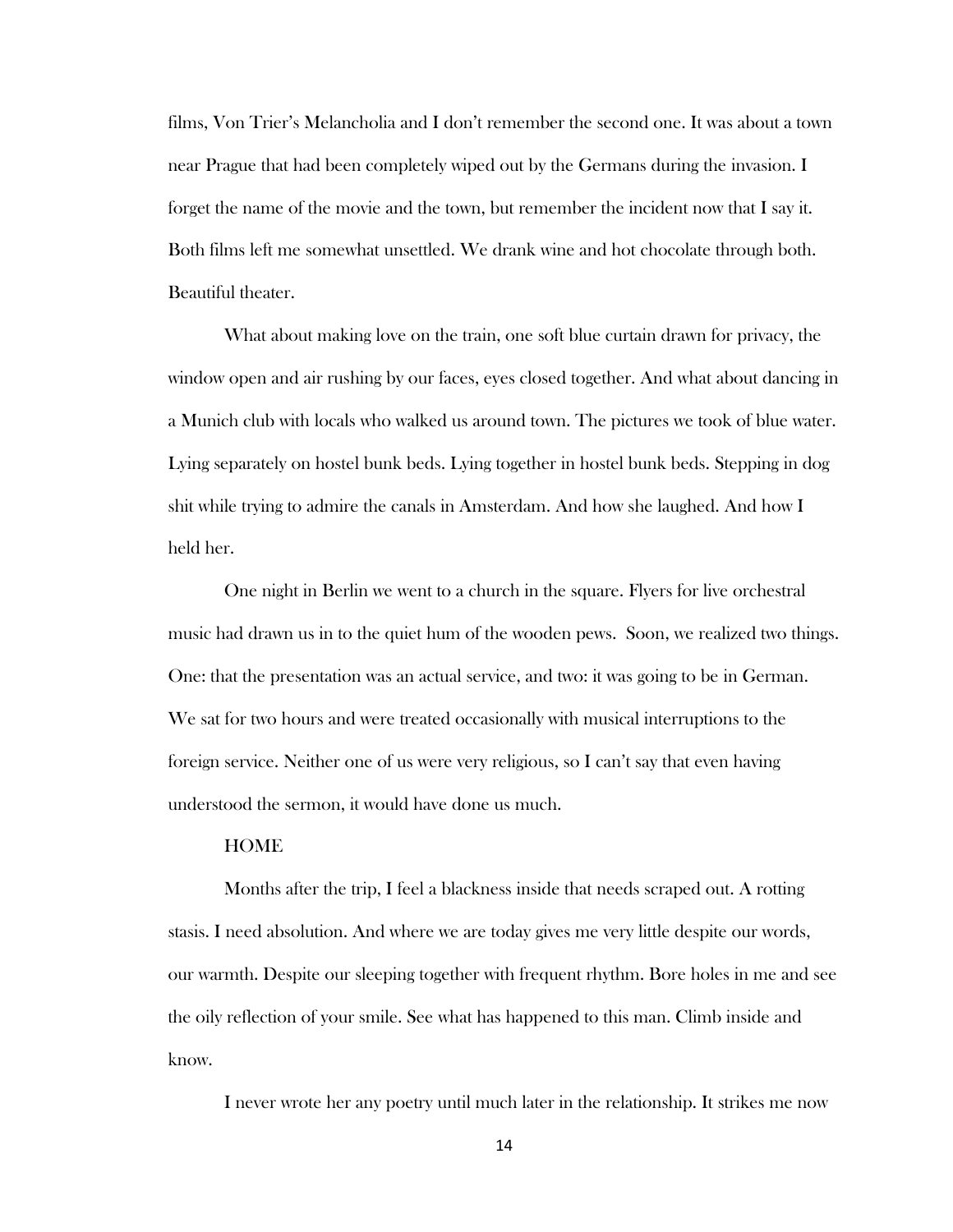that writing poetry for someone while traveling would be very romantic. Maybe it would have helped her remember. Instead, she caught me sending postcards to old friends, some of them old girlfriends. I meant no harm by it, just trying to be thoughtful, but maybe to the wrong person. We were in a tiny town outside of the Neuschwanstein Castle, waiting for the tourist bus to take us up to the castle. While we waited, I noticed a mailbox and decided to rattle off a few quick cards. The castle was the one thing on the trip she researched and planned.

I've written poems for her since we've been back, can't say she particularly liked any of them. A guy she's seeing now builds her things. Apparently, he's a skilled carpenter. I think she likes that kind of thing. A man who can build things with his hands, a pretty tall cliché. But, alas, probably true. I build differently, I told her once. She said I had soft hands.

Almost a year after being back from our trip, I sang Roy Orbison's "In Dreams" to her during a bar's karaoke night. I wanted to sing songs specifically from David Lynch films because we enjoy them darkly, together. So I started with Blue Velvet. The scene is not romantic by any means, really. Isabella Rossellini is visiting her kidnapped son while Dennis Hopper listens to a strange man named "Frank" in white make up sing Orbison. There is a strange softness to the scene that's quite lovely. And the words are beautiful to sing as a lover.

I'm no Elvis, never proclaimed to be. But I nailed "Love Me Tender". Nicolas Cage sang it to Laura Dern as the credits rolled at the end of Wild at Heart. And what gets me about this now is how perfect it seems. While he sang to her, she remembered everything she loved about him: his crazy ways, his passion, his love for her. That they belong together. While I sang to my ex, our eyes locked through the lazy smoke in the bar.

15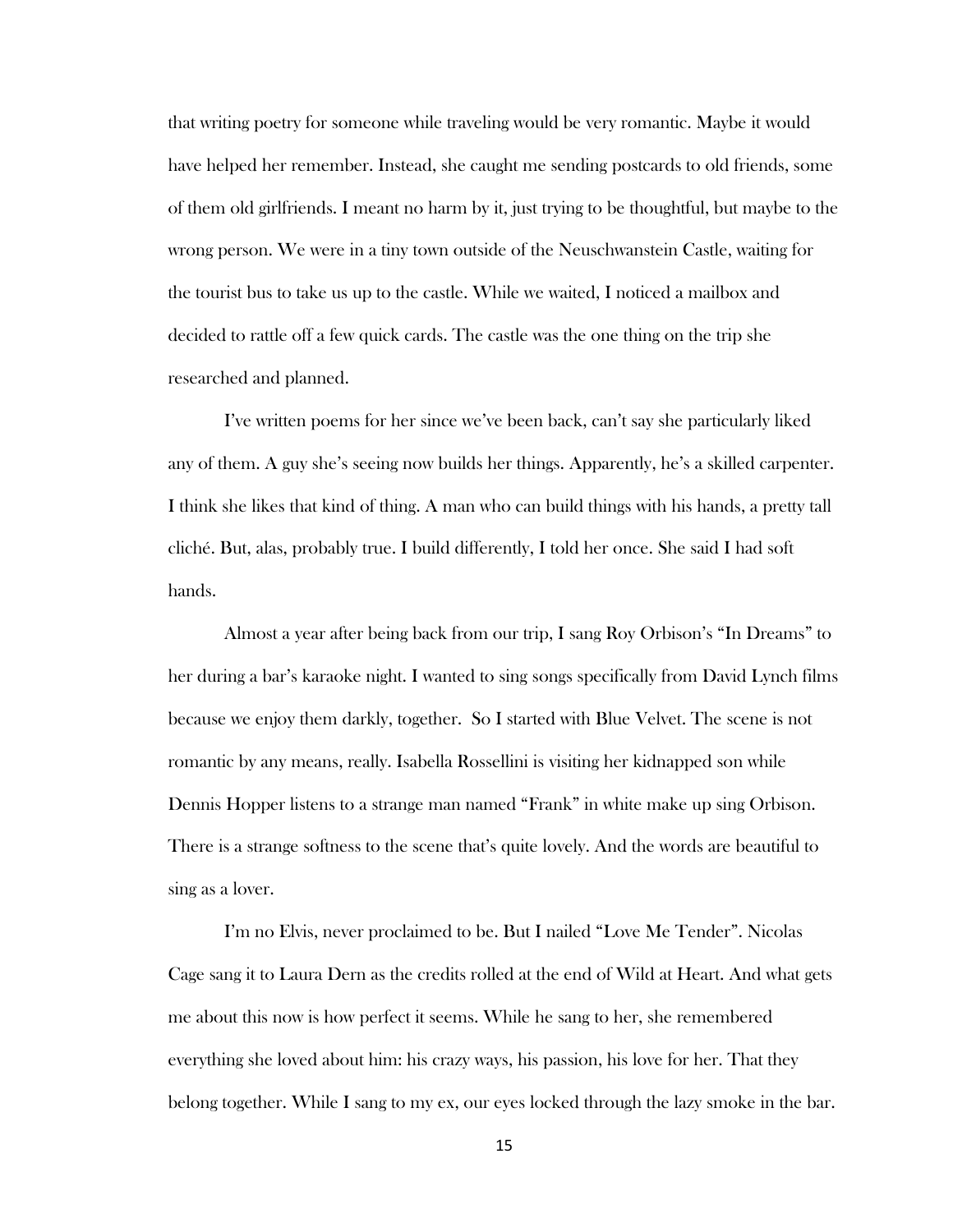We had that dramatic fashion. And as I swayed and subtly gyrated on stage, just enough to not look completely foolish, I wondered what she thought about us and our future. What could she remember about me? What did she allow herself?

The song is a new beginning. It makes me curious to think about whether she and I will get one. Our new beginning created from memory. But all our memory is not positively illuminated like the red ruby slippers in the film. We have darkness in our past. A trip out of town, too much to drink. Me confessing months later. And now, another man for her.

#### AWAY

I bought her gloves at an open air market in Berlin. She picked out sheik burgundy leather hobo gloves. I bought a similar pair for my sister. We spent the rest of that day walking around the city, stopped in to check out a few galleries. Observed the canals and people partying to Ska music on one of the boats passing beneath us. That night, I felt the sting of a leather hobo glove across my cheek. We were just down from the hostel at a local bar. We didn't always care for the clubs or popular tourist spots. This place was real local.

We talked about our families often, being that they came from very different backgrounds. Mine were PhDs and hers worked in a rock quarry and school office. No disrespect to any of the professions but there had been moments of tension. One came when her parents visited and we all went out to dinner. I had some drinks and began taking offense to her father's proclamations on tenured professors and how it bred laziness. I spoke my piece and then went noticeably silent.

Now, I don't remember exactly what was said that led up to our conversation that resulted in me getting slapped in the local bar in Berlin. I remember the tipping point, though. I said: "Stop pitying yourself." That did it. More than enough, probably. She took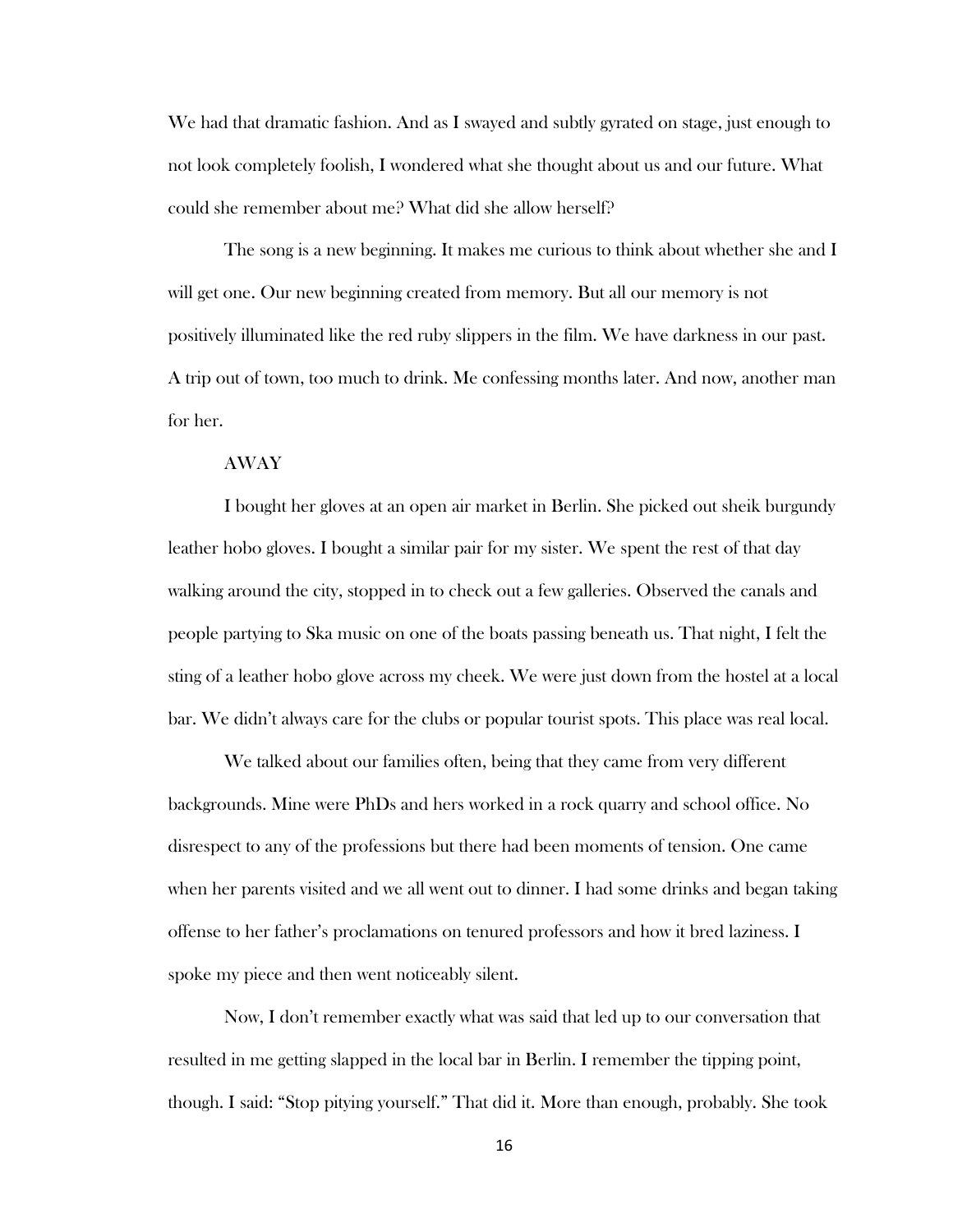it as I pitied her for her roots, which I surely do not. I can't remember why I said it, but I know I meant it.

She reached out and cracked me a solid across the cheek and stormed out in cinematic fashion. The local guys at the bar just swiveled on their seats, took me in, and swiveled back to their drinks. The bartender kept an eye on me as if I were trouble. I paid for the drinks and went after her. We met back in our room at the hostel, both breathing heavily and feeling sick. There were two sets of bunk beds, ours and the set belonging to the Indian gentlemen who slept. Then I remembered the power converter we left back at the bar to charge her phone. I went back.

For an hour or so, she laid on the top, myself on the bottom. Then we joined bunks and made little motions of what we wanted to watch on the computer. We settled on The Graduate. The men next to us began to snore and she and I took turns making loud disturbances in hopes of stirring them. We were partners again in something. Someone annoyed us more than each other at the moment and we had to work together to succeed. Nothing worked though, and the great rolls of thunder continued to shake our little room.

"I'll go and see if we can move to another room," I said. She nodded. I could tell that she felt grateful for this gesture. We packed up our things in the dark, stuffed clothes into bags, packed up wires and gathered loose change. Our new room also had two sets of bunk beds and we each took the bottom bunk on opposite sides of the room. I think we watched each other for a while, a soft light coming in the window from somewhere off the street. We didn't speak. Then the light went out. We shared the dark in silence.

The next morning, we decided to leave. It didn't matter if either of us wanted to stay, our rail passes were joined, and we were wed in our travels. The original plan had been for her to come back home with me to my family's house, and stay for the rest of the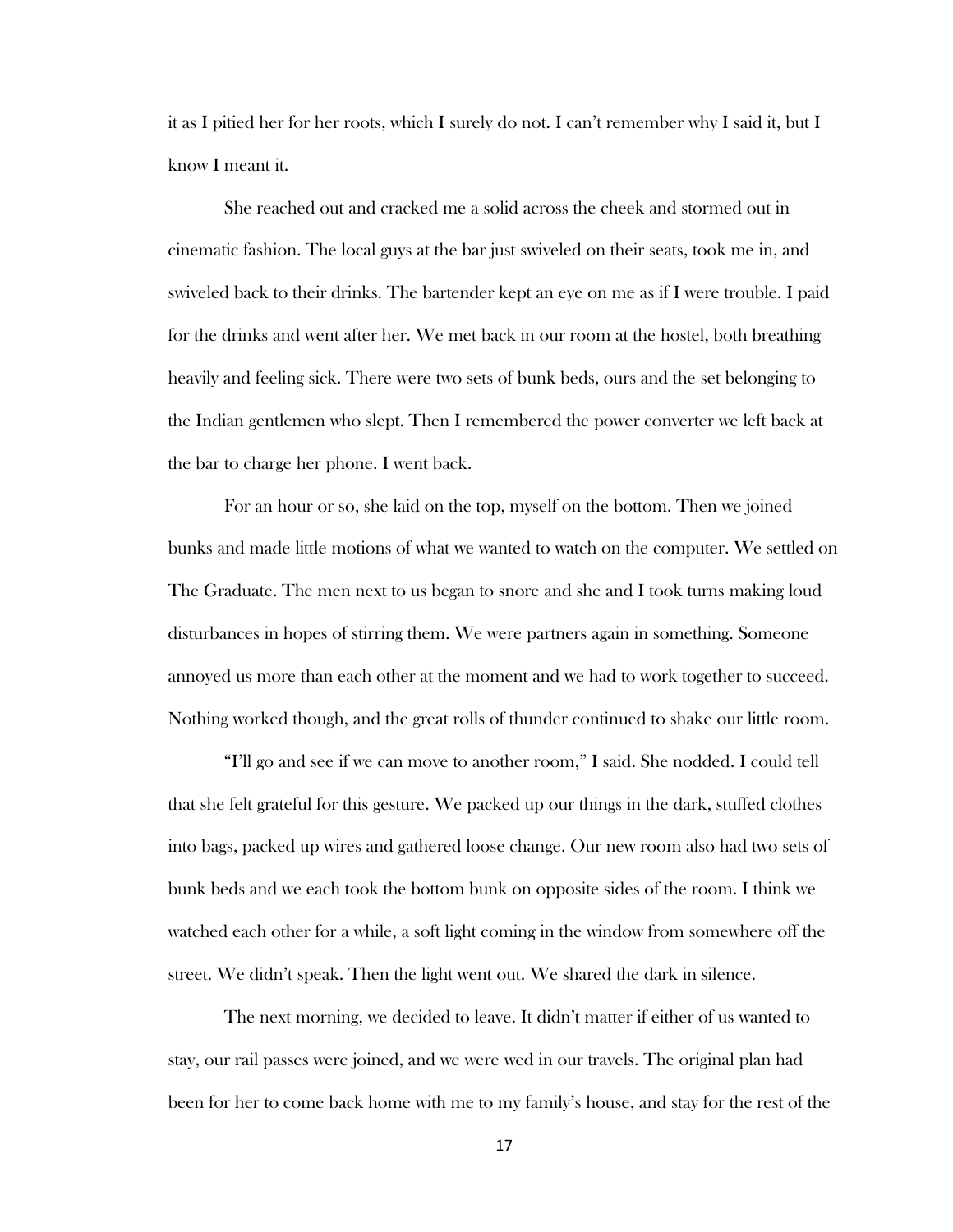summer. Neither one of us saw it an option any longer. Instead, we would ride the trains and planes back to America, frowning for thousands of miles out our respective windows.

#### **HOME**

Plane: Amsterdam to Philly. Bus: Philly to Buffalo. Parents: Buffalo to Home. Both of us.

#### AWAY

A friend we were staying with in a small town in the Czech Republic had some Czech friends who were in a Tom Petty cover band. We all went over to Pavel's house for a pig roast. He played Tom in the band. His house sat amidst a huge cornfield, and we sat at what reminded me of a picnic site at any American rest stop. The slab of concrete, picnic table and benches. Only this had been covered and screened in, the open flame of the grill just off to the side.

We ate and drank into the soft glow of morning. We left with cherry leaves in our hair that we picked roadside before climbing into the cab. Downtown to another bar. In the morning, I slipped and fell in the shower, naked, bleeding on the bathroom floor. The gash running the length of a pinky finger on the back of my head. And as we waited for our train to Berlin, you made sure I was alright. You had no other choice. I had pain and you tried.

#### HOME

Fourth of July you laughed throughout the entire fireworks presentation. I never heard anything like it. Childish in a way, but pure joy. I never heard that from you before. It's something I will remember. The older adults in the crowd turned to look at you, but you didn't care. They figured you were stoned or drunk or whatever, but you just loved seeing colorful explosions in the sky, loved the weight in noise they made. Their power.

18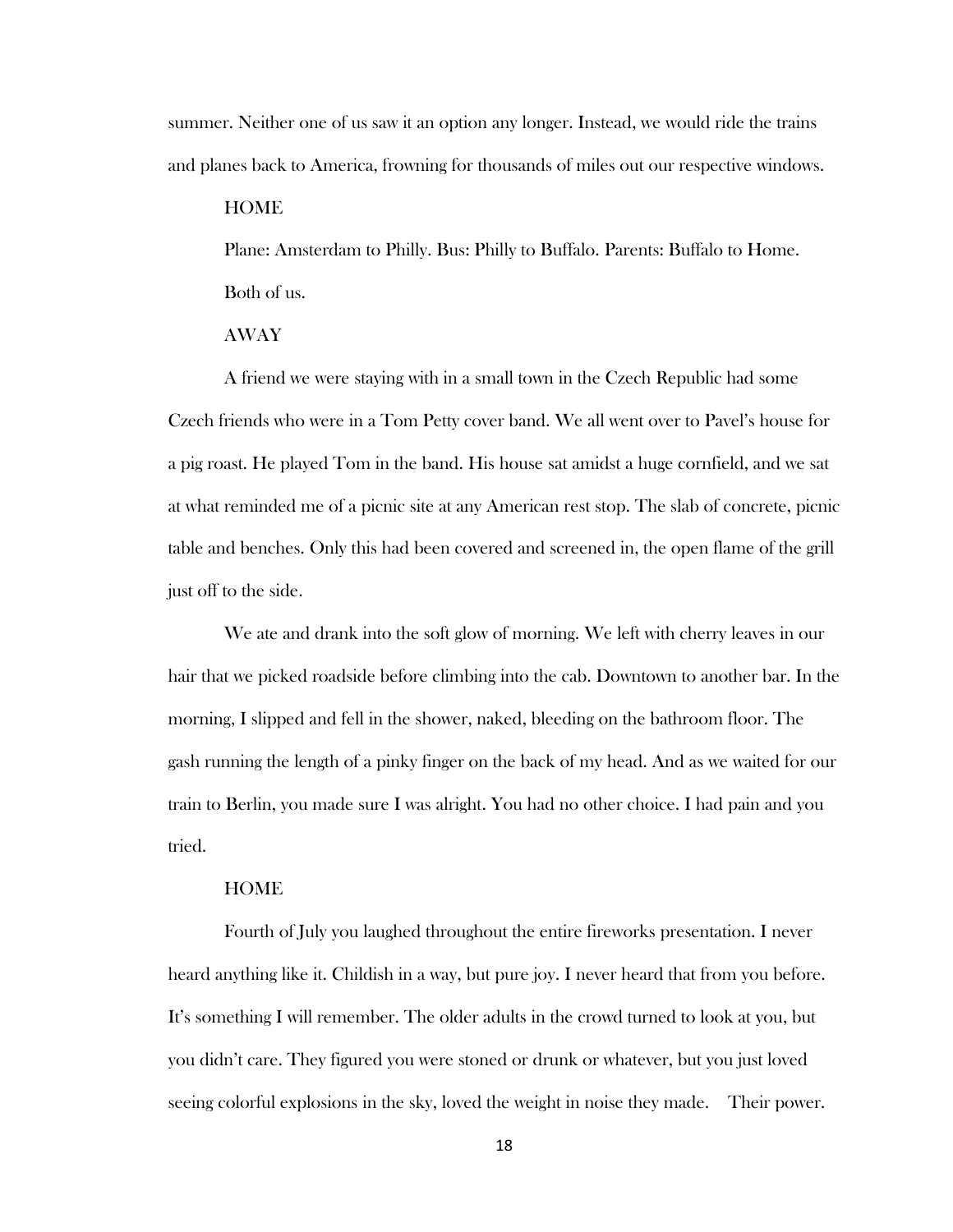Our relationship was based on explosion. Almost always. Those around us held their breath until we passed out of a room and sucked the air out of another. Colorful and loud. That, I think, you will remember. Take with you. Swimming late at night, pulling your feet and body softly through the water, the smile on your face. You kept my red handkerchief even though we don't speak. Why? I asked you, I kind of want that back. Then you shouldn't have given it to me, you replied. Fair is fair. A small object like that is easily capable of recreating some memory. Simulating a moment of caring. It can remind of who we once gave ourselves to.

## AWAY

The Berlin station is cold. We have many miles ahead of us, I think. What is she going to tell her parents? She never told them anything real or intimate about her life. They didn't know she went to Belize with a man in his fifties. That bothered me on many levels. She had four versions of herself. Sometimes I wondered who else I could be. Who else would know?

As the train begins to pick up momentum, I think of where it has been in the last few days. How it's always on the track, moving forward or in reverse. Smoking. Wheezing. Carrying so many bodies who never think about the body of a train. Who don't care to remember or find out what it is. What of regret in all of this? We never saw a reason for it. We never had the time.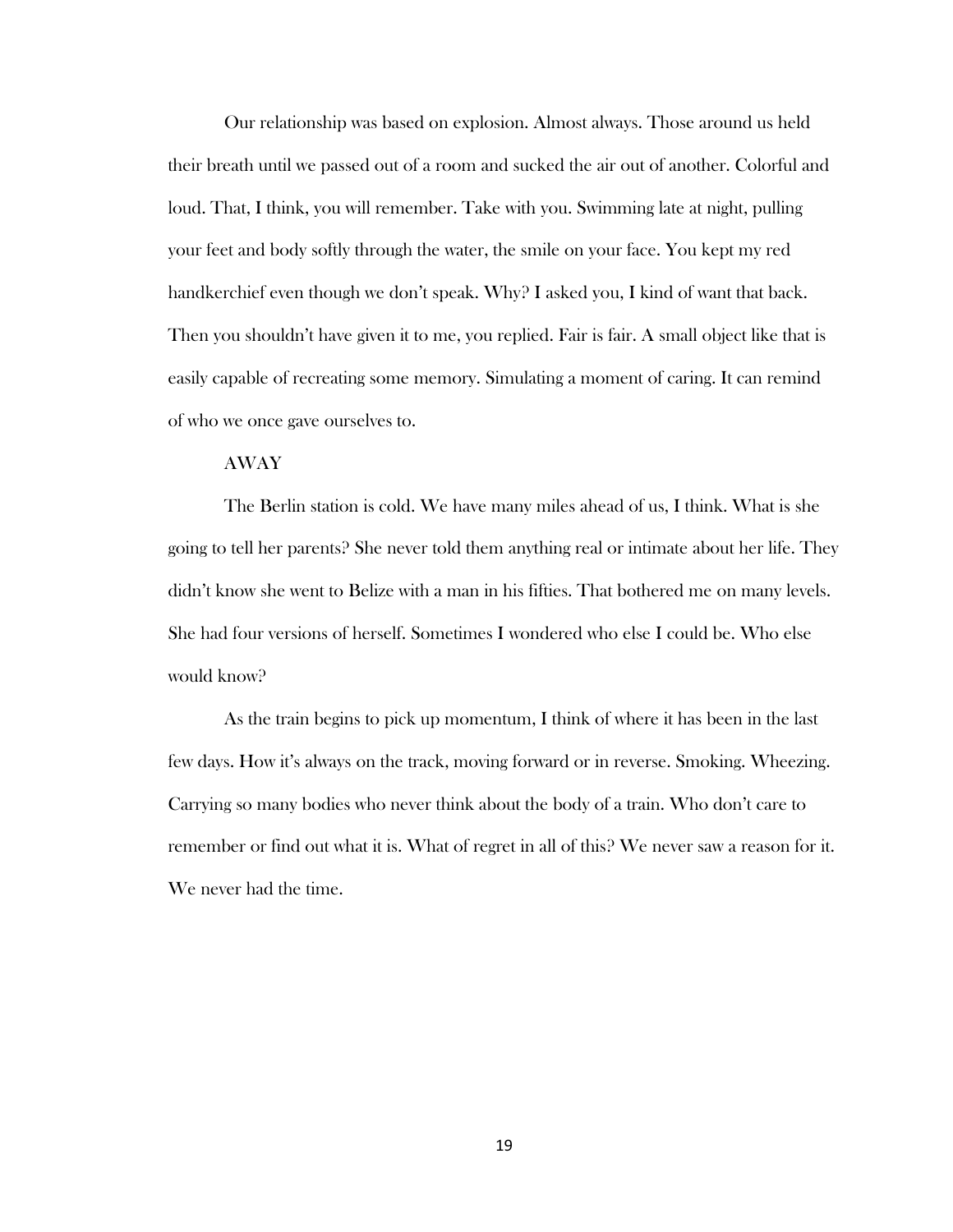## Arriving on Time: Black Hills, South Dakota

The smoke was visible for miles before we saw the fires. "Can you believe how clean those stalls were?" She asked me. "Best rest stop ever," I replied. "What is that out there?" She asked. "See all that black?"

"I do," I said.

We spotted the first brushfire on Rt. 16, fifty miles from Crazy Horse Monument. It was a plain stretch of highway that ran east-west through the Black Hills. I hung out the window and took pictures of the angry flames eating up all the brush, turning out dark clouds that muddied the sky. The roadside burned for miles. She looked worried in the driver's seat.

\*\*\*

We thought seeing Crazy Horse would give Mount Rushmore a more interesting context. We didn't know much about either monument, really. Just knew that one was a famous Native American and the other was dead presidents. She hated being quizzed. I asked her if she knew the rock and roll significance of Crazy Horse.

My parents took my sister and me to the Crazy Horse Monument when we were much younger. I don't remember going. They said that my sister and I just wanted to sit in the car and wait. Eventually, she and I caved and we got out to see what all the fuss was about. We were at the age when history seemed boring and irrelevant. What we saw was just a huge mass of yellowish stone. It had enough shape to it that we knew it would someday be something. But at that time, it was devoid of character, absent of heart, with no eyes to blink back at us.

The half-crazed sculptor Ziolkowski and family had finished Crazy Horse's head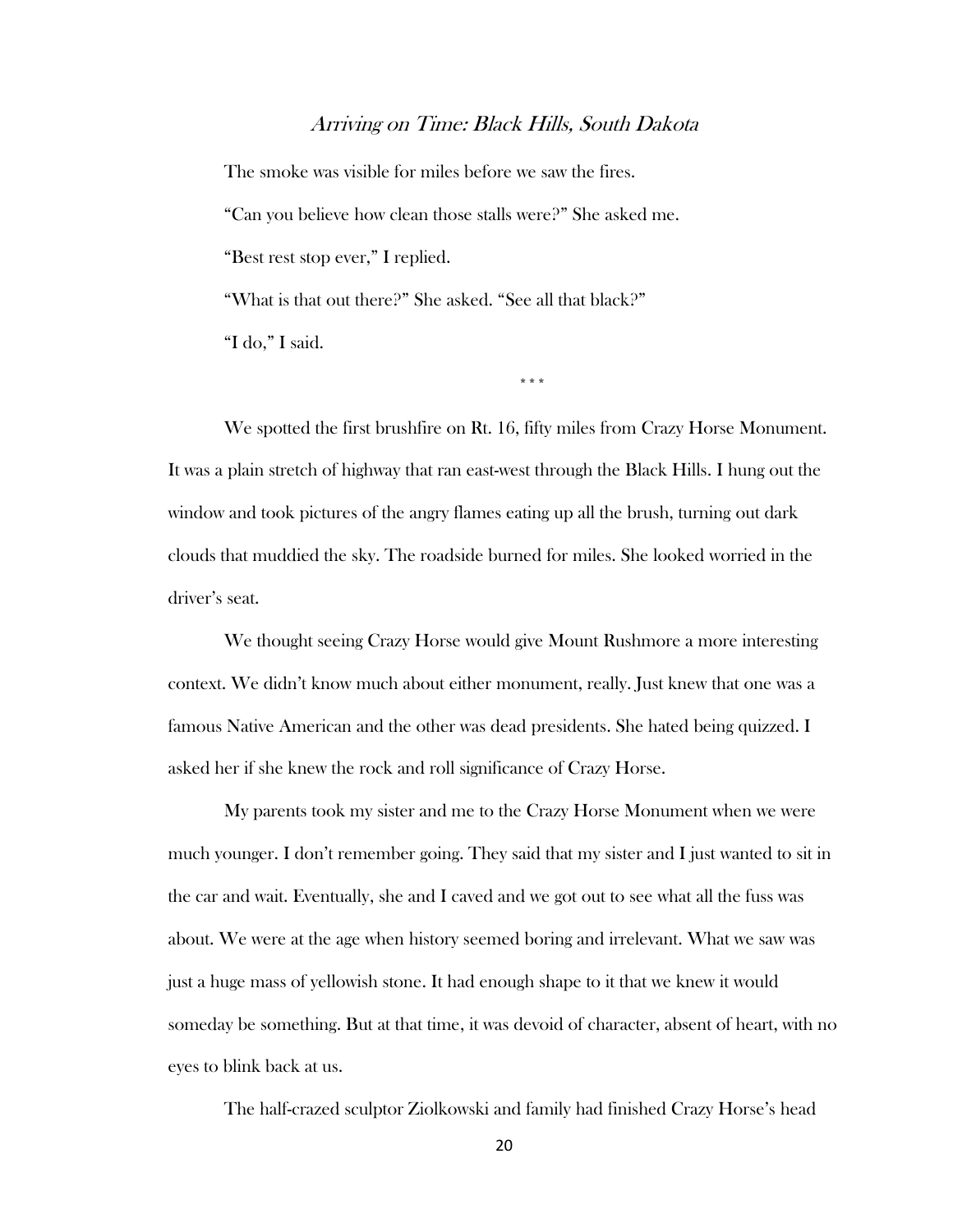when my sister and I went back years later. The outline of his horse was there beneath him this time like a heaving warrior chest, like he had gathered his breath for centuries. How much wind, she and I wondered aloud, would it take to put out all the fires up and down Rt. 16, or maybe all over the state, or the forests and mountains, the oil fields and power plants? We imagined Crazy Horse closing his boulder eyes and exhaling from his dynamited mouth, flushing air and rainwater through rock, flooding basins, extinguishing all the flames in the country, and all that flame that trailed through the hills and led us right to him.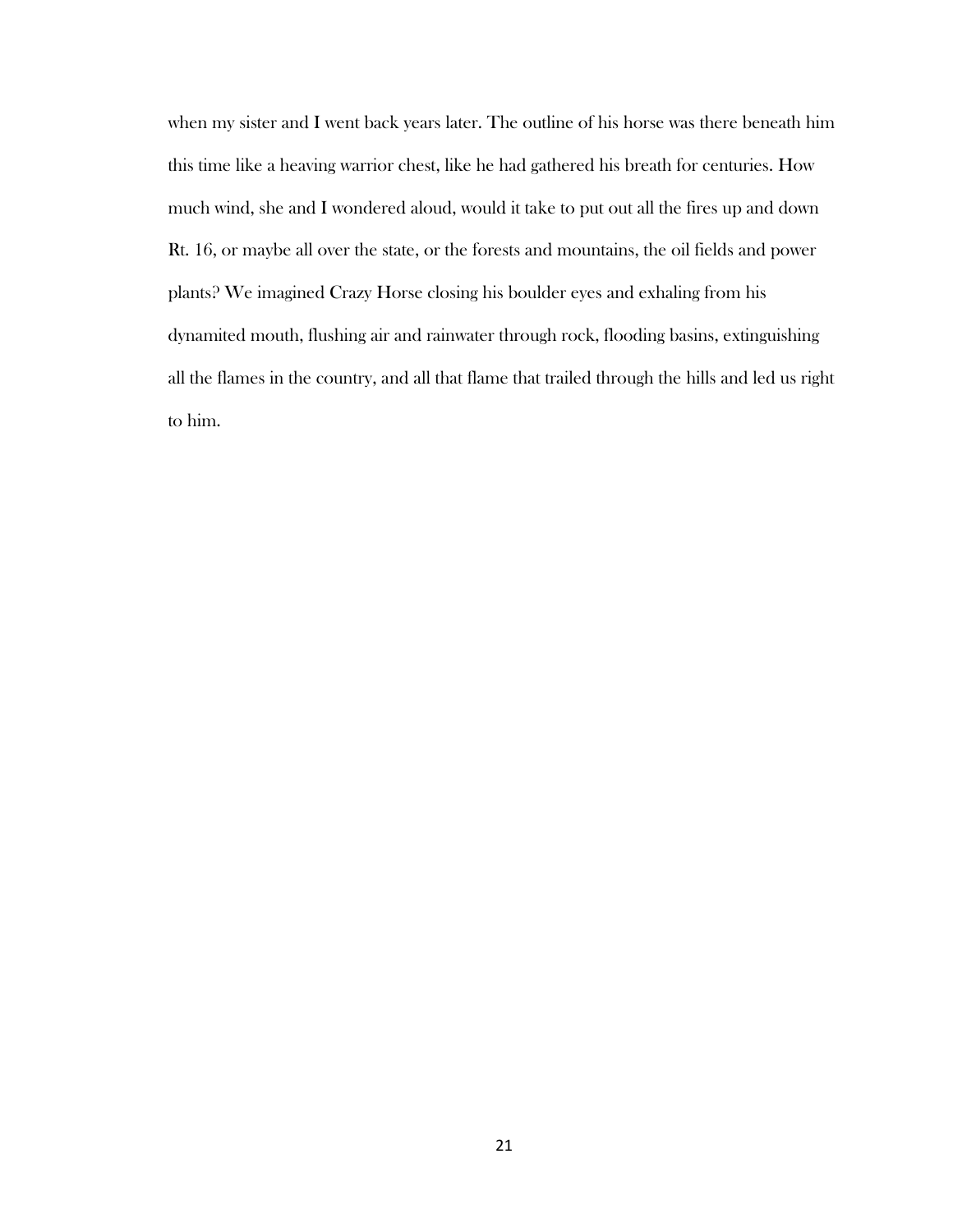## Burying the Local

Oxbow cemetery was tucked away in the rolling hills of Harborcreek, Pennsylvania, out deep behind the shady willows and pine trees off Damsite Road. I lived just up from there on 426, a twisting stretch of unmarked black pavement that Jake Henry and I snuck down after dark, silently passing a flask of Old Crow we'd boosted from my parents. The moon reflected off the dead midnight asphalt. When our sneakers scraped against the loose dirt and gravel of Damsite, we let the warm drunkenness fly off our tongues, our slurred adolescent obscenities flapping wet into the darkness for no one but us to hear.

I drove down that dirt road and helped Stacey Wilson get relaxed in the back of my Cherokee despite her obvious discomfort from the surrounding headstones. There would also be afterschool fights up in Oxbow. Once detention let out, a string of cars could be seen going through town, making their way up the hill. I had seen a few and fought once.

Jake and I fought the Haines brothers; we went at it using pieces of a broken window from the cemetery caretaker's shed. Julie, the caretaker, was in her mid-thirties. I had always wondered about her character, why she did that kind of work. She wasn't married or anything, as far as I knew. Lived alone. Part of the reason I fought there was to give her the opportunity to see how tough I was. The fight with the brothers ended with our arms streaked with blood. We were all satisfied with ourselves and went home to revel in the brutish carnage. She came out once or twice and we all scattered into our cars. I secretly wanted to stay back. To let her dress my wounds. To the see the inside of her little house.

My understanding of the cemetery gradually changed. I no longer saw it as a place to get laid or kick up dust with the other guys. I wanted a different experience altogether, one that leave my friends behind me smoldering like our half-smoked Swisher Sweet

22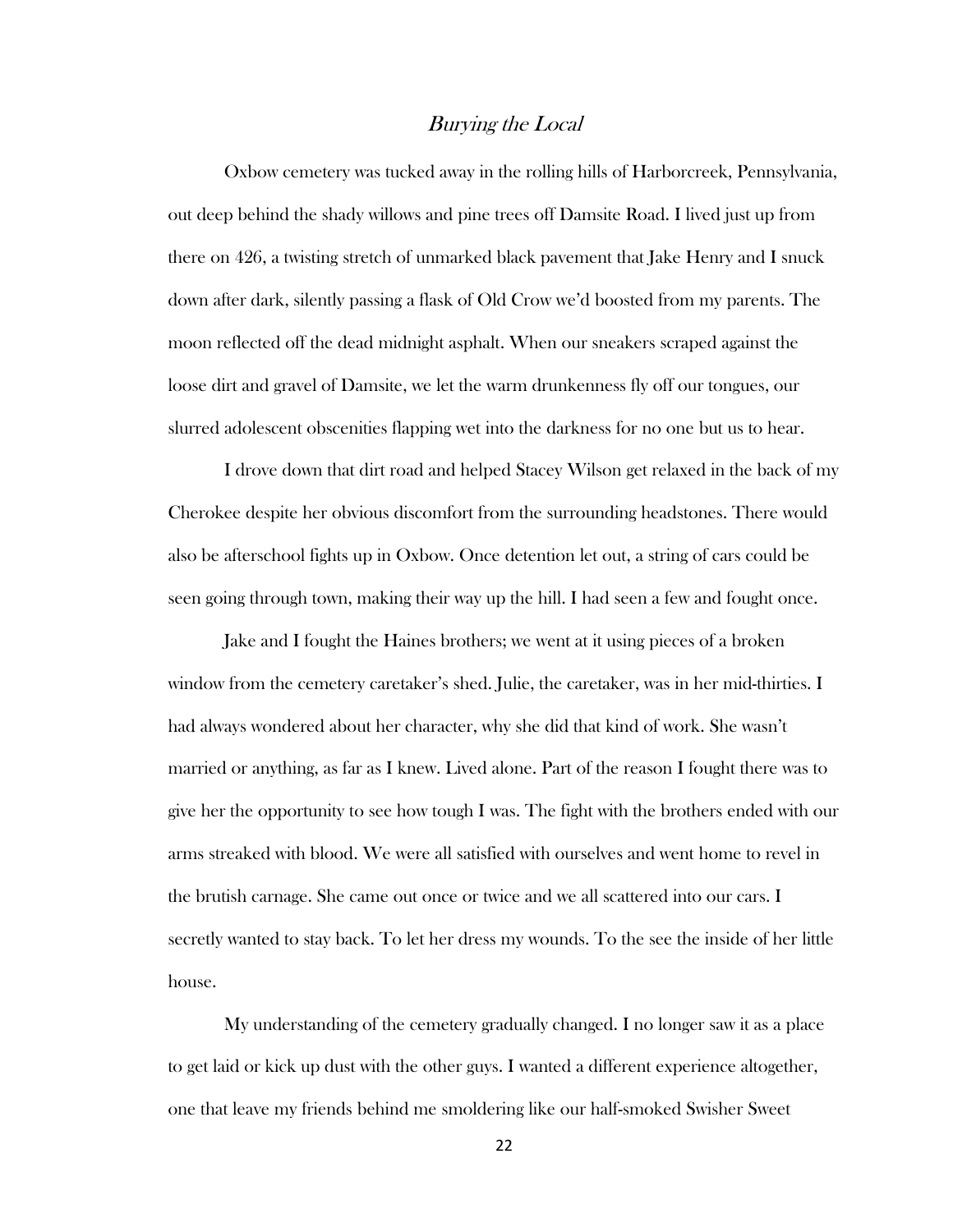cigars. Seeing the dead names scrawled on the stones made me want to become immortalized in town. I wanted my parents and teachers to marvel at who I had become. I didn't want to be shrouded in mystery or anything, just to carry a different weight.

So, when the opportunity presented itself, I helped Jake and his dad bury a man at Oxbow.

Jake's dad held the township supervisor position and the two of them lived on the other side of the cemetery. Mr. Henry took a proactive role in the town. He volunteered for security at the Cherry Festival and always showed his prize-winning 69' Mustang at the annual Rib Cook-Off down in Gravel Pit Park. He had stature. Mr. Henry was well known and respected by everyone I knew. I figured it was mostly due to the fact that he was paid to bury the town's dead. He was the man families saw delivering their loved ones to their final place in the earth. That has weight.

I could even hear respect in the way people in town talked about him. I saw their regard for him as he casually strolled behind his grocery cart, methodically navigating the aisles of Sanders Market. I'd seen one of the check-out guys, a grown man, slightly stutter when counting back Mr. Henry's change. My mother believes that she sees colors around someone when she meets them for the first time, that she can tell what kind of person they are from these colors. Auras, she calls them. She said Mr. Henry had a purplish-black aura to him, like a deep bruise on the mend.

Mr. Henry regularly visited the cemetery, his truck consistently parked next to an elm tree just inside the front gate. Sometimes his truck was there well after dark. He also liked to stop by Freeport Restaurant for a beer. The early evening air was cool coming off the water, a perfect place to watch the day peacefully end. Jake and I used to work in the kitchen. A lot of my friends were cooks and servers. It was a high school rite of passage, a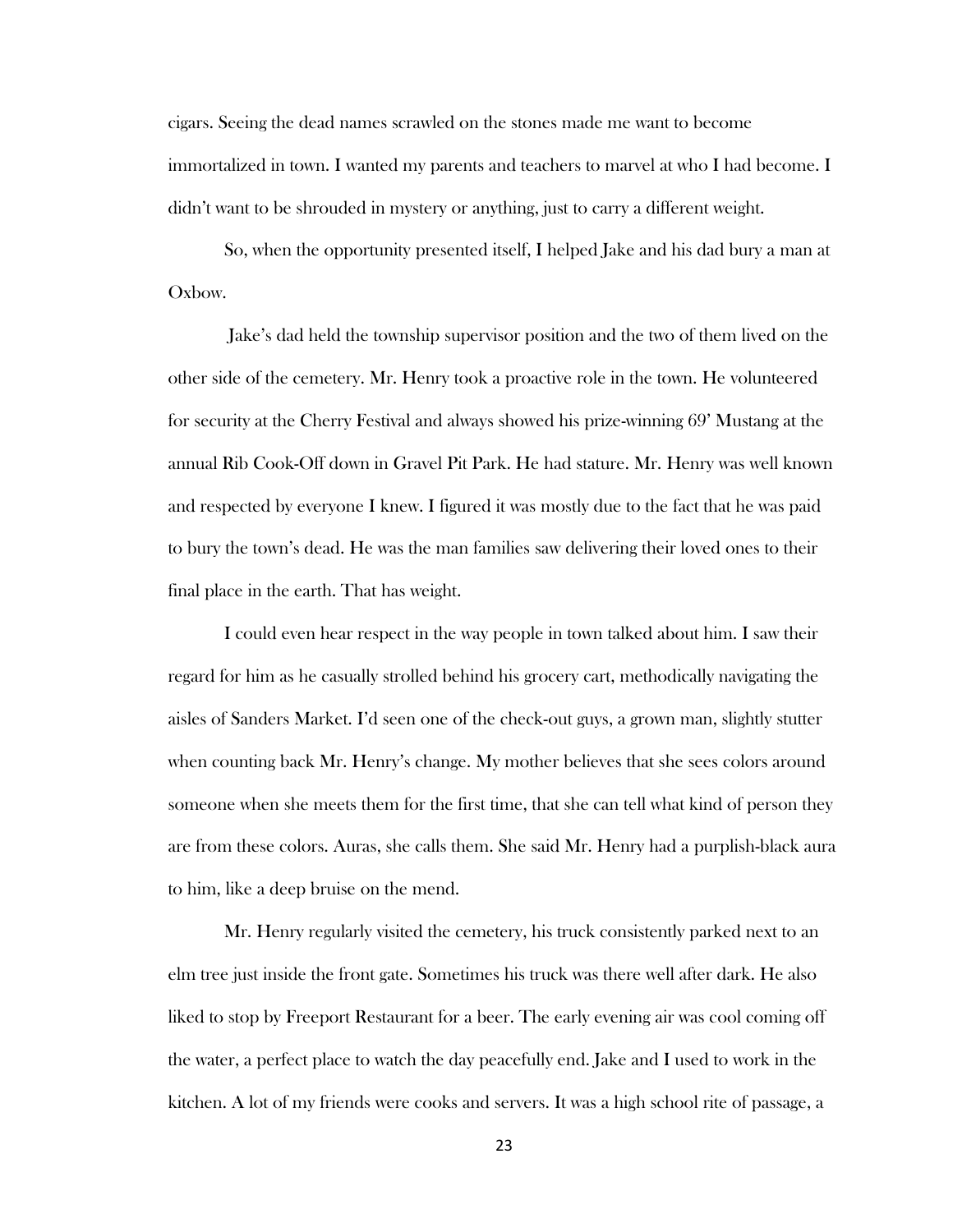classic town staple, and an easy job to do with a thumping hangover. We often commiserated collectively, turned the radio down to a low murmur, and shuffled around the kitchen.

Some of the kids were older and we'd get to party with them after work, even just in the parking lot behind the dumpsters. All I did for my five an hour was smoke cigarettes, wash a few dishes, and sit on an empty upside down pickle bucket trying to catch a glimpse of Randa Berry's cleavage as she beer battered scrod. I would angrily masturbate in the bathroom to her during my breaks.

This one time, the kitchen closed and I stuck around after my shift to party a bit with the other workers. Randa wasn't going, so I was headed home. When I noticed Mr. Henry's truck in the parking lot, I went back inside and ordered a coke at the bar from Nancy, the owner's wife. She could usually be found tending bar with one needle-thin cigarette spinning smoke from its ashtray and another between her tan, bony fingers. I pretended to watch the ball game on TV but secretly kept an eye on Mr. Henry sitting alone at a table. He hadn't seen me come in.

The lamp lights were on low and cast shadows across the men's faces sitting down. I could still make out the dirt stains on Mr. Henry's jeans. His hands resting on the table looked callused, like chipped stone. I thought to buy him a beer when Ron, my boss, walked in and snorted about the score of the ballgame. He was notorious for giving the girls raises in an effort to keep them around, especially in the summer, when they wore little tank tops and shorts in the kitchen. A real pig, if you ask me.

I smoked a cigarette and looked at my hands. I held them up to the light and observed them carefully. They were weak-looking, and I felt ashamed. Attached to my soft, pink palms were hairless fingers wrinkly and pruned from dishwashing. My pointer and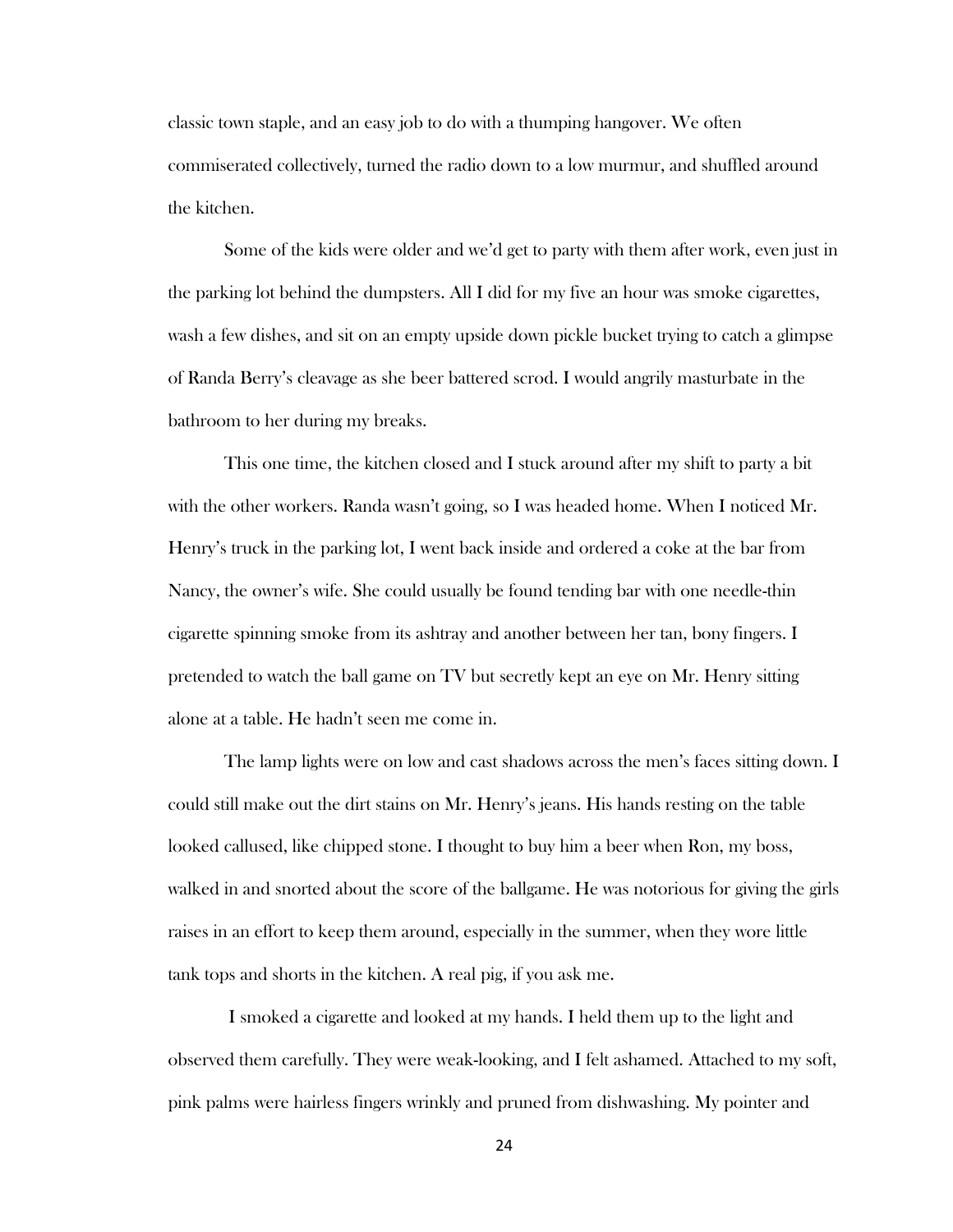middle fingers did have a soft orange glow to the tips from tobacco, which I rather liked. But all in all, they looked like my mother's after she cleaned up from dinner. I lit another cigarette and gazed down my arms, patiently studying the thinly raised scars that looked like skinny white worms zigzagging across my forearms. This made me feel a little better.

I felt a large hand land on my shoulder and squeeze.

"Ready for Oxbow this weekend?" Mr. Henry asked.

"I am."

He nodded and left.

Early the next evening, I entered through the open gates of Oxbow Cemetery. I came with purpose. The crisp air gave me gooseflesh. I heard crows cawing from unseen positions in the trees above. I stood in the middle of small dirt road that ran through the cemetery. I watched Julie walk over from her house.

\*\*\*

"Are you with Mr. Henry," she asked. Her blue jeans were faded and she wore her hair back in a bouncy ponytail. She took a step closer to me and I jammed my hands in my pockets. She looked unbelievably clean for this job.

"Yeah. I'm supposed to meet them."

"I know you, don't I?"

"I don't think so."

"Yeah. I think we may have met right over there." She pointed to a scattering of headstones about twenty yards off. Her fingernails were unpainted and the little beds beneath them looked a perfect pink. "It was a while ago, maybe last summer?"

"Not ringing a bell."

"No? Really? That's weird because I could swear it was you. There was this bad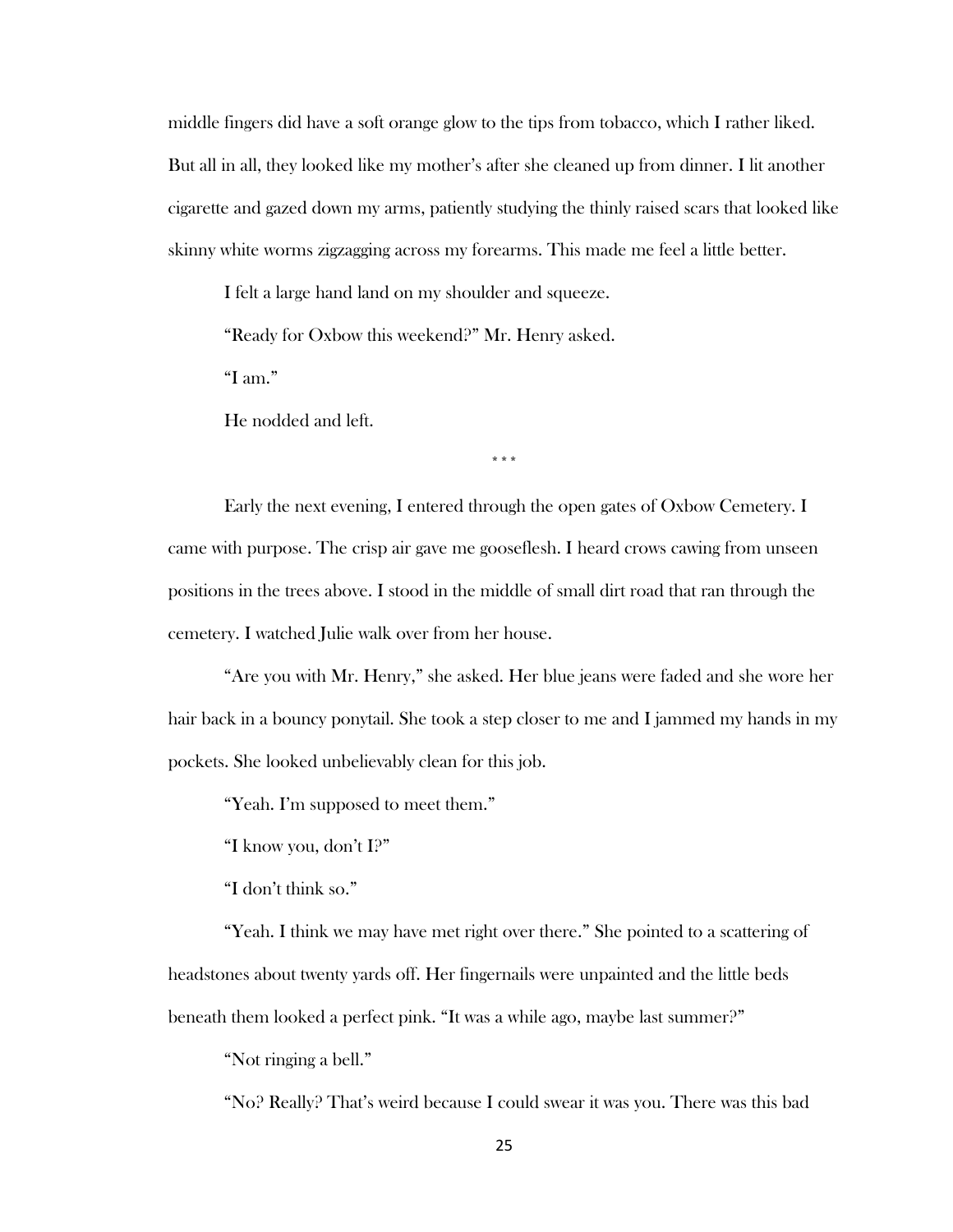looking kid with cut up arms and a ripped t-shirt. Bad. He looked like he may have delivered a whooping to some other kids. That wasn't you?"

"What do you mean 'bad looking'?"

"I don't know. Like Dean in Rebel."

"Dean?"

"Nevermind."

A car slowly rolled into the cemetery. Inside were four old ladies with matching gray perms under green rain bonnets. The woman in the front passenger seat had flowers and an empty milk jug.

"Know them?"

"Don't think so. Must not be regulars."

"Sounds like you're running a bar or something. I think those ladies hit last call years ago."

Julie laughed and I felt my face turn red.

"That's right, move it or lose it. And some local folks have been known to nip at a bottle while grieving here. Sometimes people just drink in here. Believe that?" Her eyes narrowed slightly. I imagine Julie on her knees picking up shards of glass. Her fingers in the dirt. It's her job. Her responsibility. She had no choice. I remember the filthy, chemical-stinking handkerchiefs and metal pop cans burnt black with small pen-sized holes, shiny metal nitrous cartridges like steel sausages, little plastic straws. Dirty clothing. Our blood.

"I think you've spent a lot of time here."

I really looked at her then. Noticed her green eyes and the little freckles beneath them. Her tanned skin showed long work hours in the sun. I tried to imagine holding her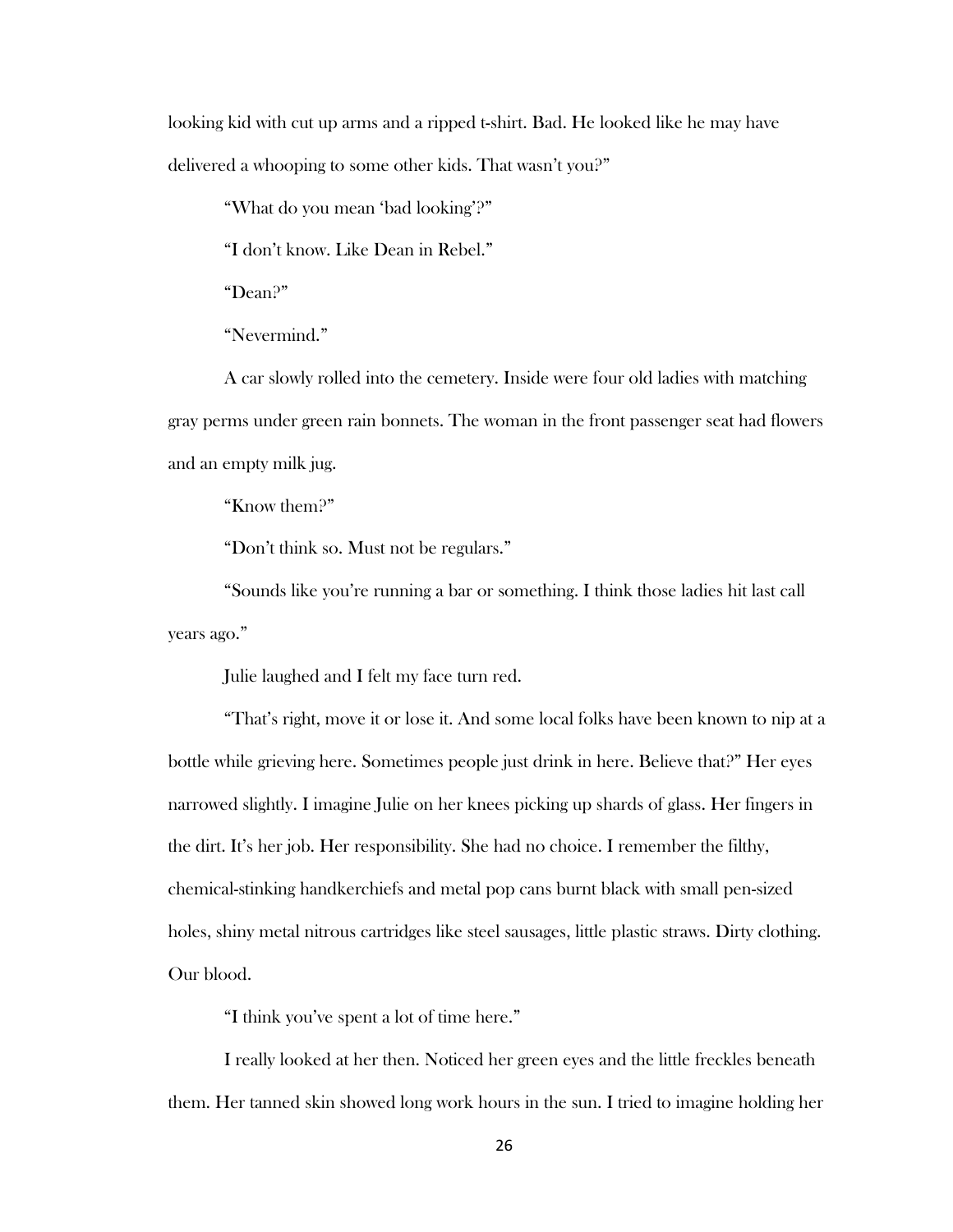to me, what she might feel like. The smell of sun and sweat and dirt. How she'd rinse it all off before climbing into bed. I tried in that moment to understand exactly how she saw me. What did she mean by calling me Dean? She probably thought of me as just a kid, like Jake.

"Maybe you'd like to help me out sometime?" she asked. "Nothing too strenuous. Just some maintenance stuff and general clean up. Do a good job and I might even let you in on some of the secrets of the trade."

Secrets of the trade. Exactly what I needed. Maybe I could finally quit working for Stetson. I'd miss Randa, but Julie had something I wanted in an altogether different way. She had a dark mystery to her. She had womanish features. She was in control. Established.

"Alright. Sure. What do I do, just show up? Call you or…?"

"Come back Monday."

"Monday," I repeated. "Great."

Mr. Henry's truck rumbled up the road and into Oxbow. I saw Jake playing with his phone and felt embarrassed for him.

"Howdy, Julie," Mr. Henry said.

"Hey, Sam."

I noticed a kind of unease between them. Something in the way they spoke each other's names. She touched his shoulder and I felt my stomach twist.

"Where we looking?" he asked

"Right over here, Sam."

Mr. Henry walked alongside Julie to the plot. I had always heard that you don't step on the ground directly above where someone's buried body. My parents told me it meant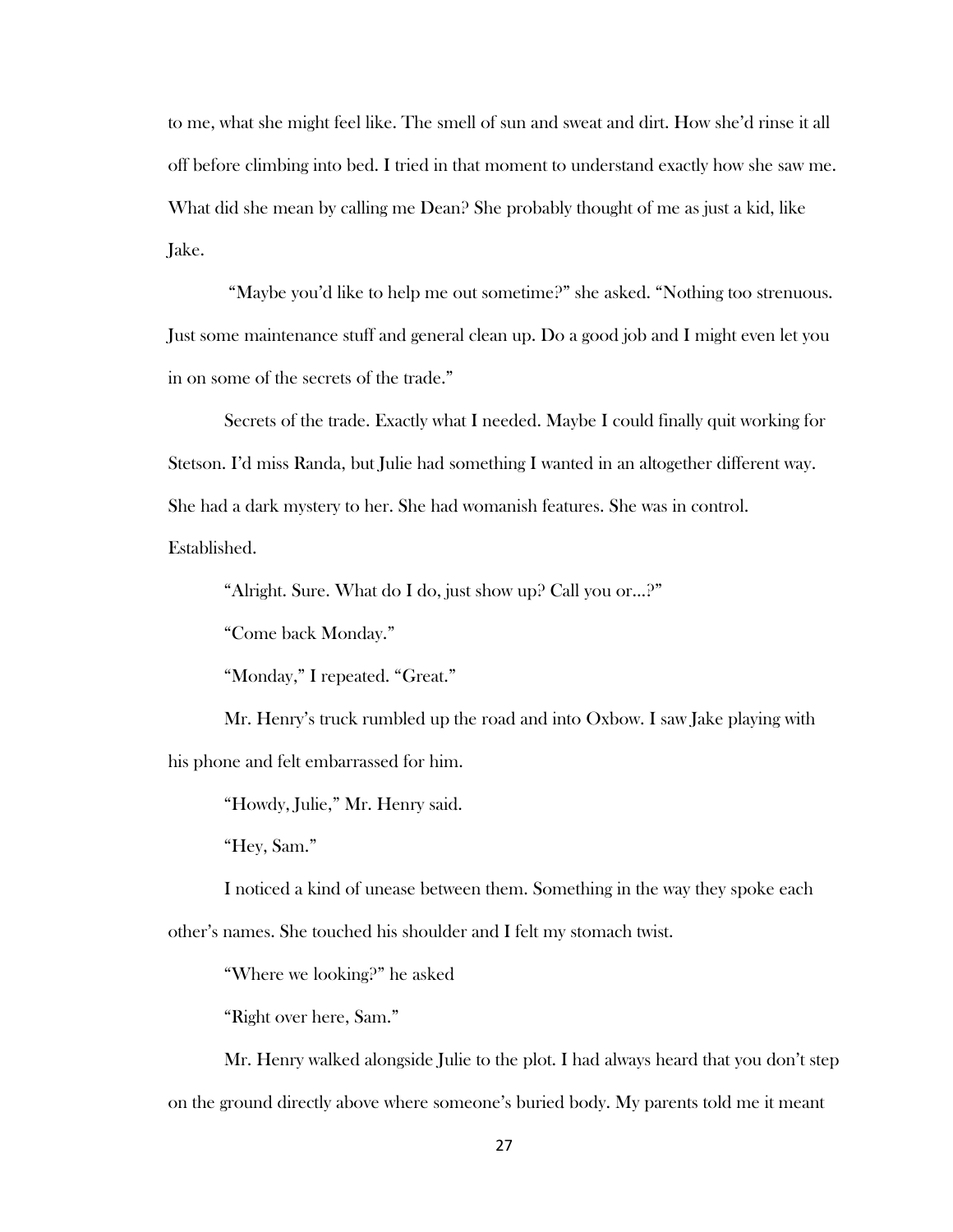disrespect to the rested. But I saw Mr. Henry completely unconcerned with where he stepped, little care for what he had underneath his boots.

"Get the sound bar, Jake," he called back over his shoulder.

Jake dug in the truck's toolbox and pulled out a long leaf blower-looking machine. He flicked it on and we started to thread our way through the Oxbow cemetery, the bar sweeping back and forth inches above the ground. As we passed gravesites, the beeps came faster. I imagined the steel handles of coffins. I wondered if people liked to be buried in their jewelry.

At first, I walked around where I assumed the bodies would be. Then I felt stupid and decided to let it go. Bad luck be damned, I thought. I can handle it. I read some of the names on the gravestones out loud.

"Wilcox. Meabon. Post."

Jake gave me a weird look and switched off the sound bar to see if I would keep reading aloud.

Some of the names I couldn't even read because of the turquoise moss that climbed up from the ground. It made the stones look funky with decay. I wondered why Julie didn't clean the faces of the stones. Maybe that's what I'll be doing, I suddenly thought.

We approached Mr. Henry and Julie, who stood over a flat strip of untouched green. Not a leaf on it and lightly shaded by a nearby pine tree. Mr. Henry sounded annoyed when he had to tell Jake to turn the sound bar on again. I saw my window.

"Can I?"

Jake frowned and looked at his dad. Mr. Henry nodded. I took the bar from Jake and switched it on. I walked back and forth across the square plot in straight lines.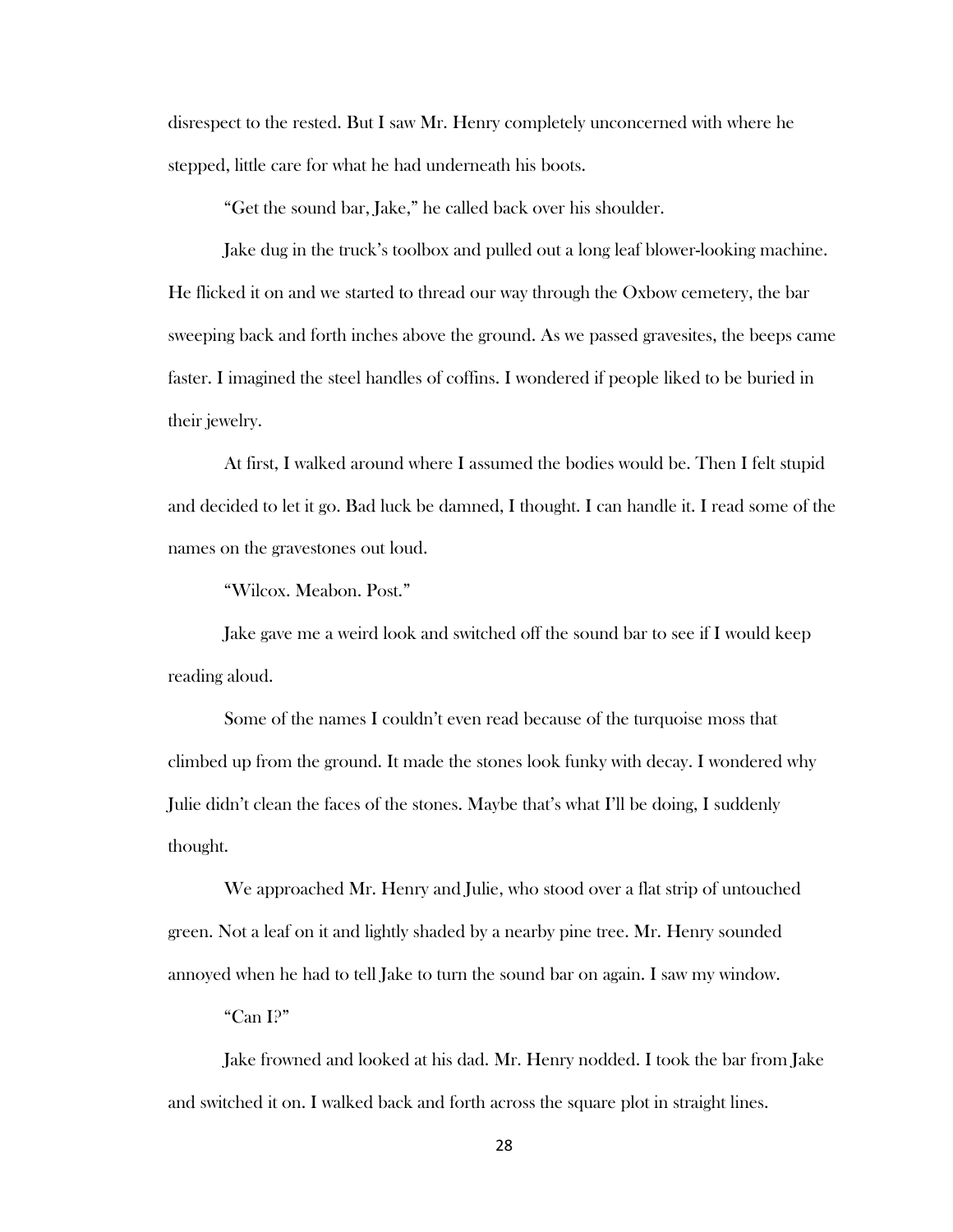"How's this?" I asked.

"Fine," replied Mr. Henry. "That's good. Okay." He turned to Julie. "Funeral's at noon, we'll be here at ten."

"Sounds good, Sam. See you, boys." Julie smiled and turned back towards the house.

I watched her leave, her small hips and tight jeans. I pictured her lying down on a couch, flipping television channels. Something ordinary that took her out of this place. I noticed Mr. Henry watching me and coughed into my fist. It began to rain.

Mr. Henry drove Jake and me over to my house. I watched little trails of rain melt into one another as they patterned on the window of the truck. I could see the tree line that gave way to the foggy outline of Ontario on the other side of the lake. Black clouds huddled together like large animals. Mr. Henry dropped us off without saying a word. He didn't talk much. I liked that. He only said what was necessary and kept the rest simple. Jake headed straight into my house, and I turned to watch Mr. Henry ease down the driveway. A dog barked at me from across the road.

Jake sat at the dining room table with a glass of orange juice and talked with my mom. My friends teased me about how attractive they thought she was. Her hair was always brushed and it fell gracefully down past her shoulders. I could smell her cinnamon candles mixing with the spice of the chili on the stove.

### "Hey, Scotty."

I nodded and poured myself some juice and drank it down. I moved deliberately around the kitchen, fully aware of her watching me. I quickly turned and rifled through the kitchen junk drawer.

"What on earth are you looking for?"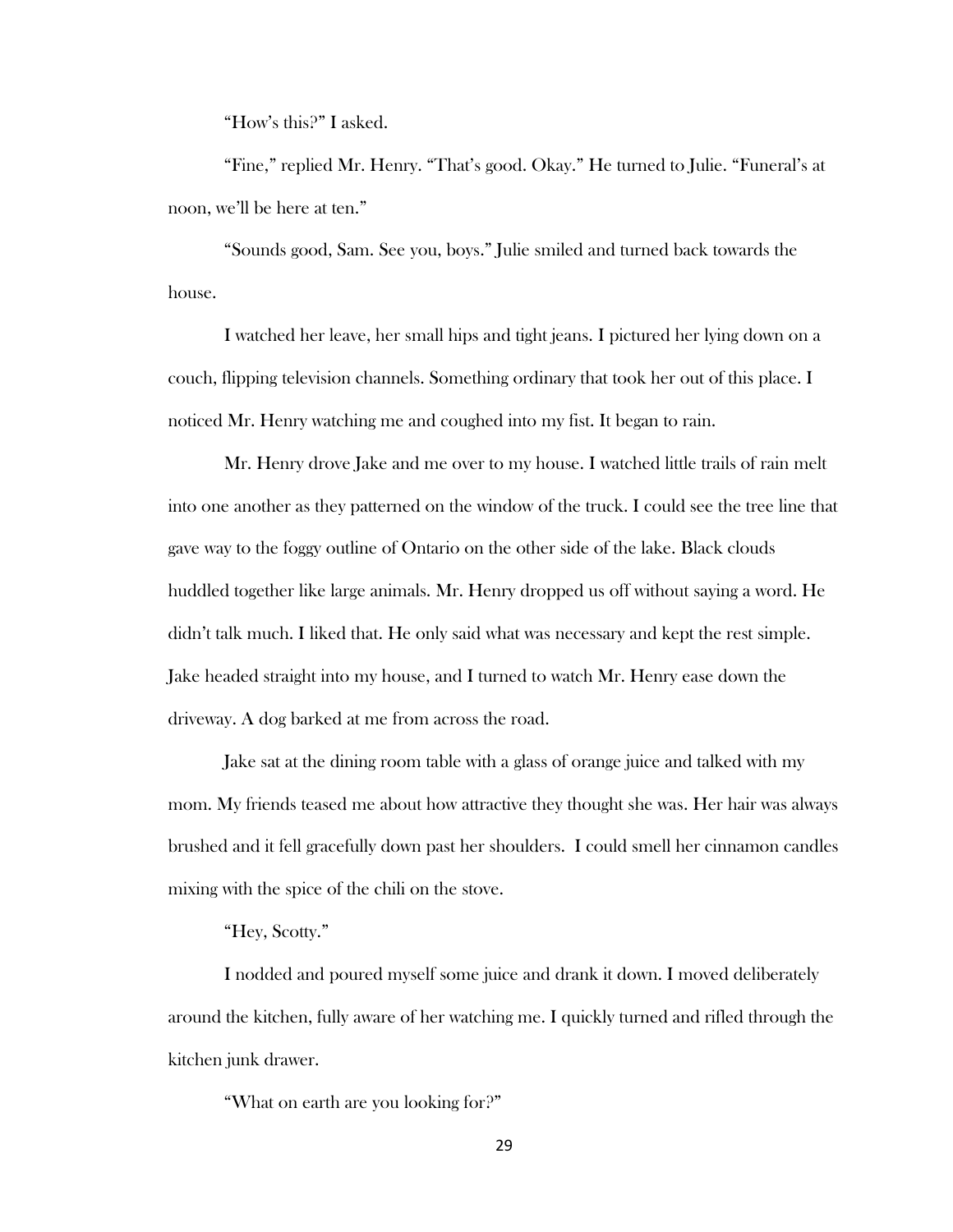"Masking tape," I muttered.

"Oh? For what?"

"My hands. I need it for my hands. For work."

"Ok, well dinner is ready."

"What about dad?"

"He's working late at the office. We'll leave him a plate."

"Figures."

"Don't start."

After dinner, I took Jake home. While he waited in the car, I grabbed a shovel from the garage and put it in my trunk. He didn't notice, or didn't bother to ask. Neither one of us spoke on the way home. I watched the cemetery drift by me in the dark.

"See you at nine, sharp," I said.

"Right," said Jake. "Don't worry if you're a few minutes late. I hate getting up that early."

"You got it," I said.

But I didn't listen. I noticed Mr. Henry's truck wasn't in the driveway. A motion light clicked on and Mr. Henry's Mustang was illuminated there in the night.

I should have turned right out of the drive to get back home, but instead I went left, and swung down through Paper Mill Hollow. At night, you could hear Sixteen Mile Creek bubble and run alongside the road all the way into Lake Erie. Every so often, the creek would flood and we'd swim in it. Once a little girl playing in her backyard fell in and almost drowned. They found her two miles down from her house, barely conscious and clinging to an entanglement of branches. I never thought about children being buried up at Oxbow. I made my way past the silent and sparkling boat marina, and parked in Freeport's gravel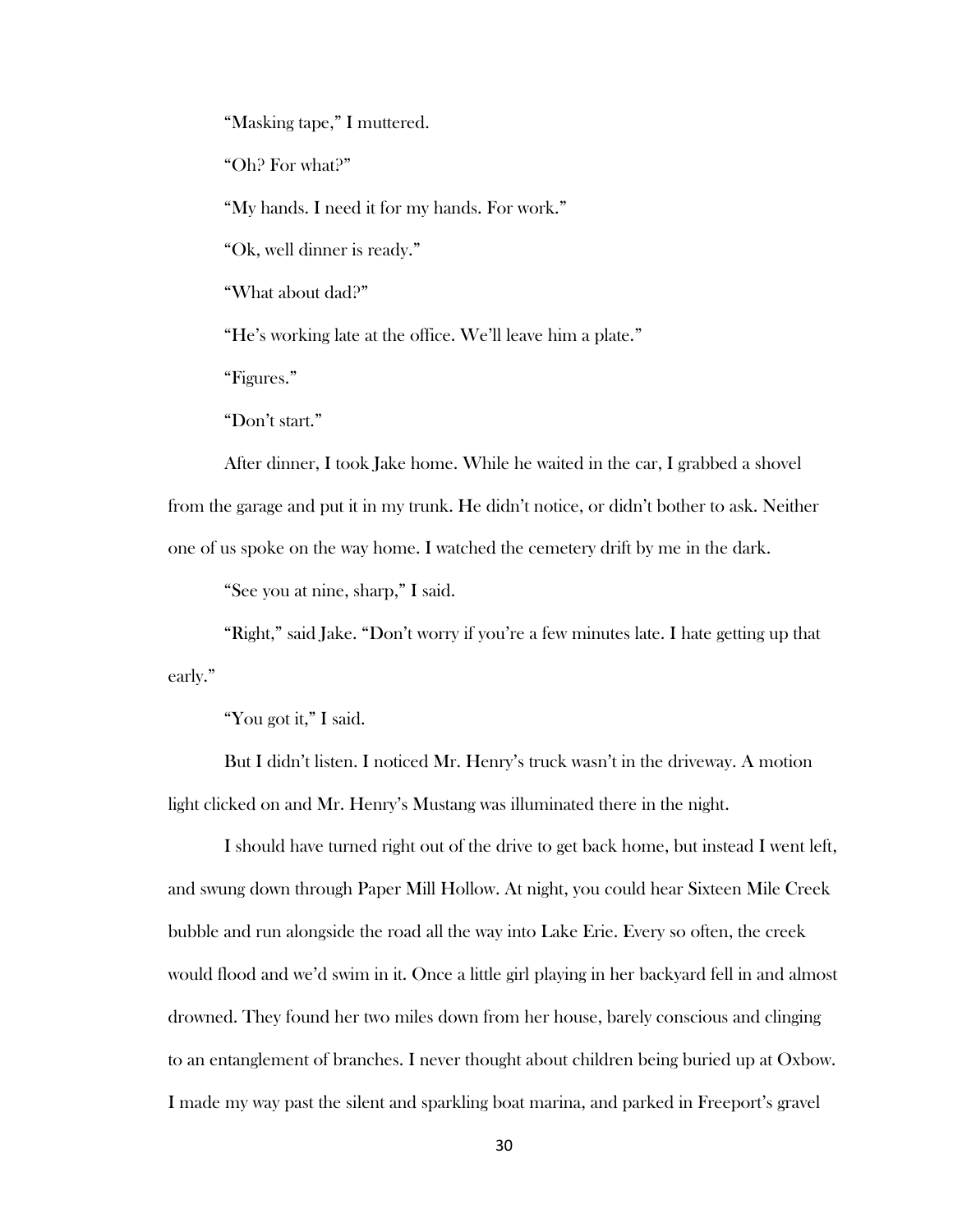I parked close to the first dumpster and walked over to Mr. Henry's truck. I kept an eye on the back door of the restaurant. I cupped my hands to the window and saw a scattering of tools, travel mugs, and empty cigarette packs. I remembered the large toolbox and I circled the truck once before I hoisted myself up into the bed of the truck. I breathed heavily.

I rummaged through the toolbox like my life depended on what I found inside. Every few seconds, I stopped and held an object up to the light for closer examination. I found a Playboy and quickly flipped through it, studied the centerfold for a moment. They weren't as attractive to me as Julie was. It surprised me.

I don't know what I expected to find, the key to something more important than myself. Answers of some kind. Some fact about Mr. Henry I didn't know before. The reason I followed him around town. Something to confirm my belief in what I was going to do in the morning would change me. But instead, I felt an awful emptiness. The same feeling I eventually got with the other kids up at Oxbow. I felt my eyes burn like I'd been punched in the nose. I ran my shirtsleeve across my face and slammed the toolbox shut.

I got back in my car and decided to wait for a few minutes. The back door to the restaurant opened and Julie emerged with Mr. Henry close behind. They walked over to his truck and he opened the door for her. She climbed inside. I could see her ponytail through the back window. My stomach tightened as I watched her flip down the visor mirror and check her makeup. She wouldn't have to wear makeup for me, I thought. I felt my eyes water again.

The truck lights kicked on and they swung around onto the road. I started my car and kept a safe distance back. They turned off into the cemetery at Julie's place, and I

lot.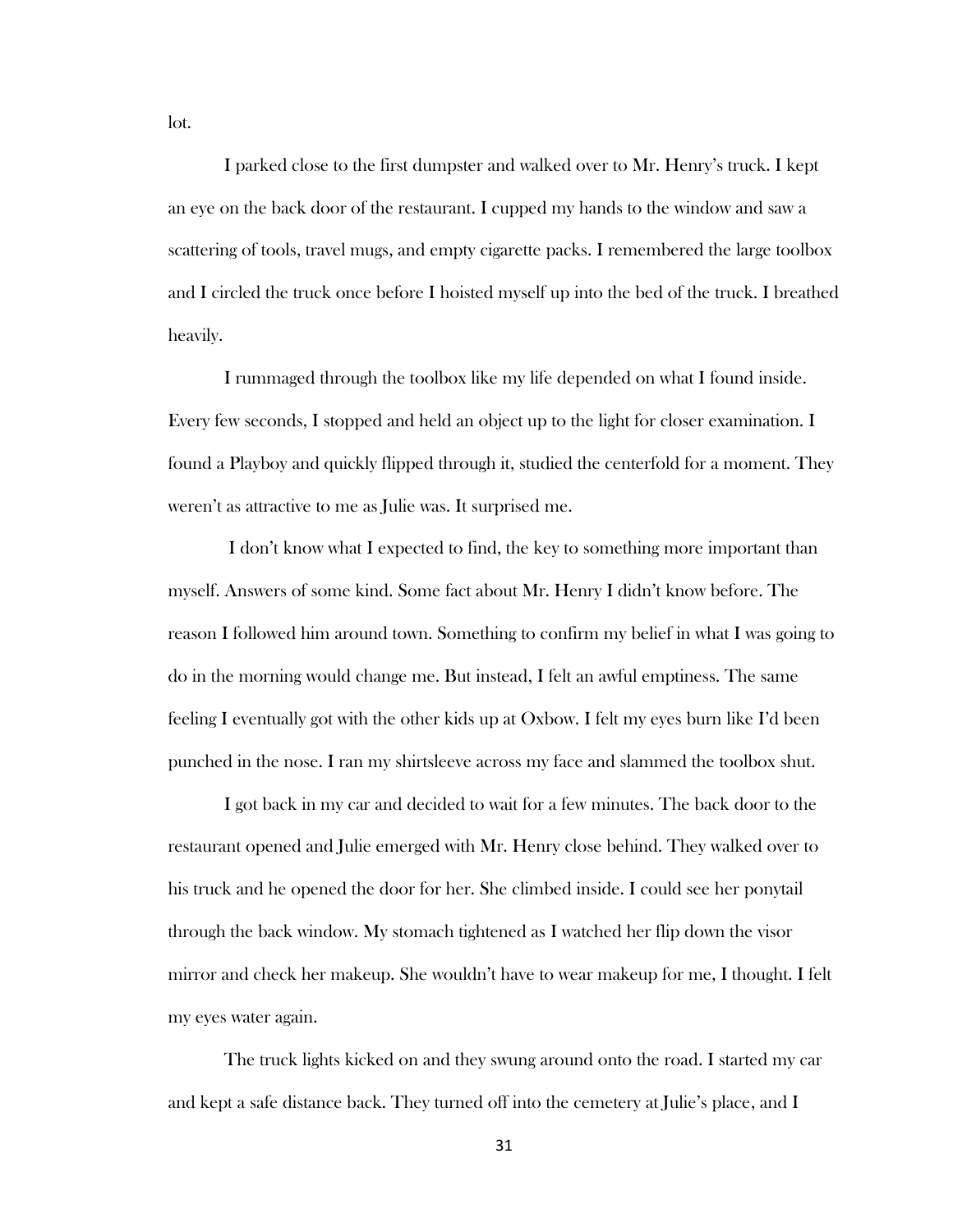continued on home. I thought about sneaking down in the morning to see if his truck would still be there.

I parked and remembered the shovel in the trunk. I took it out and circled the house to see if my parents heard me come in. Light from my dad's office poured out his window and spilled onto a small patch of lawn. I stood just beyond the light in the shadows and put the shovel into the ground. I put one foot on the purchase and leaned on it. I watched my dad stare into his computer screen, a look I had seen quite often. Sometimes, it was the look I talked to, the look I walked away from. I seemed to have forgotten all about Julie and Mr. Henry in that moment. My father. I had never heard anyone really talk about my father.

He looked up from his screen and seemed to peer directly at me. I took my foot off the shovel and readied myself to hide. Then I tried to think of something to say to him if he found me in the yard. Practicing for the morning seemed like a good one. But he went back to his computer. After a few minutes, he closed up shop and turned the office light off, plunging me into darkness.

\*\*\*

The next morning, I sat on Mr. Henry's porch, moving a rocking chair back and forth. It was the morning Mr. Henry apprenticed me to the art of burying the dead. The porch faced a deep valley on the other side of the road with a curtain of trees obstructing my view from the town beyond. I looked out on the driveway and saw the backhoe that Mr. Henry would operate. Its awkward scoop for digging, monstrous and dirtied yellow, looked like a huge metal claw with spaces between like fingers. Jake would be on the tractor, a trailer full of tools hitched on the back. And then, because there wouldn't be a seat for me, I'd be in my car, bringing up the rear of the mechanical procession to Oxbow.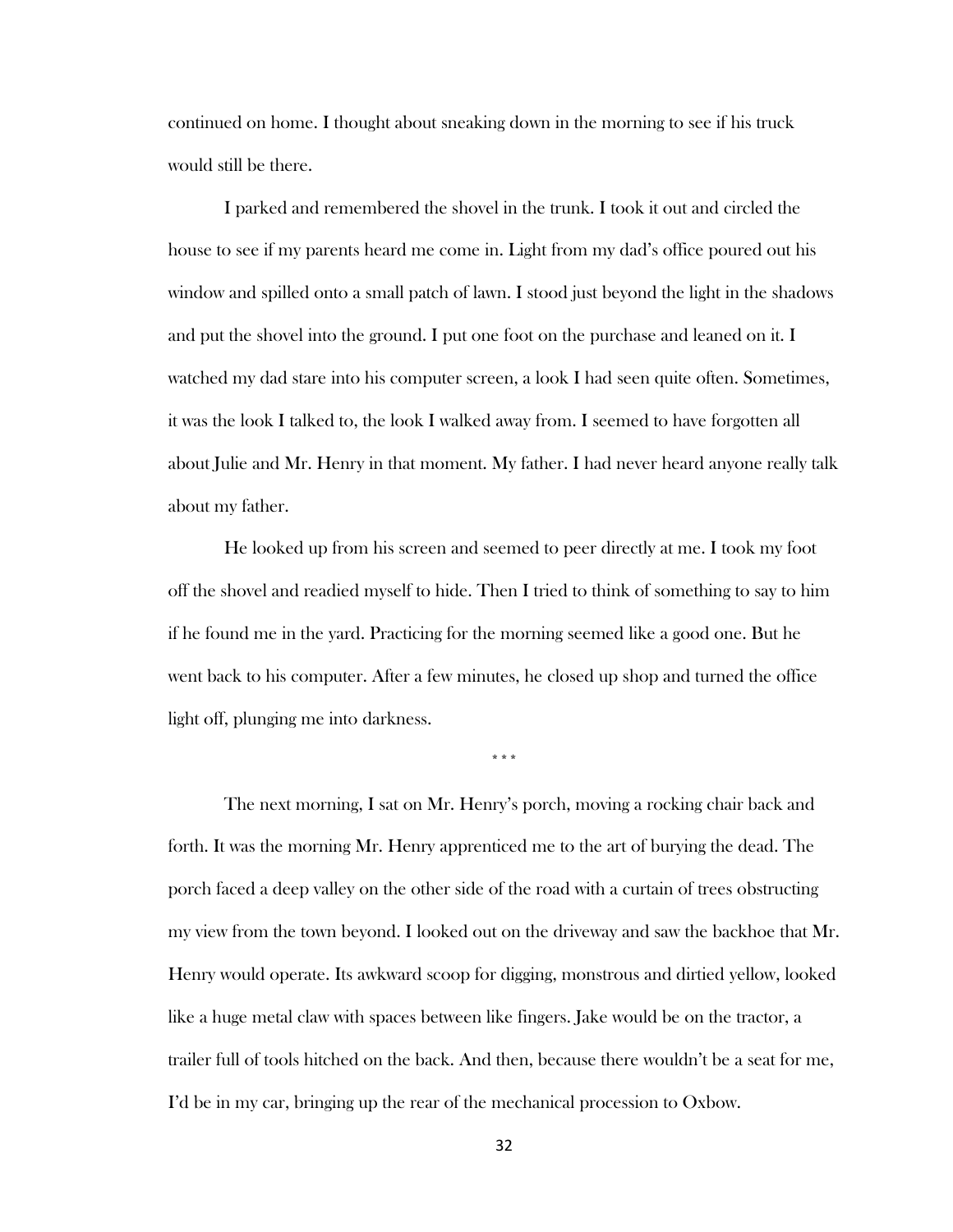Mr. Henry was out first. He nodded to me, and I stood quickly at attention. "I got here at nine."

"That's good," Scott.

Jake appeared with his coat half on and stumbling towards the car. I braved the weather without coat or hat. Then Mr. Henry was on the backhoe firing it up, letting the engine run before he put it in gear and crept toward the road.

It was the three of us on the road. I wanted someone to drive by and see me, but wondered if they'd think I was just stuck behind two large and slow vehicles. I wanted the buzz around town to start early on this one. It was 9:30. We'd be at the cemetery right on time.

I felt myself tense up when the Oxbow came into sight. I began to sweat. Once inside the cemetery, I pulled off to the side behind Jake and Mr. Henry, who grabbed tools.

"I have a shovel," I said.

"Don't need it. Here's an axe and the pitchfork. We're going to line these," Mr. Henry said, holding up two large pieces of particle board. "Length wise, on both sides of the grave. Got to get the sod up."

He held both pieces over his head, and we carried the tools to the marked plot. Mr. Henry sat in the backhoe, its diesel engine exhaled black smog from its vertical steel lung. Julie appeared in her front yard and started to walk over. I didn't bother to watch her this time. I kept an eye on Mr. Henry. He kept his head down with the work.

Jake and I put the particle board down and began to cut the outline of the grave with the axe. I stood back and watched Jake hack his way around the edges. When he was done, there were four neat sections perfectly measured.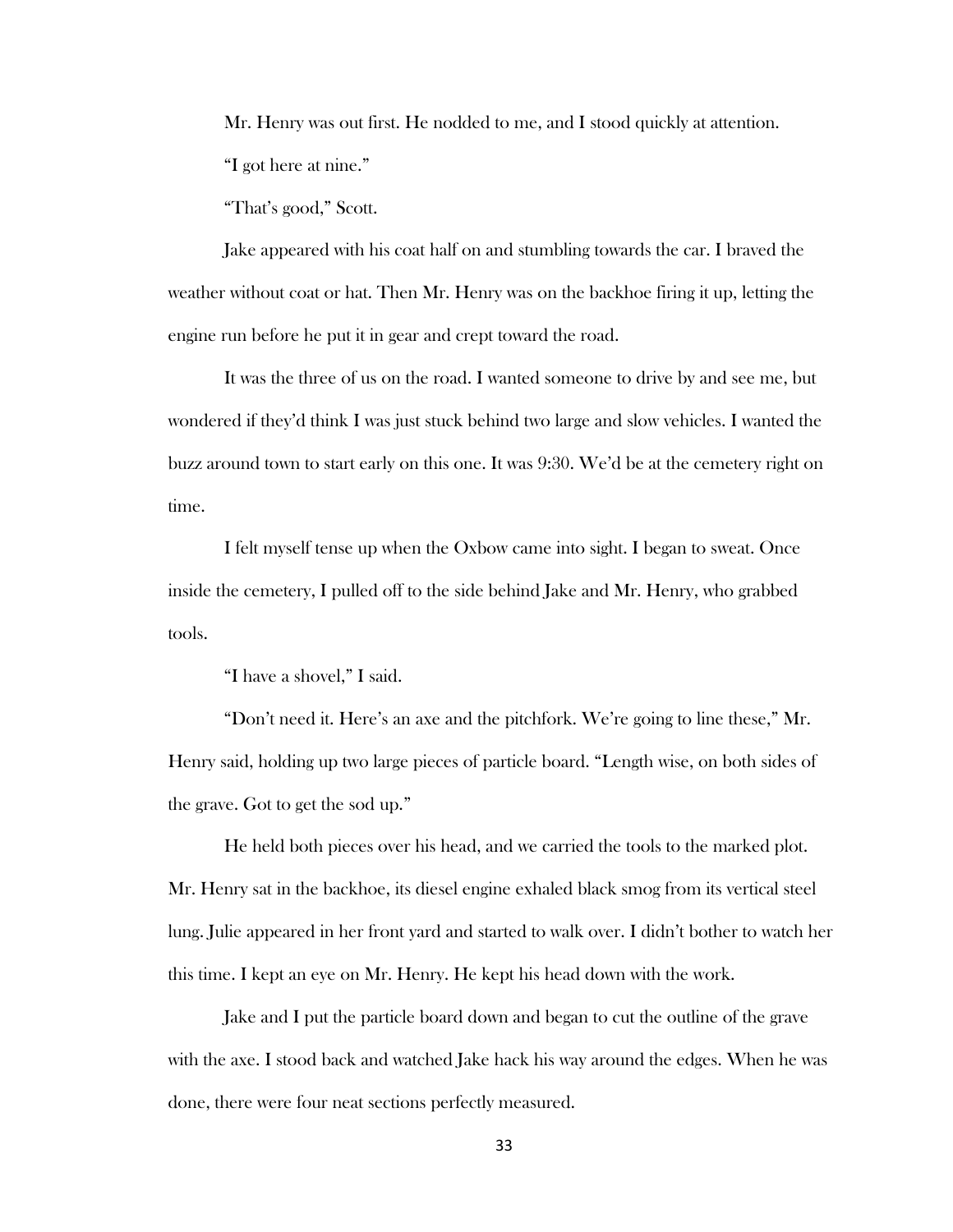"Pitchfork," Jake said. We were both quiet and focused. I hadn't seen him work like this before. A huge brawl could've been taking place up on the hill and we wouldn't have cared. "We gotta roll it," he said. I raised one section of sod and disconnected all the shaggy roots with the pitchfork. Jake rolled the sections into what looked like a green and brown sleeping bag. We knocked the first section with our fists to shake loose the excess dirt so it would be lighter when we carried it off. We rolled the other three pieces and carried them behind a tree so they couldn't be seen from the burial site.

Jake stalked off to bring the tractor and trailer around. I heard the backhoe's gears grind and shift as Mr. Henry nodded for me to get out of the way. Jake stood behind him and then circled the gravesite. The great yellow claw bit down into the ground and came up with a fistful of soil and rock and dumped it into the trailer. I could've watched it dig for days. There was something in the simplicity of power. The way it fulfilled its purpose without thinking. A perfect machine.

Eventually, the mechanical digging ended. I felt electric inside. It was time for someone to hop down into the hole, continue another foot or so, and smooth out the bottom. Before I knew it, I was shoveling the rocky soil. My back burned. I could faintly hear the little streams of soil falling off the trailer and back into the hole. I grew aware of my heavy breathing and hoped Mr. Henry and Julie were watching me. I only stopped once to observe the view from my new job. I couldn't see over the top of the grave, but I could look up and saw the ashy sky, a whole six feet further away than anyone else. I stood alone in the hole. Rare, and on dangerous ground.

The digging finished, I bridged the corner of my freshly dug grave with the shovel. To get out of the hole, I anchored all my weight against the shovel, and swung my legs over to the other side. When I got out, I only saw Mr. Henry and Jake.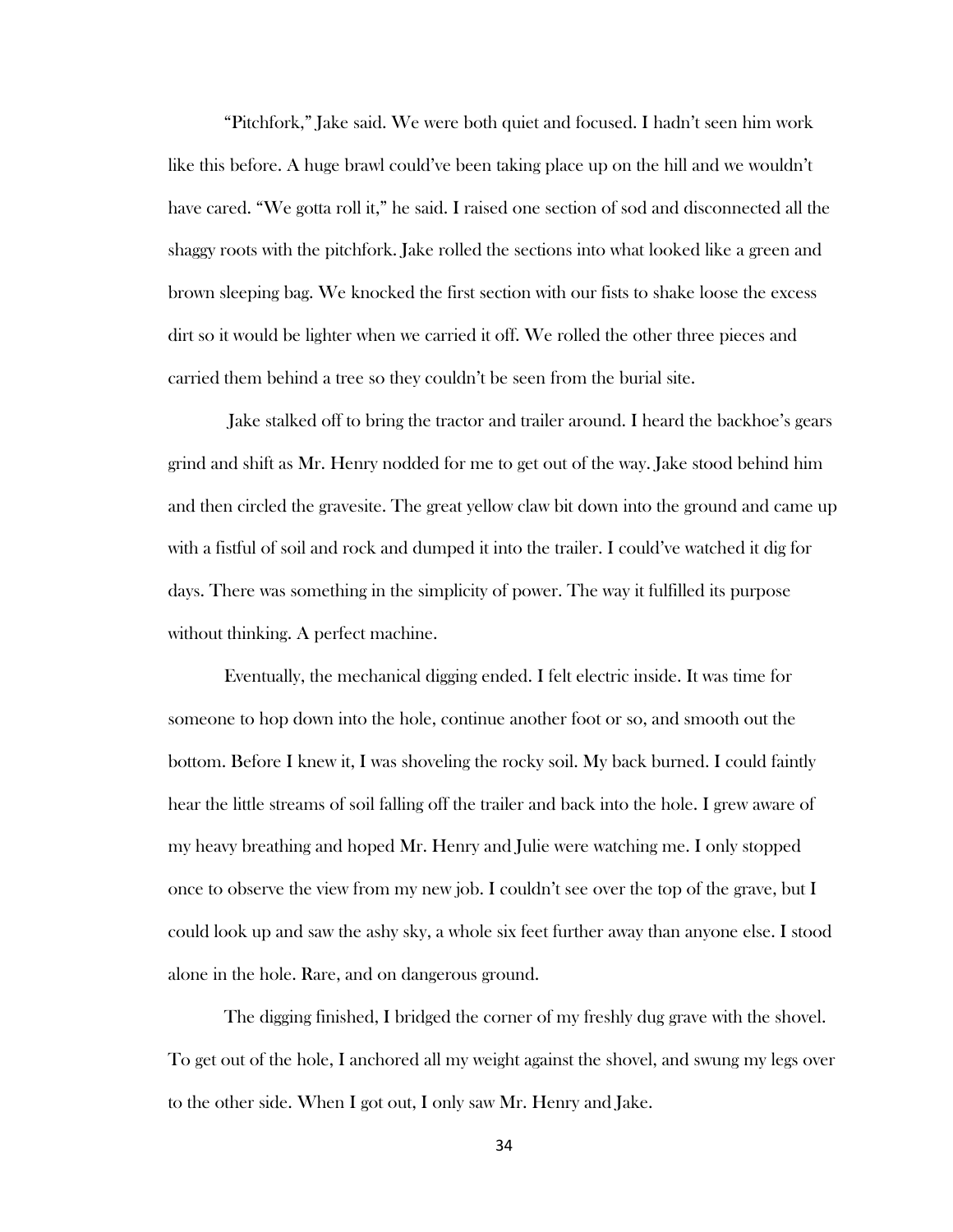"Decent time," said Mr. Henry. "Good work with the hole. Jake show you how to even the edges?"

"Just figured it out, I guess."

"Good," Mr. Henry said.

I didn't smile when he complimented me like I thought I would. I kept a straight face and got ready for the next move. We packed up our gear and parked our vehicles out of sight about a half mile down Damsite Road. I could smell Eaton Reservoir drifting heavily in the cross breeze.

"Go kill some time, boys. You got an hour."

Jake and I decided to hang out at the reservoir. I turned to Mr. Henry.

"What are you going to do?"

He seemed surprised that I asked. "Go see if Julie needs any help. Or maybe I'll just plant myself under this tree."

"Fair enough," said Jake.

We walked around the reservoir's shallow edges, looking for animals. In summer, frogs chirped and leapt into the water, one by one, like dominoes. Now there were mostly tadpoles squirming in the shady water. I saw a few large ones that looked like they'd change right before me.

"Look at this," said Jake, a few yards ahead of me. "Come look." He was standing over a small pile of fur, berries, and little white sticks. It was dark in complexion and shaped like a pinecone.

"Owl scat," I said.

"Right" said Jake. "What are those white things? Worms?"

"Mouse bones, I think."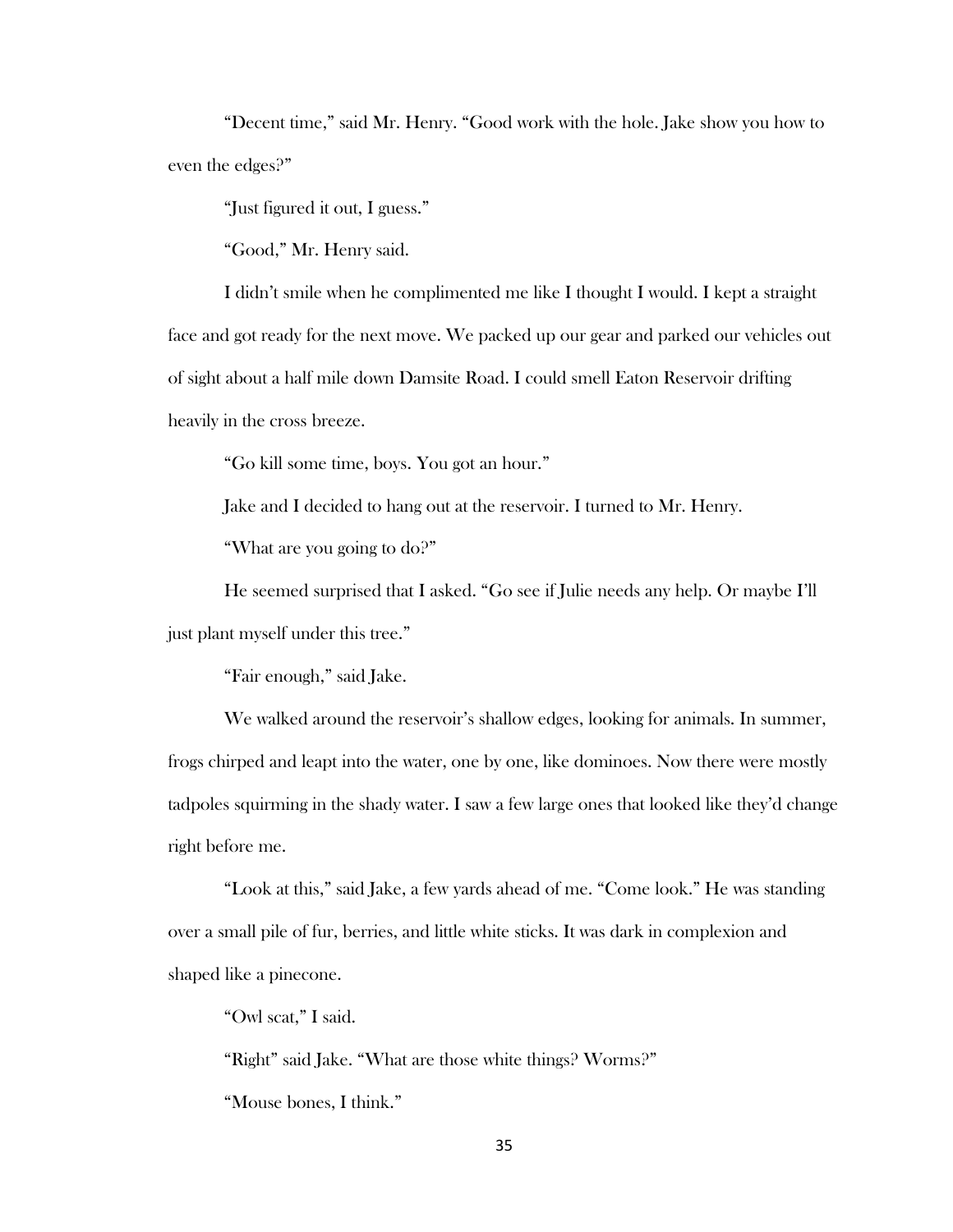"Yeah? They look like worms."

"Think so. They're not moving."

We looked around the reservoir as if there were answers to be found in the surrounding trees. A few fishermen were out on the water, a middle-aged couple walked their dog without a leash. I watched the way the dog walked and looked back to the furry bones.

"What do you think of Julie?" Jake asked.

"What?"

"What do you think of Julie?"

"The caretaker? She seems cool. Why?"

"Just wondering."

We sent some stones skipping across the reservoir's rippling surface. My rocks almost always went further than Jake's.

"I saw your dad with her the other night."

"I don't want to talk about it," Jake said. "He keeps that to himself and I don't ask."

"Just sayin," I said. "I saw them together. Are they dating?"

"I just told you, we don't talk about that stuff. Leave it."

"You know I'm working for her on Monday."

"Good for you."

Our arms got tired and we needed to get back to the cemetery. We caught the tail end of the procession snaking onto 426 as we made our way up to our vehicles. I suddenly realized I hadn't eaten when my stomach gave off a hallow pain. I dismissed it and drove up to the gravesite. I wasn't sure what I should've expected to see. Members of my family had passed before I was old enough to remember the experiences of a funeral. I had to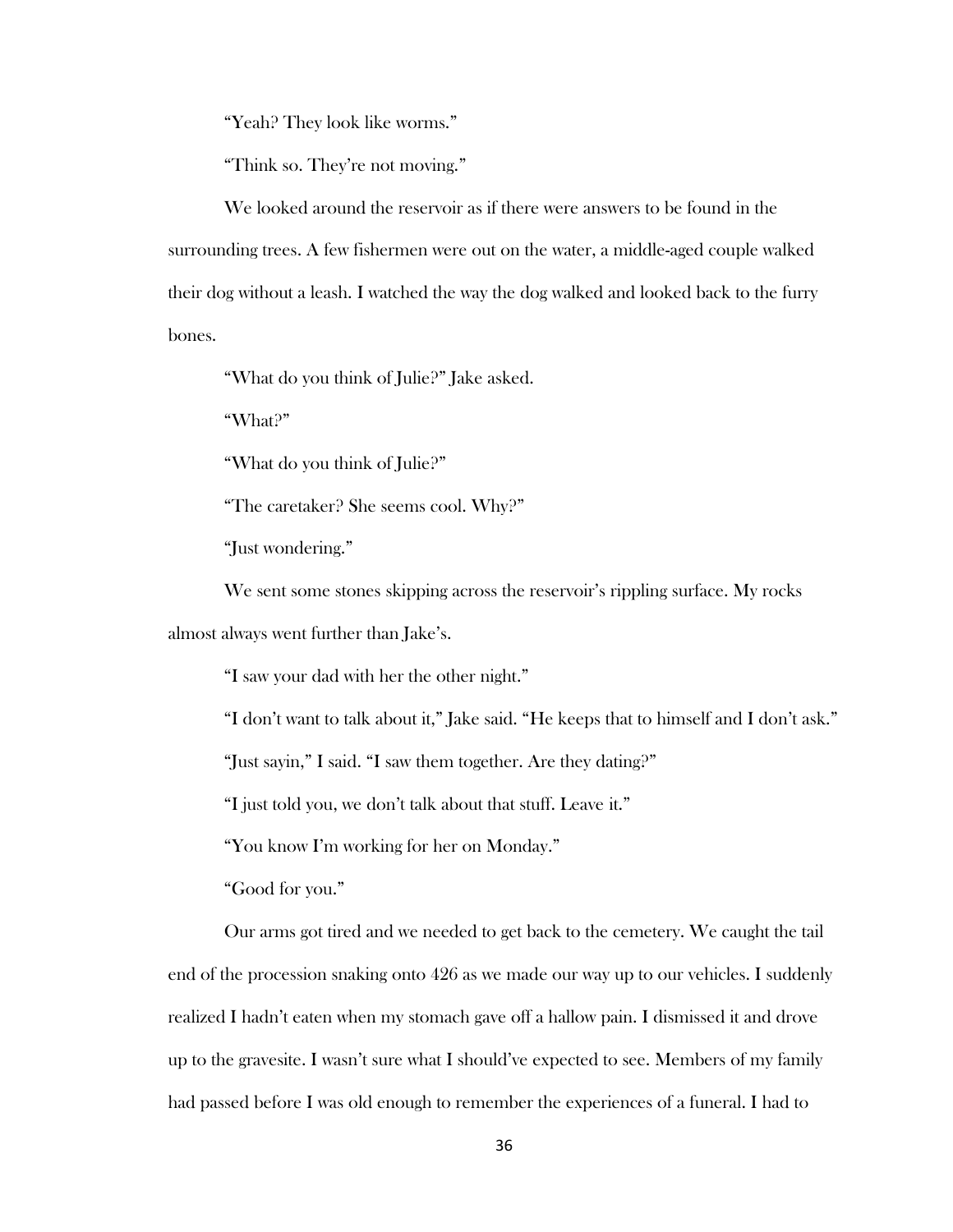assume I went and played in the lobby with cousins and ran around outside while the adults held each other and cried.

I saw a silver casket at the bottom of the hole. The hole I dug. The claw, the shovel, and me. My body in the hole.

Jake backed up the trailer filled with dirt until Mr. Henry held up his hands. The trailer slowly raised and pounds of dirt came sliding down onto the casket with a sound like heavy rain drumming on buckets. The casket quickly disappeared under the dirt and rock, buried. Mr. Henry told me to smooth out the dirt. I went back over my job several times; making sure it was even for the sod. It had to fit back on top just like a lid. Jake and I carried over the four sections and laid them down, one by one. I didn't see Julie around.

Mr. Henry brought over the tamper, a thick metal pole with a square face for stomping surfaces flat. It must've weighed plenty, because I saw the pressure and strain in Mr. Henry's face every time he would lift it and bring it pounding down. I wanted to give it a try.

"Go get the flowers, Scott," said Mr. Henry. He raised the tamper and brought it down again.

I looked over at him and then at Jake. "Go get the flowers, Jake."

"Go to hell, man."

"Both of you go," Mr. Henry hissed in between lifts.

We came back with the flowers and Mr. Henry put them on top of the grave. The way he arranged them made the grave look like we'd never been there. Like I was never down there. We headed over to meet Julie by the vehicles. As we walked away, I kept looked back amazement at how quickly it all seemed to go by. Thousands of times a year, people are buried. And I got one of them.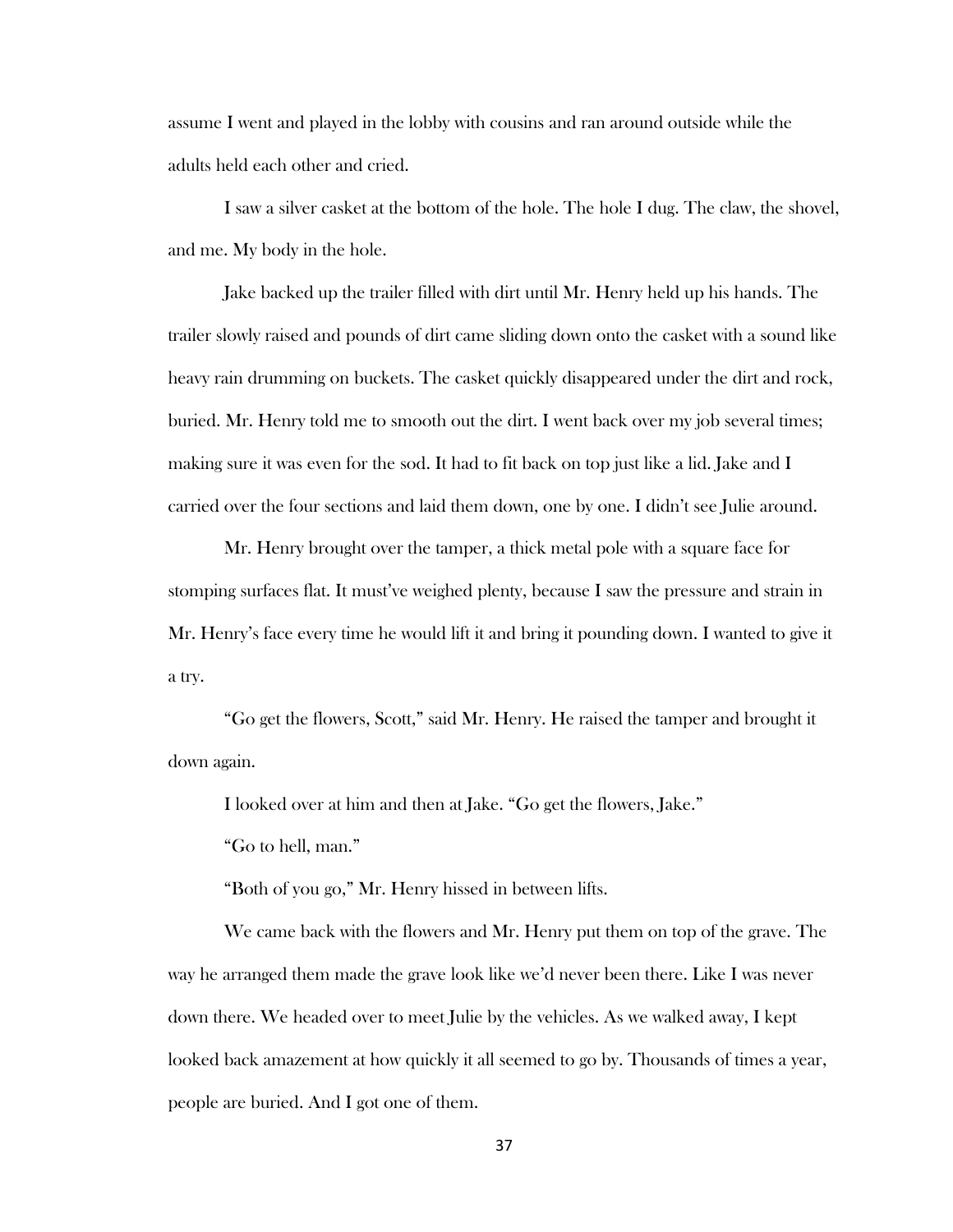Julie thanked the three of us and I gave her a serious lool. Told her I'd see her Monday.

I shook Mr. Henry's hand quickly and firmly, said goodbye to Jake. Getting into my car, I could hear the soil shake loose from my pants and lightly patter onto the floor mats. I had it all over my clothes. Dirt, stuck with sweat, clung and browned my skin. It was in my ears and shoes. I decided not to go home just yet. Despite being exhausted from the day's work, muscles aching, I followed my gut and went down the hill, into town.

My car idled at the center light on Main St. At two in the afternoon the sidewalks were surprisingly full. I recognized some girls from my class talking excitedly on the outskirts of Gibson Park to my left. One of them called out to me. "Have something on your face, Scott."

"I know," I called back. "I was just…" The car honked behind me and the girls laughed. The light had changed. I decided to circle the block, but the girls scattered off. I drove down Paper Mill Hollow, passed Freeport Restaurant, and parked in front of the brick walls that bordered the small park and playground at the beach. The walls were waist high and covered with the first and last names of donors, most of them from town. I recognized a few families, and knew my parents were on there somewhere. Some people donate anonymously.

I looked out at the lake and thought about washing myself off in the cold water. White caps curled and disappeared into waves. Seagulls drifted and angled around the shore with the wind. I looked at my hands and saw the dirt had turned underneath my nails black. I drove back to the restaurant. The kitchen lights were off and it felt like a warm cave. I could barely read the schedule. Stetson had cut my hours to only two days the following week. I felt my car keys in my pocket and pictured what his little trashy car would

38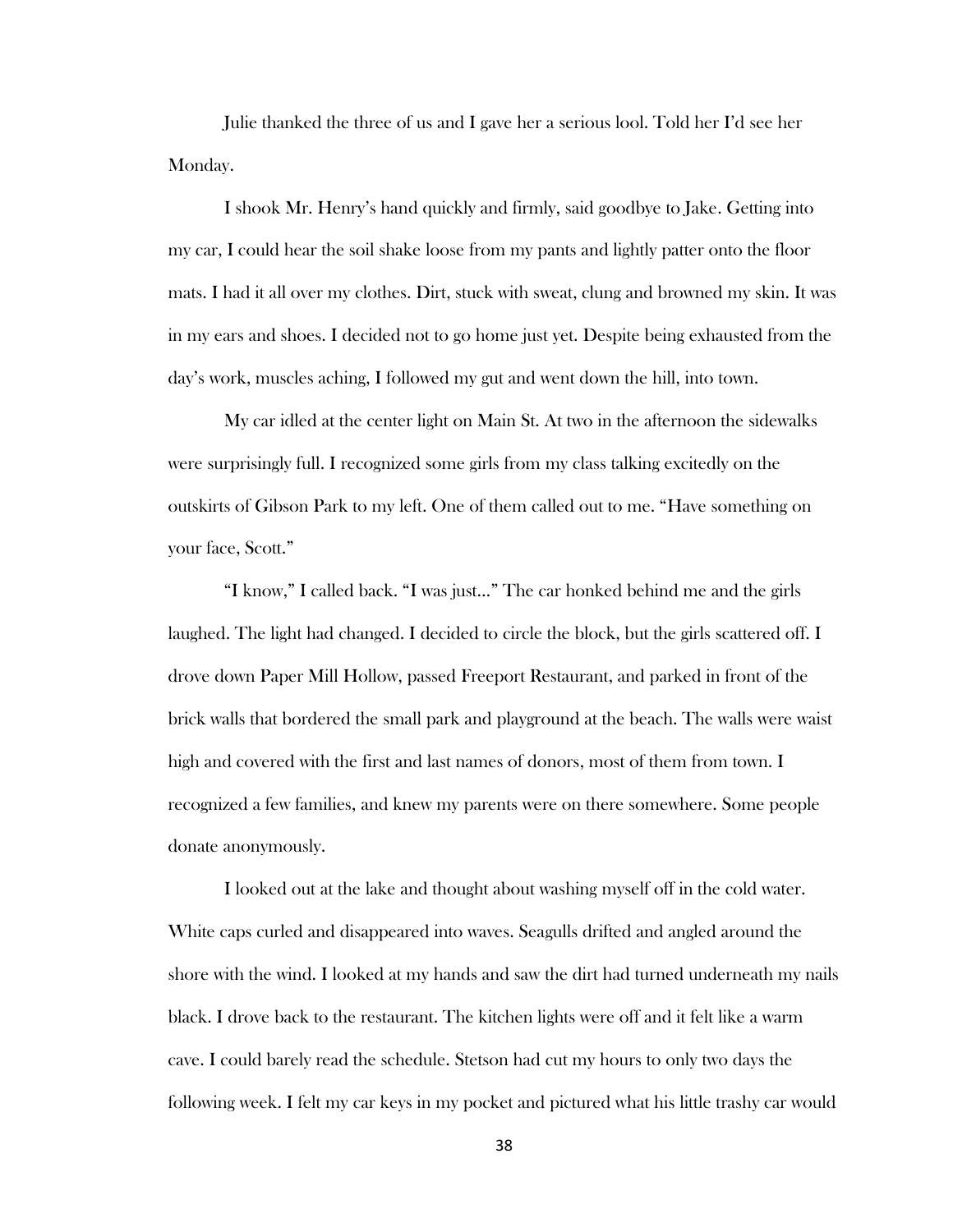like with a nice lightning bolt scratched into the passenger door.

\*\*\*

Back at the house, I noticed the sky turning cold and getting ready for rain. My parents sat at the dining room table having lunch, and they turned together to stare at me, their son, covered in soil from head to toe.

"You mind changing outside?" asked my mom. "Your father and I just did the floors."

"Guess I'm a bit dirty, huh?"

"Yes," said my mother.

"That's what work will get you," I replied.

"So," said my father, "how'd the big dig go?"

"Great," I said. "Just fine."

"Good to hear," said my father. "Mr. Henry does good work around here. He's a good customer, too."

"What do you mean?" I asked. "Customer of yours?

"Well, I've been doing his taxes for years, Scott."

"Oh," I said. "That's cool."

"How do you feel, Scotty?" my mother asked.

"It was hard work, but that's alright. I landed myself a job at Oxbow. Gonna work outside under the clouds. Get out of the kitchen. It's gonna be eating up lots more of my time."

"Sounds serious," said my mom.

"It is," I said, looking at them both. "It's permanent."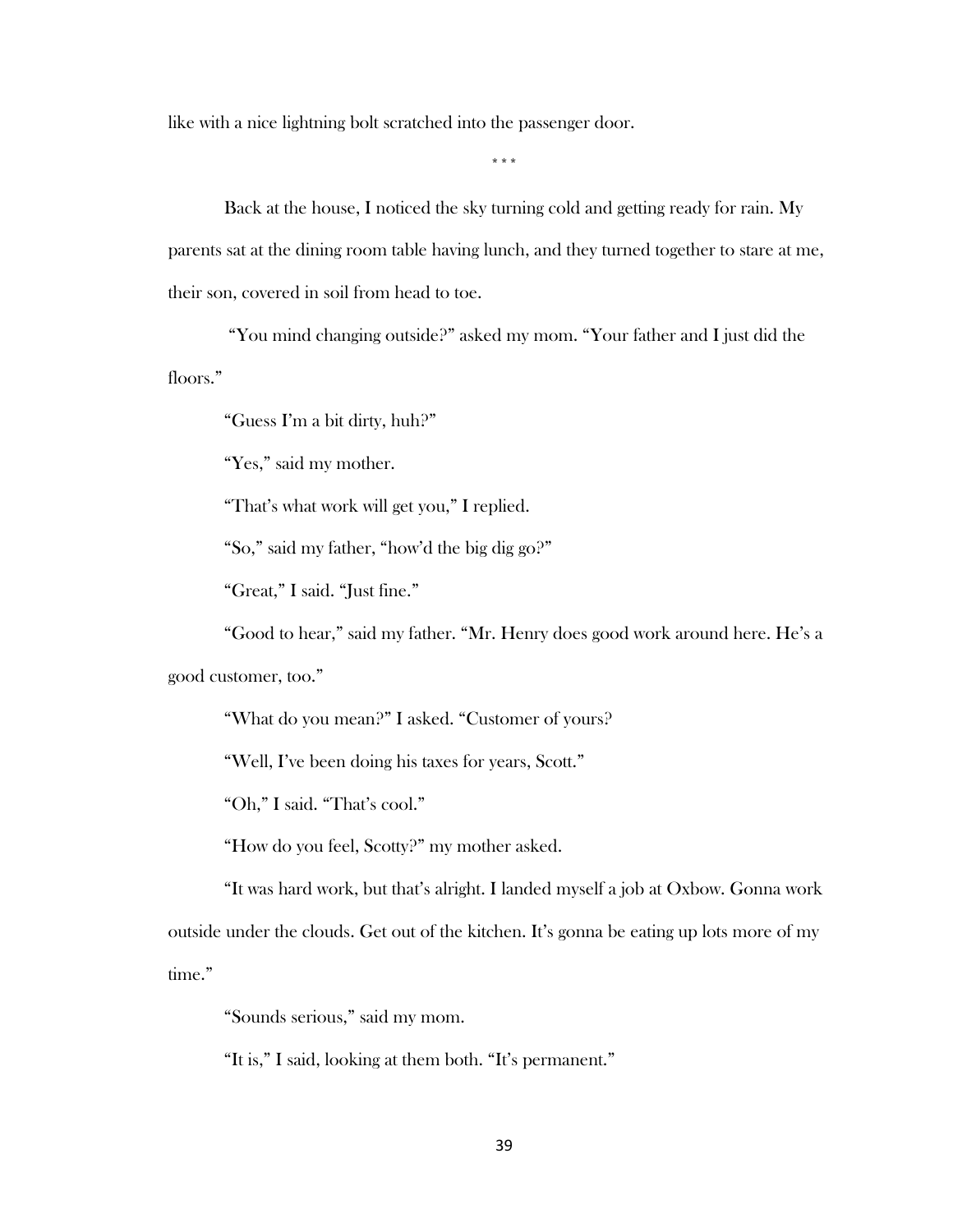On the Friday night, before I started working for Julie in Oxbow, I rode my bike down to her place for what I started calling "check-ins". I began to feel protective. Jake didn't know, but I did. It wasn't that I thought Mr. Henry was going to hurt her, but I wanted to keep some tabs on them. I was to be the new eyes and ears of the cemetery.

Julie at alone at her kitchen table, something left over, foil removed and crumpled off to the side. Through the window, I heard the news off her television. A woman reported the weather. I still hadn't been in her house, yet I felt excitement by familiarizing myself with the positioning of her plants and furniture. No pets. I started to know Julie.

Her phone rang and she turned down the television to answer. I watched her smile. I leaned in closer to the window, my face pressed up against the pane. She laughed. I cringed. Who else could it be at this hour? Maybe she had a brother. Who else would disregard someone's dinner hour like that?

I watched Julie hop onto the couch and disappear. Then I circled the house. The drawn curtains in the living room forced me to keep moving to the next room. The bedroom, I thought. I knew it was, even though no lights were on. I cupped my face to the window and saw a laundry basket full of clothes. Whites. It occurred to me that if I knocked on the door, she would get off the phone. But then what would I say? I could've asked about work, but I would've looked foolish.

I'd show her Monday. She and I were going to be something special. A team. I thought about walking through the cemetery one last time as a casual bystander. But as I looked over Oxbow, I felt oddly aware of my smallness in the dark cemetery. Some of the gravestones seemed to glow against the moonlight. Bats excitedly looped around one another, I could hear their wings beating just above my head. They disappeared into the elm trees and then flashed out in front of the lone street light for insects. A soft wind blew

40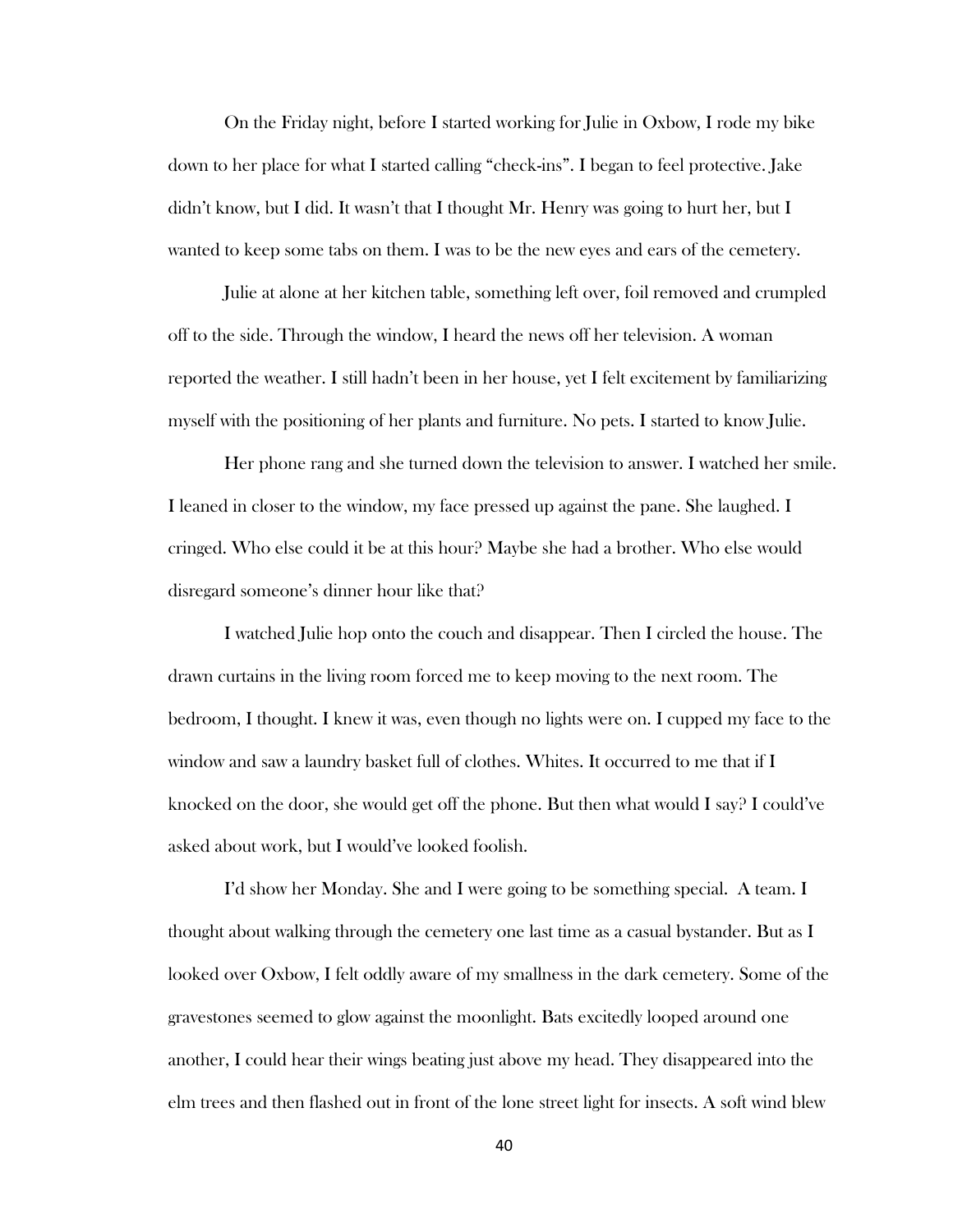through the trees. Leaves encircled my feet. And that night of all other nights, I decided I couldn't walk through.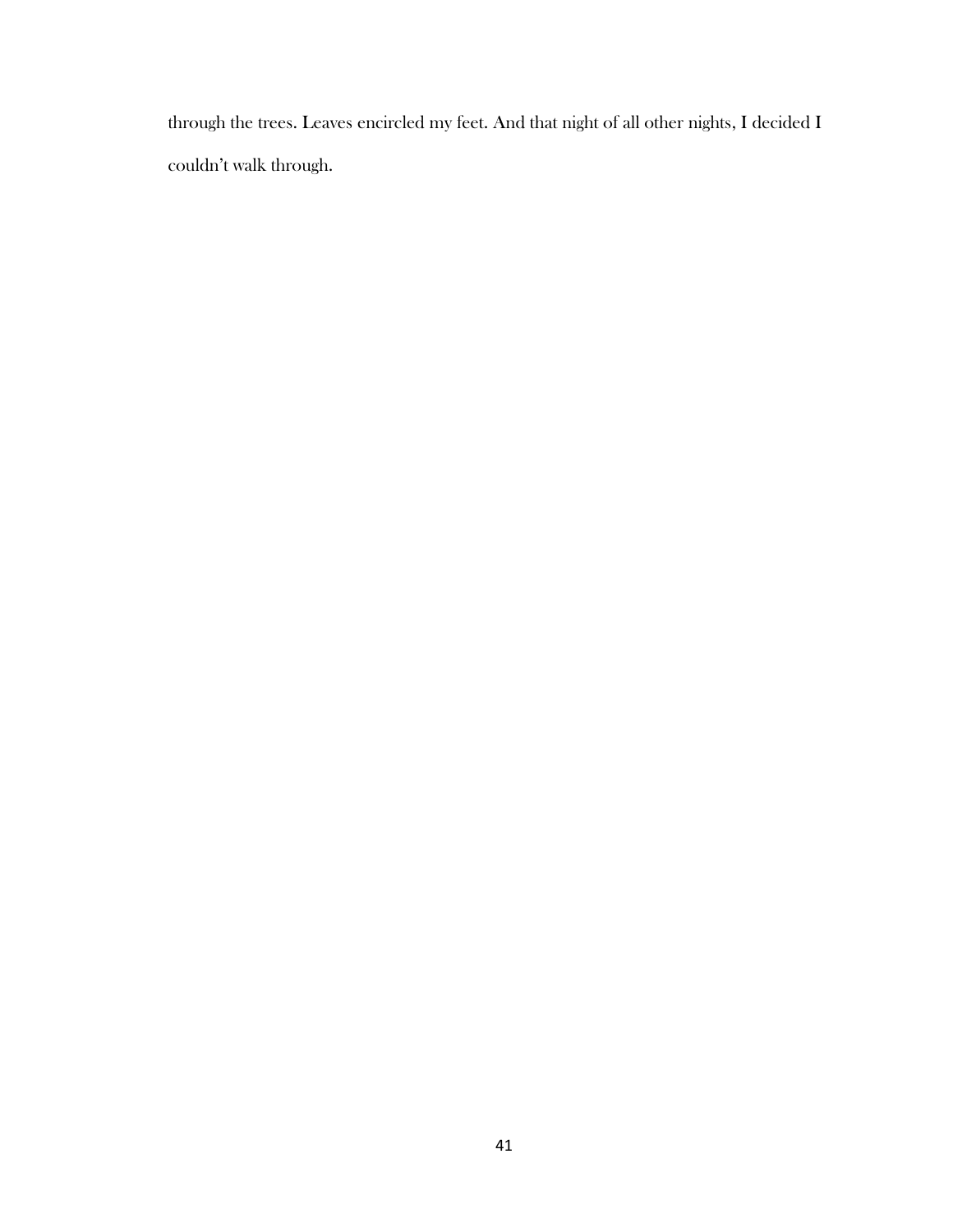## Gator Eggs

Dale and Jackson ran and kept pace carrying six stolen eggs apiece. There must have been over fifty in the nest, but they didn't stick around to count. Each egg was light and would have busted open if they were dropped. The night air was sticky. And the fear of being caught by the Louisiana Gaming Commission or the eggs' mother turned the wind into hot breath on their backs.

Dale and Jackson each thought about Tall, a farmer in Pinegrove, as they darted through the brush. Tall hired them for the job and would pay thousands for the even dozen. The albino eggs were borderline extinct and used to raise gators for expensive export leather. Because of this, the boys had to venture into unfriendly territory.

A Louisville Slugger dangled from Jackson's belt. The wooden handle of a rusty misfiring pistol jutted out from Dale's ripped jean pocket. The Louisiana sun lent the land its last bit of light as the moon rose to take its shift, watching over the wooded marsh. A red-tailed hawk clung to a tree branch while, below, calloused and cast in dry mud, the boys' feet made a thin trail through the grass. Shadows sprung from the looming cattails and the thick bodies of rotting tree stumps.

The boys exploded out of the towering grass. Yellow halos from their flashlights bobbed unsteadily on the long stretch of rock and gravel that led them home. Dust rose and trailed them in the dark.

\*\*\*

Ellendale was a dust cloud of a town, most of its population tucked away on the back roads that ran through swampy thickets and under the canopy of sagging willow trees. The downtown train station was just as small as the surrounding businesses and shops. The station served as the main escape out of Ellendale, and each year a few eager locals shot out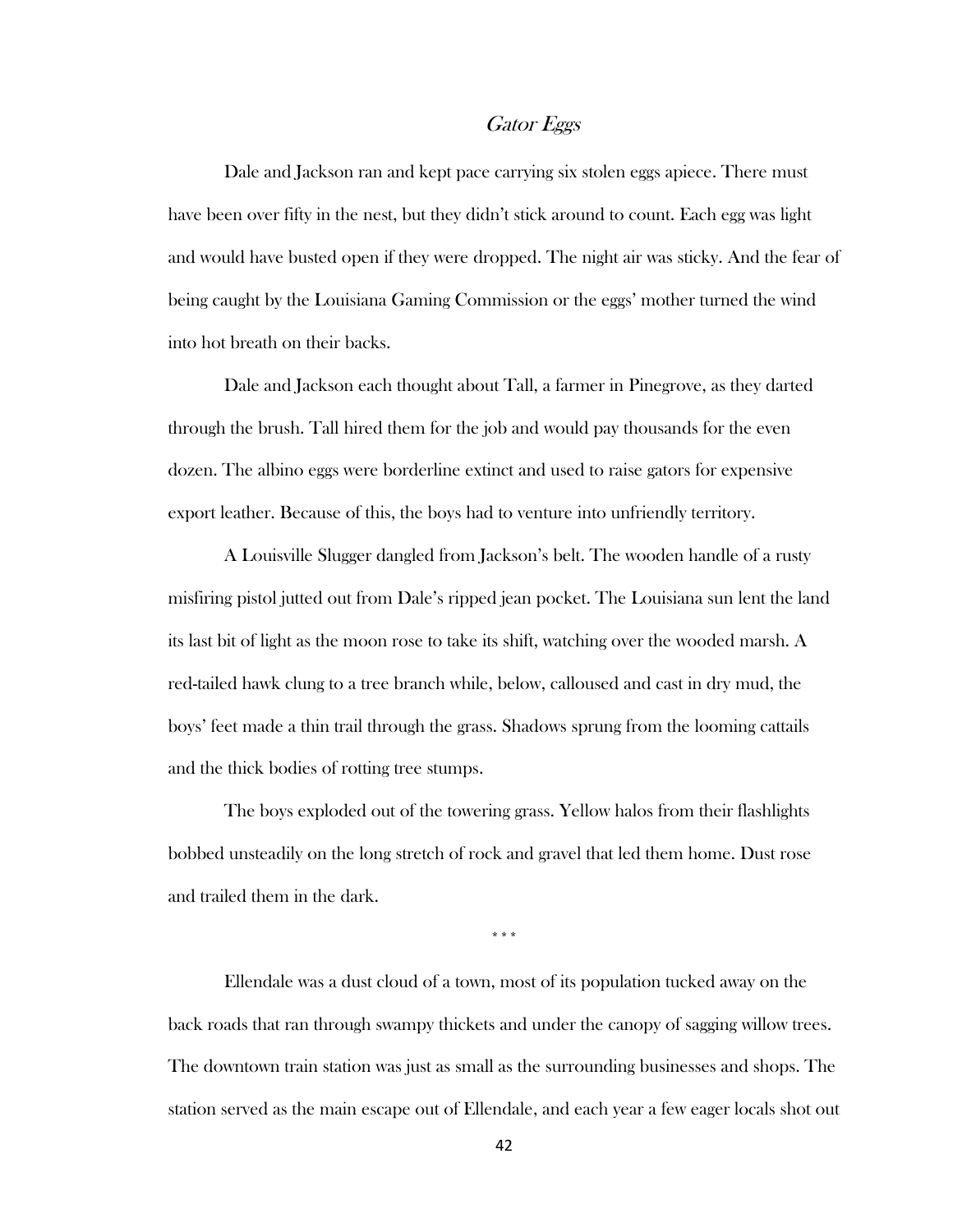of town to other parts of the country. The same family ran both the grocery and general store for twenty years. The nearest doctor was forty miles south in Pine Grove.

\*\*\*

The family trailer sat on an overgrown pasture with grazing dairy cows. A surrounding row of elms stood like totems in front of the deep woods. Bullfrogs bellowed out back in the pond, which started from a stagnant pool of rainwater years ago. The pond and pasture grew even when nothing else would.

Jackson and Dale's father had purchased the spread as a young man; a few years later, he married. The newlyweds had a few cows and a chicken coop. Every other week, they sold eggs and milk in town or traded to distant neighbors. The day his wife gave birth to twin boys, Curtis was fifty miles down the road trading his calves for a better plow.

Soon after becoming a father, he lost interest in farming and traded the land for a used Oldsmobile and some cash. He skipped town before his twin boys could walk across the living room floor. When Jackson and Dale were older, they began to really question their father's story. Their mother told them that her husband, Curtis Wills, died in a knife fight next to railroad tracks somewhere out West.

\*\*\*

Jackson and Dale stumbled into their back yard, nearly knocking the wooden gate off its hinges. They waded through the knee-high grass, over to the shed that stood next to an empty dog house. The doors were full of holes and rotting from rain. Dale got the metal toolbox down from a shelf and Jackson laid his eggs inside. Dale examined his eggs thoughtfully before he set them down. He liked the speckled spots of brown and red. They reminded him of Sarah's chicken pox scars.

Their mother appeared at the kitchen window of the trailer. The ceiling fan behind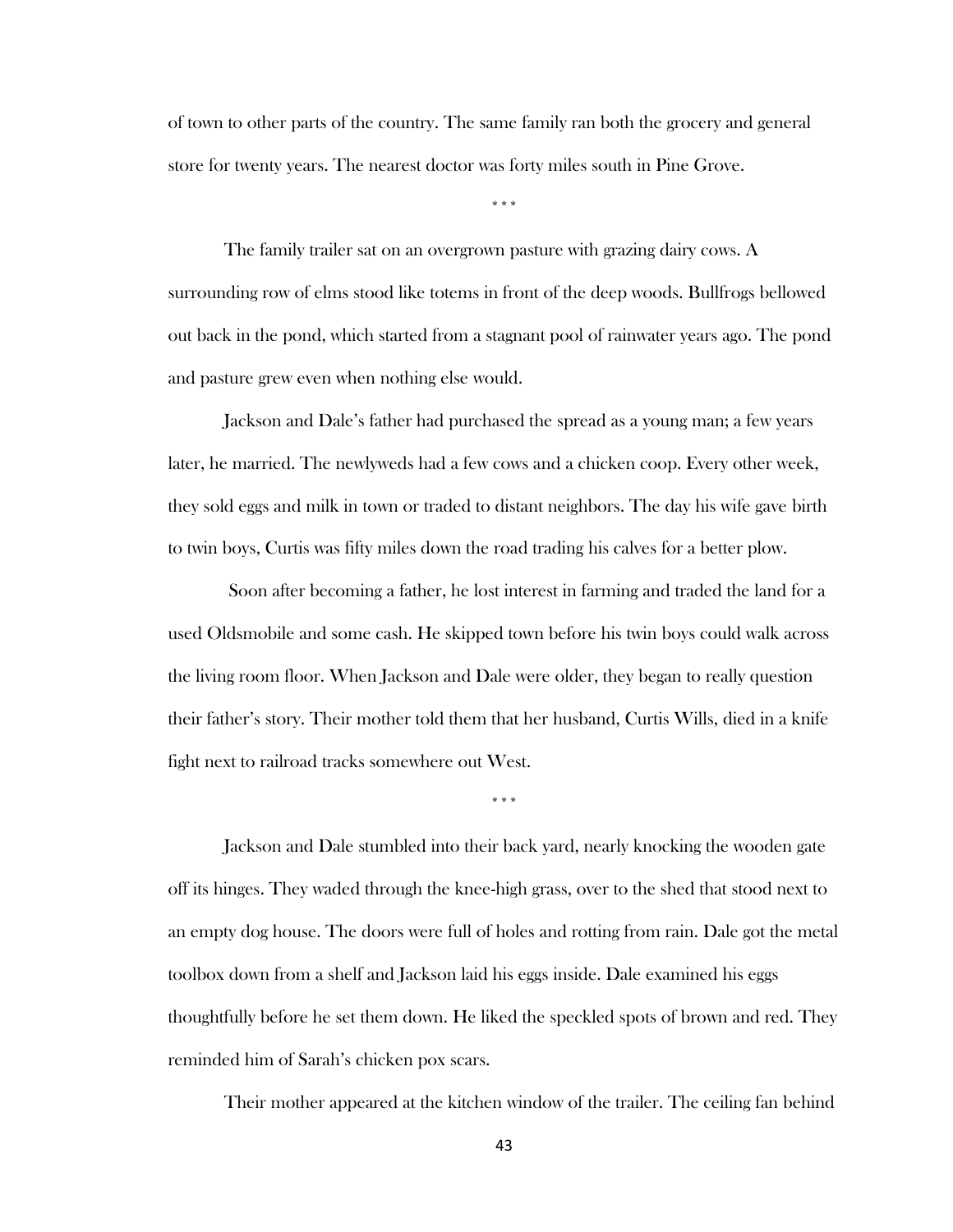her teetered like a warped record. "Wash up," she said. "Dinner."

Jackson gripped the handle of the spigot and started to crank. Dale wearily stood waiting for the slide whistle noise that signaled the water rising up the pipes, dirty brown at first. Dale ran his fingers through his hair, maroon streaks of dirt smeared across his face. He was the handsomer of the two boys, and their mother said so. Dale had soft features and thin blonde hair that matched the two day scruff on his chin. Jackson dried off and lumbered up the brick-stacked steps to the back door. A thicker frame than Dale, he had laborer's shoulders and a slanted smile that made most folks uncomfortable.

The three of them sat down to a scantily set table. When their mother started to say Grace, Jackson quietly got down on his knees next to her and gently loosened the cap of a plastic bag strapped to her pale leg. The elastic bands left a ring around her calf like a snake had squeezed the life out it. The tube was put in years ago, when her bladder gave out. It had taken Jackson some time to convince her to bite the bullet and make the trip to the doctor. She still hated the tube being inside her and usually forgot to empty the bag.

The cloudy urine filled a plastic bowl and the pungent smell made Jackson turn his head to the living room. He saw the family sofa and his tattered recliner. A small television sat atop a dusty square table in the corner next to the window. A few pictures hung on the wall. One showed their mother as a little girl playing the piano, a profile shot with the faint trace of her smile. The picture of their father was next to it, leaning over and practically swallowed by the hood of his first car.

"…and bless this food which we are about to receive. And bless my old pup, Luther. Keep him safe, Lord. Keep him safe like you know how… wherever he is…Amen."

When their mother prayed, she was gone. You might as well not have been in the room. To her, you weren't. She'd ramble under her breath for a few minutes, then came a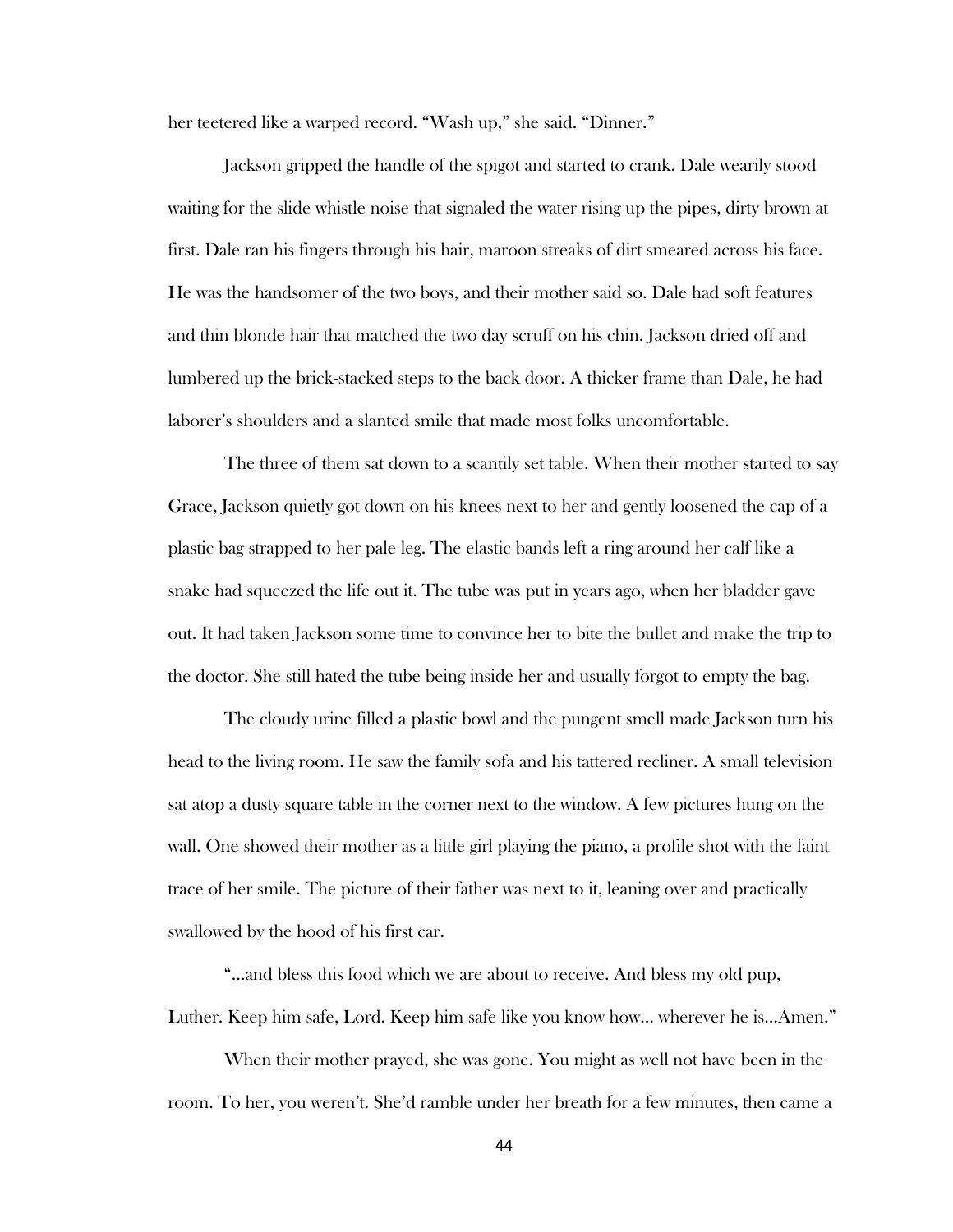summary that short-listed all the wrongs in her life. In those moments, she disconnected from everything. Jackson and Dale didn't always listen. They didn't always want to know.

After they ate, their mother washed the dishes while Jackson sat at the table with a beer and talked up his plan. Dale went outside to wait for Sarah.

"I don't like you boys stealing, Jackson. I don't. It's sinful business."

"Pioneers did it. Why can't we?"

"Pioneers. Pioneers? That was different." She turned around to face him. "You know that. What we got here just isn't right."

"How, Mother? We got needs like them. Don't we? Dale and I gonna go out and get ourselves a big job? With big money? We gonna go out and buy ourself a car? Dale's about as useless as dirt without seed." He pointed his finger out at the window, "just like all this land."

"Sarah is probably right outside with your brother. You want her to hear you?"

"Shit," said Jackson. He took a long pull on his beer and looked around the kitchen. He watched his mother work to get the plates clean. He thought about helping her when he heard voices outside. "That's a hell of a trip for that girl to take for the likes of him? Not much in that pretty head of hers, I guess."

"Oh, really? She's brighter than the two of you put together, and you know it. Just listen to yourself and these eggs."

"These eggs," said Jackson, making a fist, "are no bigger than this. And they're a special kind. I gotta deal with this reptile farmer down a few miles who will give us a whole bundle for the dozen Dale and me got today. Talking hundreds here. Big money. These eggs we got are really special, you see? They're white albino, or something. I'm almost certain they are."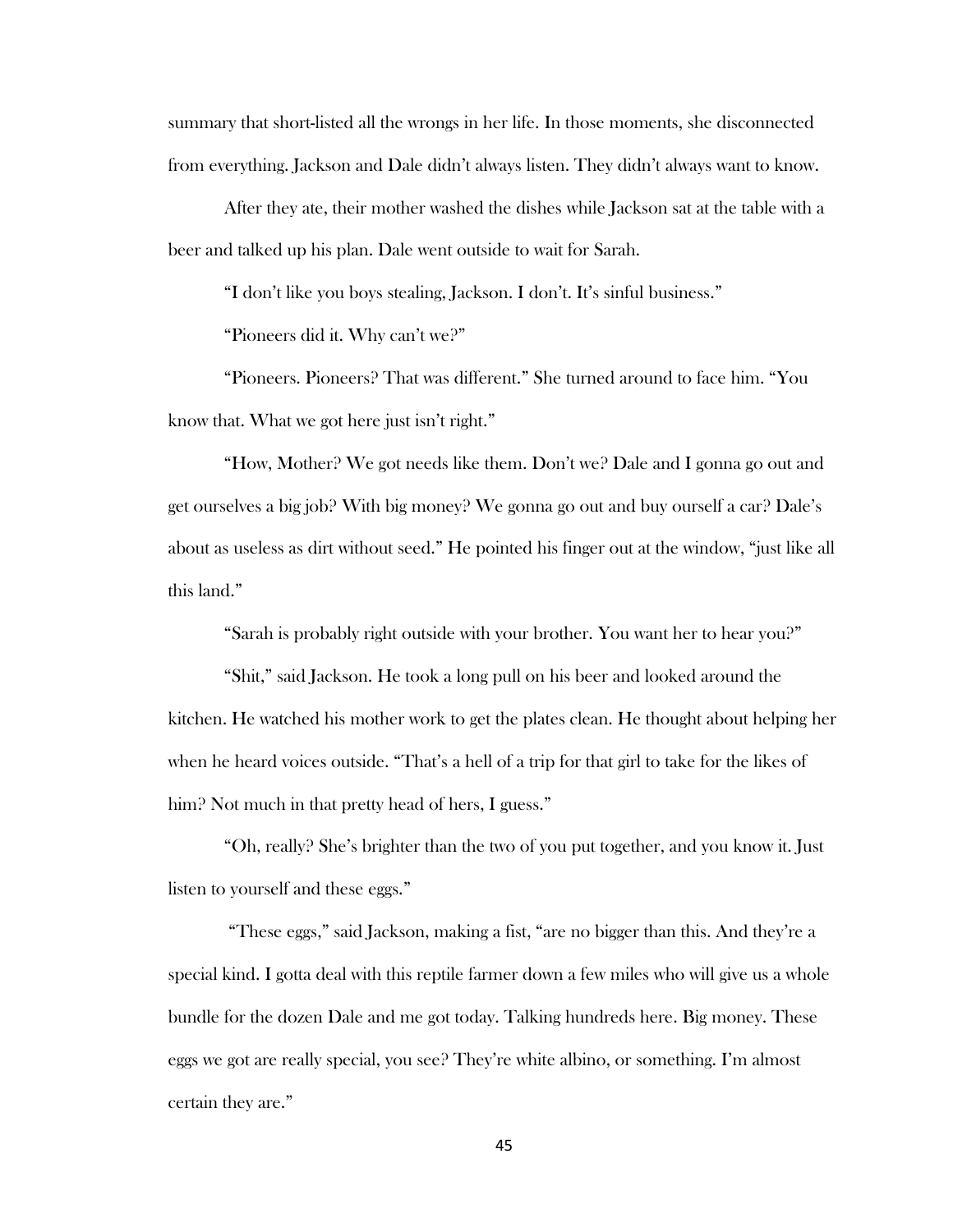In his mother's face, Jackson could read she would need more convincing. "Well, I'm gonna see the farmer the day after next to seal the deal. Like it or not. This is gonna happen whether you like it or not. Get it? I mean we're doing this for you!"

"I certainly never asked for anything like this."

"Momma, listen. Once this first deal goes through, Dale and I prove we're good partners. Then we got a business. You see? We could get a house. You and me and Dale. Hell, even that girl of his. We could get outta here. We could be okay." With a beer in his hand, he gestured to the trailer's faded walls. "What have we got here? Nothing, that's what."

"Where's this farmer?" his mother asked.

"Pine Grove."

"Suppose you're not walking, are you? You got a ride?"

"Tall's sending a car. That's the farmer's name. Tall. He's sending a car for me and Dale in two days. A fine car, I'm told. Big and black."

"I don't like it, Jackson. I really don't. "

"Mother."

"Suppose that big gator comes sniffing around here before you leave. Huh? Did you get a look at her? Bet she's mighty angry. You know one of em' ate my Rex!"

"We don't know that for sure, Mom, you know that. That dog of yours ran off a bunch of times. Probably found something worth keeping. Or maybe he tangled with a big fat snake or the like. Hell, I don' know. You don't know if he's dead. You don't know what's what in this family. Maybe he's with daddy somewhere. Anyway, you still keep that dog's bowl in case he comes back, don't ya? I know you still have hope."

"I gave that up years ago, Jackson. Hope doesn't float around here."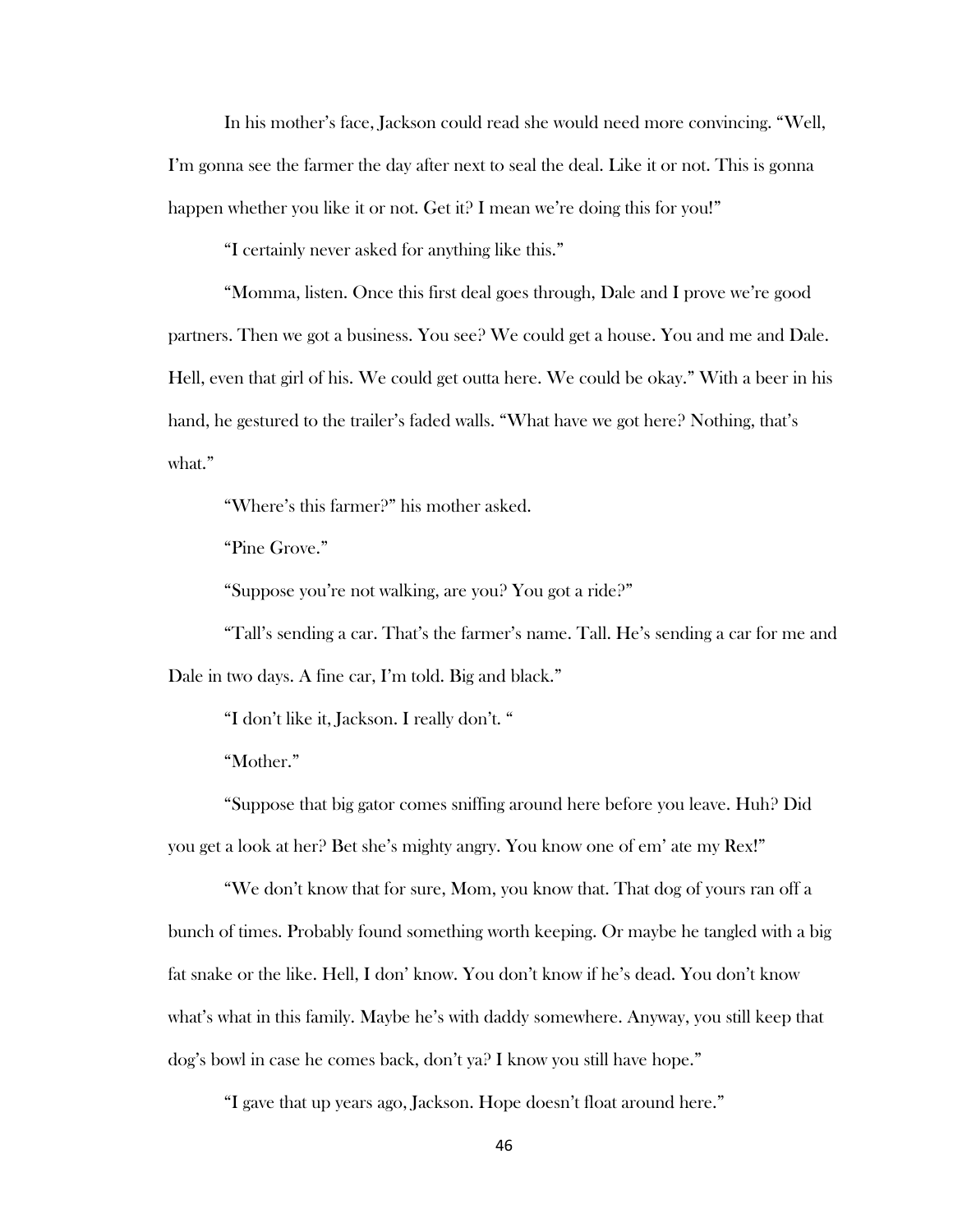Dale and Sarah sat silently until the voices inside died down. Their faces were

dimly lit by the light from the kitchen window. A band of crickets sounded off in the warm evening.

"How're the brothers and sisters?"

"They're alright, I suppose," Sarah answered. "My folks went out last night and left me to watch them. You know what those younger ones do to me."

"What'd Bobby do this time?" he asked with a grin.

"The usual. He put a small frog in Caroline's cereal when she wasn't looking. And that sister of mine can scream. Before I could grab Bobby, he ran outside and rolled back and forth in the cow pasture so I wouldn't wanna touch him. I still gave him a crack, though."

"Good for you. You know what I would've done? I would've done the same thing to Bobby. I would've put a big snake in that boy's bed."

"That's dangerous , Dale."

"Nothing poisonous. No harm. That's brotherly justice. I bet it would've worked.

Can't tell you how Jackson and I used to go at it. And I've handled kids before." He folded his arms in satisfaction, feeling good, thinking he had proved his theory.

"You've handled snakes and frogs, Dale."

"Sometimes the difference is hard to notice, if you ask me."

"Dale!"

"Just think of your dirty brothers and Jackson. They're just a bunch of sweaty shirts and muddy boots."

"You gotta point there," Sarah said. They laughed and it was quiet except for the crickets. Jackson's voice came from somewhere inside the trailer. Sarah shifted on the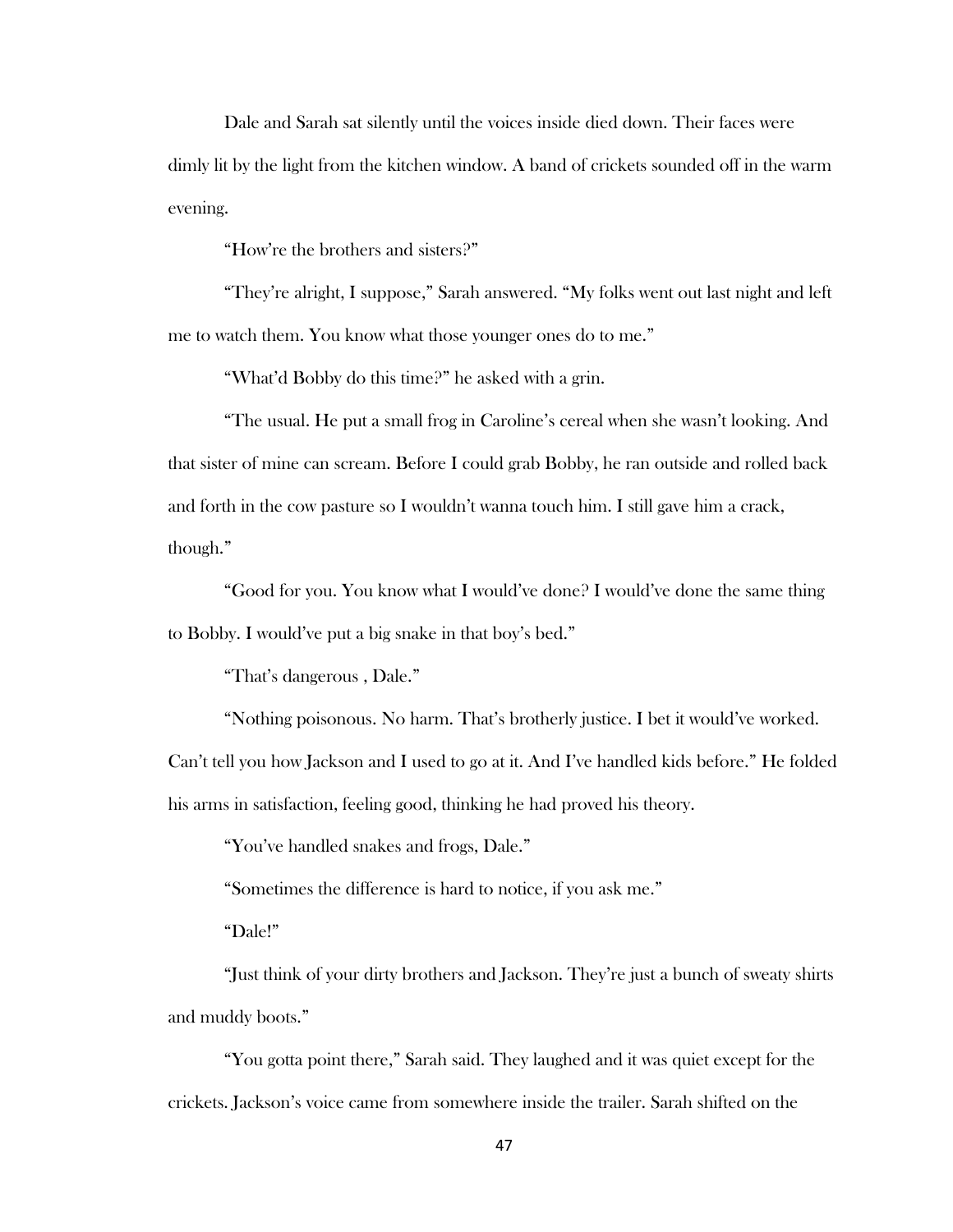bench and coughed.

"How's your mother?" she asked. Dale didn't answer. He gazed up at the kitchen window. "Dale?"

"Shit, I'm sorry. Doing alright, I guess."

"You shouldn't listen to Jackson. He's just being a brother. He doesn't mean anything."

"Yeah, well. He don't mean much to me." Dale scratched his shoulder and swatted a mosquito. He rested his forearms on his knees and, with his head down, swept a hand over the tops of the spindly weeds and picked a few strands. "You don't like taking care of those kids much, do you?" he asked.

"Not really, no. But they're my family, aren't they?"

"What if you had your own? Maybe one that you started." He twisted the weeds between his fingers.

"I'd like that more, but…"

"Then let's do it. Let's try at least." He took Sarah's hand and tied a weed around her pinky finger. Sarah smiled and laughed.

"With this weed, I thee wed."

There were no more voices from the kitchen, but the light still shone in the window. Dale helped Sarah stand, and he took her over to the shed. The door shut behind them, and they were swallowed by darkness. Dale held her waist and leaned in. He landed a kiss somewhere next to her nose.

"You about kissed my right eye, Dale," she whispered.

"Sorry."

They moved around awkwardly. Something slid against wood and fell to the floor.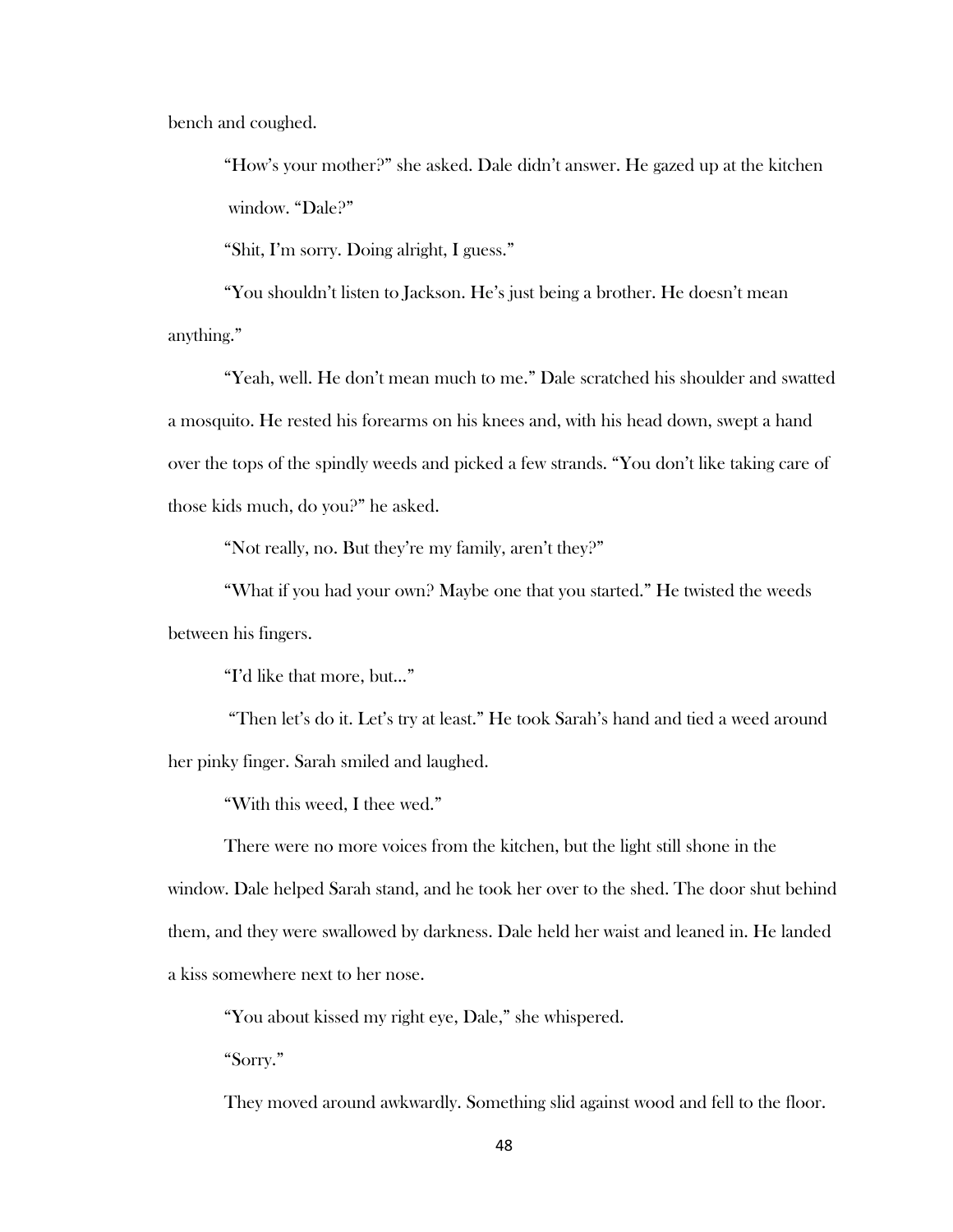Dale dug a lighter out of his pocket and flicked it. Long shadows of rakes and shovels ran up the walls, where slanted shelves were lined with cardboard boxes full of small, rusted metal tools. An old bag of dog food that had been nibbled into rested in the corner.

"It was just a shovel," said Dale. He picked it up with one hand and showed her. "Sorry about that."

"It's fine," he said. "There's something I wanna give you. And then something I wanna ask you. "

"Really?" she smiled. Her hands found his shoulders and she squeezed a little.

"It's in here," he said, and tapped the metal toolbox that held the eggs. "One of these belongs to you and me." The lighter had gotten too hot for his thumb. "Goddamnit!" He threw the lighter to the floor. They listened as it bounced and rattled around the shed. They both crouched down and ran their palms over the dust and dirt on the floor. Their fingernails scratched and scraped against the wood as they searched together in the dark.

\*\*\*

Jackson woke to the sound of an airplane sputtering somewhere south of the trailer. Probably a crop duster rising high, circling around, and dropping fertilizer. He thought he'd be a pretty good pilot if ever given the chance. He thought about looking into getting a license.

Jackson found Dale and his mother in the kitchen, talking over toast and eggs. He noticed a small stack of money on the counter. After he poured some coffee, he sat down at his seat and let the sun warm his chest through the glass window. His mother's bag lay empty on the floor beside her.

"What's the money for?" Jackson asked, and nodded at the counter. "Dale's gonna run into town with Sarah for some groceries."

49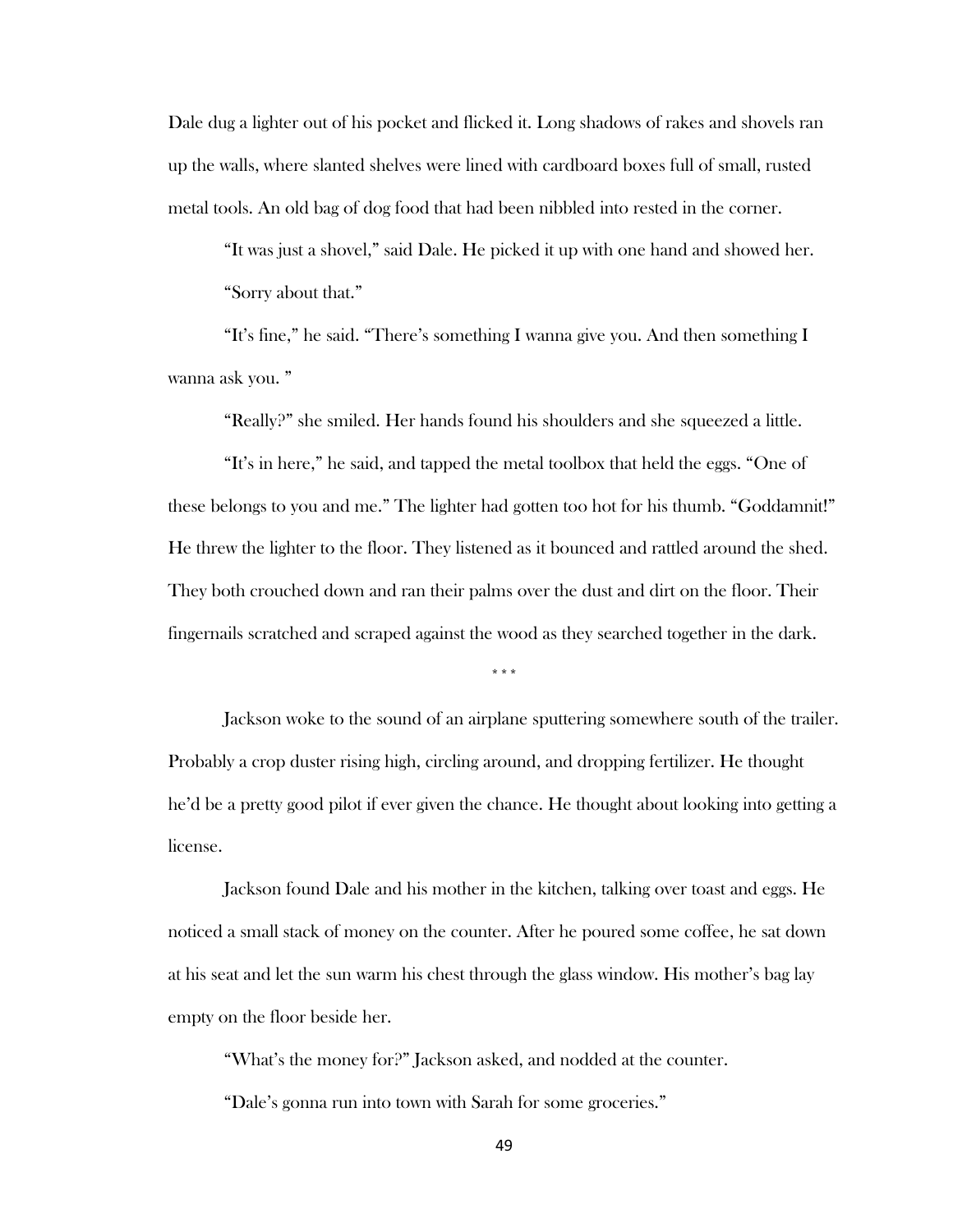"Oh, yeah? On what?"

"Bikes," said Dale.

"Well, good luck, brother," snorted Jackson.

Mother stood and carried the pan from the stove over to Jackson and scraped out some eggs. "Have some breakfast."

Dale rose from the table, kissed his mother's cheek, and scooped up the money.

"Guess I'll see you all later this evening."

"I don't like you going out like this, we got a big meeting tomorrow. When you coming back?"

"Supper," said Dale. "I'll be back by supper."

"Better be, boy," said Jackson, shoveling egg into his mouth.

The refrigerator hummed softly. The clock in the living room ticked off

rhythmically. Jackson downed the rest of the coffee.

"Got some chores to do. See you at supper, huh?"

"I'll leave the light on."

\*\*\*

Dale's fingers twitched while he waited for the clerk to hand back his change and tickets. Sarah looked around the station, studying the people waiting on the platforms.

"Look at them," she said. "They're all getting ready to blow out of here."

"Amen to that. Tomorrow it's me and you."

"I feel bad your mother had to lie to Jackson like that. But it was a nice gesture."

"And that there is what it is, Sarah. She made a gesture of faith and we're going to make it happen."

"I hope so, Dale."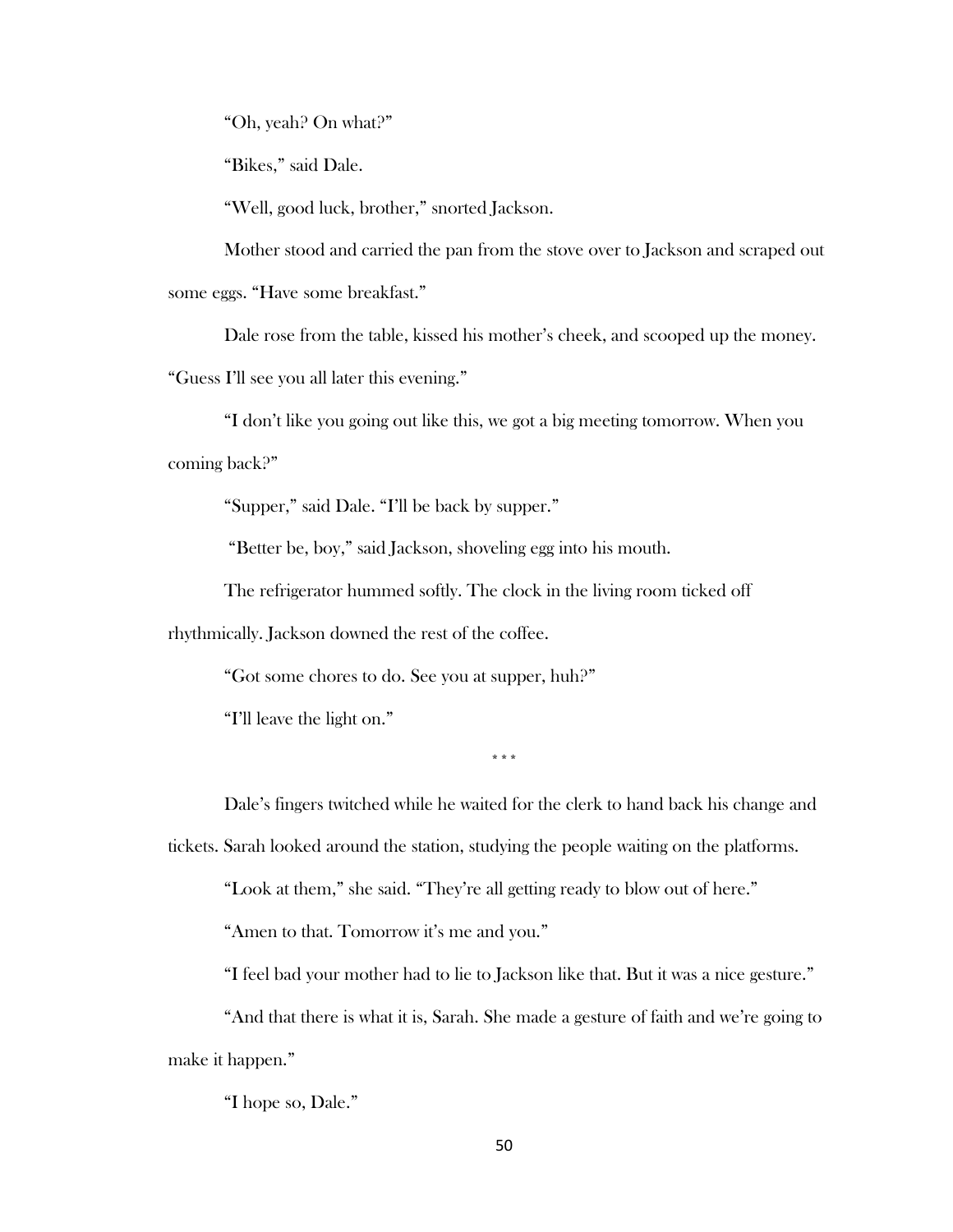He held the tickets in his hand, studied them.

" Now what?" she asked.

"I think we ought to walk around a bit, don't you? Explore the station. I don't wanna get mixed up tomorrow and miss our train."

"It's Platform A, Dale. Right there." She pointed to a platform where a man and woman stood with their young daughter.

"So it is. Let's go sit on that bench and see how it feels."

"Don't you want to walk around town and see some familiar things before we go?"

"It feels like it went up ten degrees out there. Sure," he said. "If that's what you want."

\*\*\*

Jackson sat by the pond with the eggs and the instructions Tall wrote down for him during their one and only meeting. Tall's farm had wire fencing surrounding the property at every angle. He lived in a two story ranch house with a golden knocker on the front door that Jackson noticed on his way in. The house had been gutted to be one huge room with animal skulls looking down from the walls. There was a girl in ripped jean shorts and a bikini top playing the piano softly in the corner of the room. A man wearing a cowboy had sat next to her, smoking a cigar, his thumb rubbing her leg.

People were drinking at the saloon style bar up against the far wall. A large chandelier threw prisms of light from the sky windows in the ceiling. Jackson watched them dance around the room, and then he settled back on the girl playing the piano. She noticed him and smiled. He nodded. The man in the cowboy hat stared him down.

Tall slapped him on the shoulder and walked him over to the saloon with the other guests. Jackson felt odd and tried to concentrate on Tall's mouth, which was mostly hidden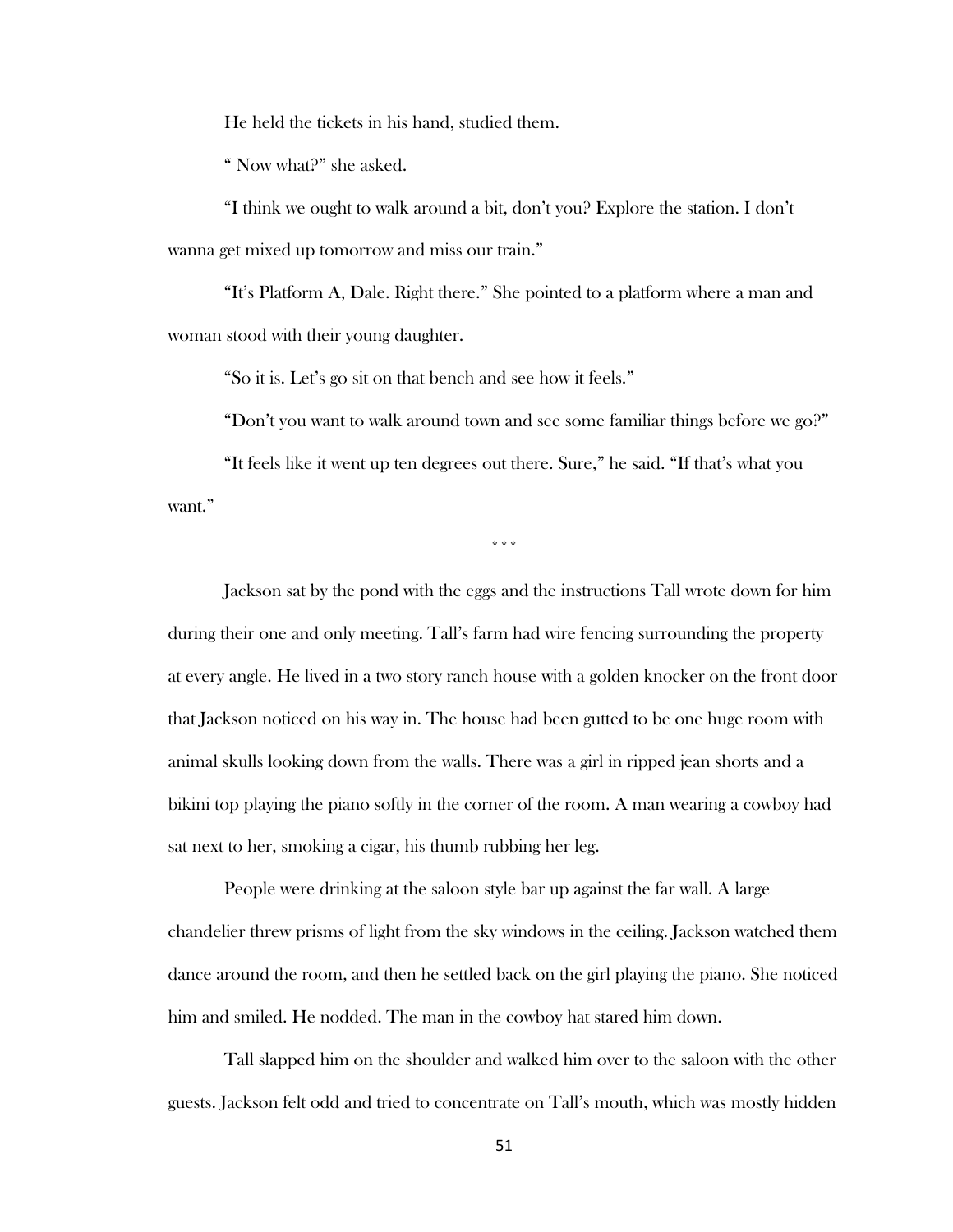by a thick beard. He was going bald and wore reading glasses, black overalls, his arms covered in tattoos. Must've been in his fifties, Jackson figured. An arrowhead necklace dangled on a piece of leather around Tall's neck. His boots were white leather.

Tall said his driver would pick him and Dale up in front of the Ellendale train station at 9AM. Said they would all return to Pinegrove where Tall would be waiting to greet them with a little party. Some music and drinking. Jackson thought about dancing with the piano girl. He could do with that after the long day was over.

\*\*\*

Jackson kept supper lively. He talked up his brother and mother all the way to dessert. A rhubarb pie was set down on the table between beer bottles.

"You should come with me, Dale. Be good for you to see how a man conducts his business." He smiled at Dale, who offered nothing in return.

"I'll be busy," said Dale.

"Spending more time with that girl of yours? That right? You've gone and found one for life, haven't you, boy? Man-oh-man. Mother, aren't you gonna talk some sense into this son of yours?"

"Your brother does what he thinks is best, Jackson. She's a sweet girl. Leave it."

"Supposed to be a scorcher tomorrow," mumbled Dale.

"Hell," said Jackson. "I got some friends in the penitentiary who can tell you what marriage is all about, brother. I would think you might learn from others around you once and awhile."

"That's plenty out of you, Jackson." She poured coffee into three cups.

"He ought to know what's waiting for him on the other side of the mountain, mother. He's gonna have to provide for a family someday."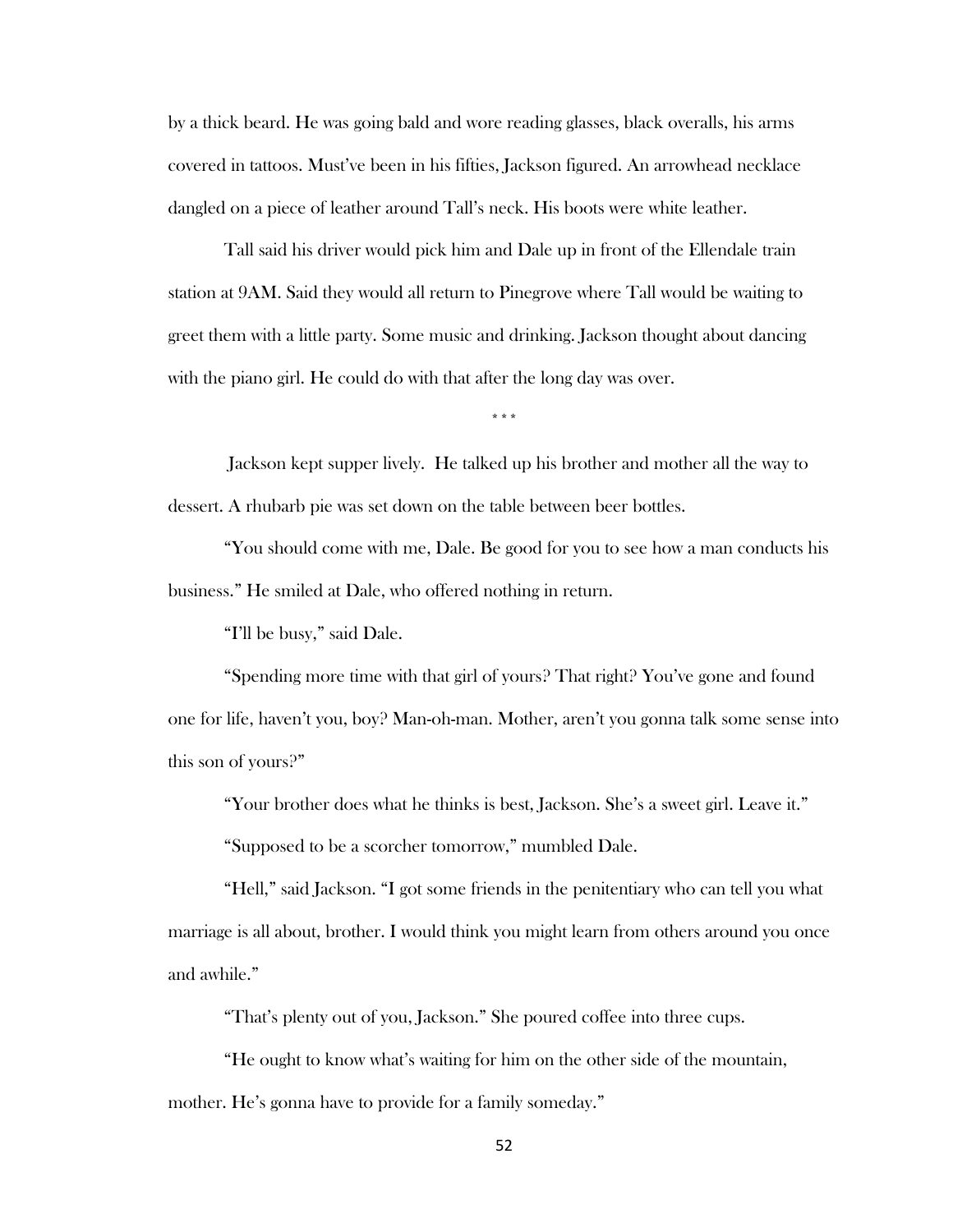"Cut the damn pie, would ya," said Dale.

Jackson winked at his brother.

\*\*\*

Dale set out before the sun rose.

Jackson found Dale's room empty when he went to wake him. He ran out to the kitchen and found his mother huddled something cooking on the stove.

"Where's that son of yours gone to?"

"He's not going with you, Jackson. You leave him out of it."

"He over at Sarah's? Son of a bitch. I don't have time to run over there and collect him!"

"That's right. You don't. You do this alone."

"Swell," said Jackson. He punched the wall in the kitchen. Pictures in the living room fell to the floor. The sound of broken glass made Jackson shut his eyes tight and breathe deeply.

"Sorry."

Jackson went back to his room and fished the rusty pistol from its hiding spot under the mattress. He put on a new pair of snake skin boots he had bought in town after his meeting with Tall. He felt legitimate.

After giving his mother a kiss, Jackson walked out into the morning. The morning sky had an ashy pink smear across it that reminded Jackson of his mother's skin. He grabbed the box of eggs and thought about all the things he could do with that money, but wouldn't. On his walk into town, he thought about his option to take off on his own. Could start a family of his own. But he would never do that to his Mother, never run off like his Daddy and Dale did.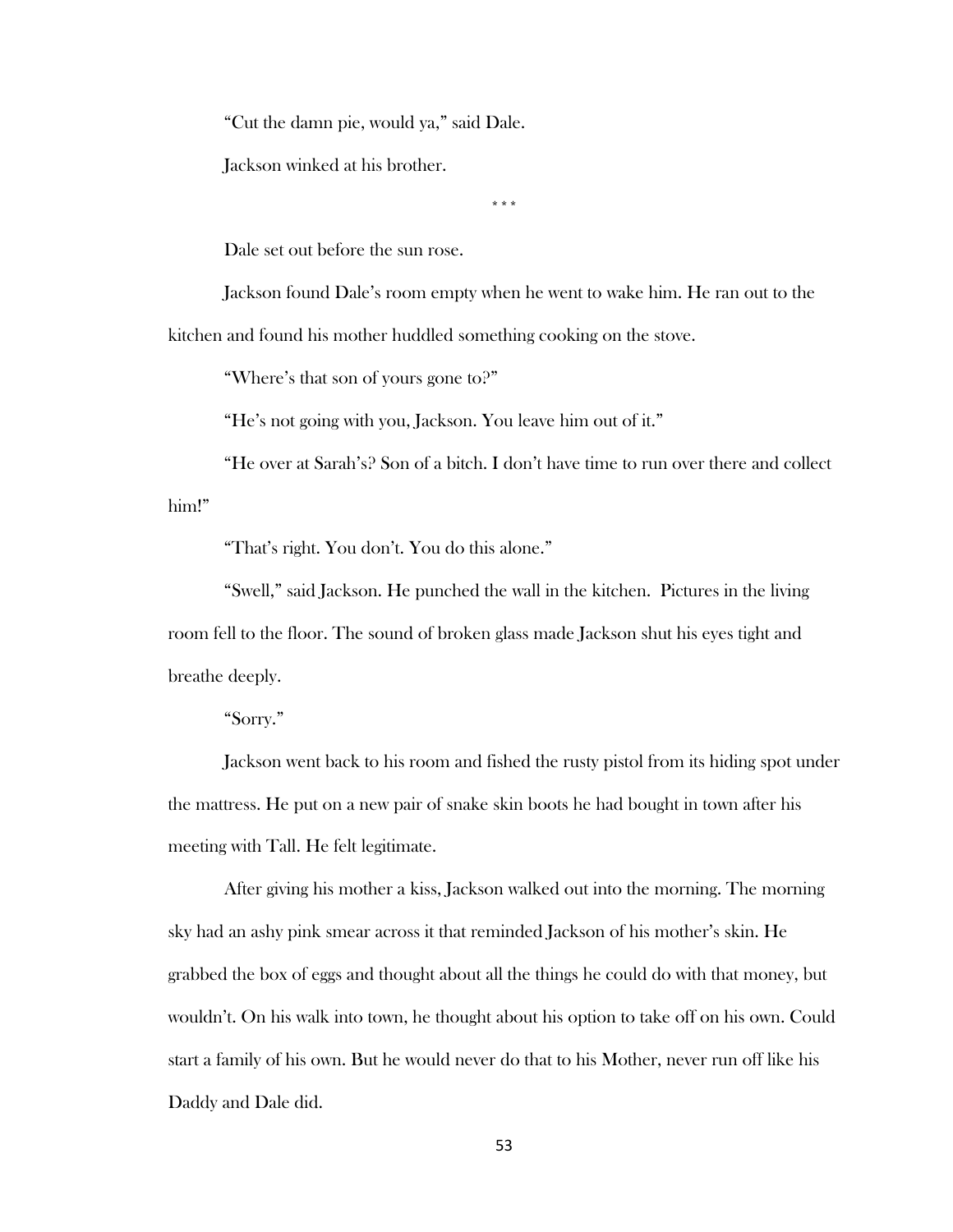He was glad they were going to get out of the trailer and move to a real house. Start over. He wondered if his Dad would think the same way. Jackson knew his mother deserved better. Knew life owed her something. Him, too.

The driver arrived on time in a black town car. The windows were tinted and everyone around stared. Jackson couldn't help but feel a sense of pride that it was his ride to a better life. He grinned as he got in. Then he recognized him as the man at the piano. He thought of the girl and how she must've been trapped there against her will. Maybe he'd rescue her after the deal. He decided better to bury the thoughts for the moment.

"Where's the other one?" the driver asked.

"He's out," said Jackson. He held up and tapped the box of eggs with his finger. "But don't worry, we're all here."

Cigar smoke leaked out the side of the driver's mouth. He kept his eyes on the road, his cowboy hat pulled down tight. Jackson watched his hands on the wheel and felt ill. Fifteen miles into the ride, Jackson thought he heard a high-pitched peeping barely muffled by the truck's tires turning over the dirt road.

"This thing go any faster, buddy?" Jackson asked. His eyes were fixed on the box. "Faster? This car goes one speed. Mine. Any idea how much this costs? Doubt it." "I don't. I bet it's a lot."

The driver laughed. "You can say that again."

\*\*\*

Dale and Sarah got off their bikes by the marsh and watched the sunrise together. They sat on a log and ate the apples with cheese and bread they had packed for breakfast. Dale talked about their trip but stopped when he spotted a blue heron; its long thin legs were still as reeds in mud. A warm wind blew and they took it as a sign to get going. A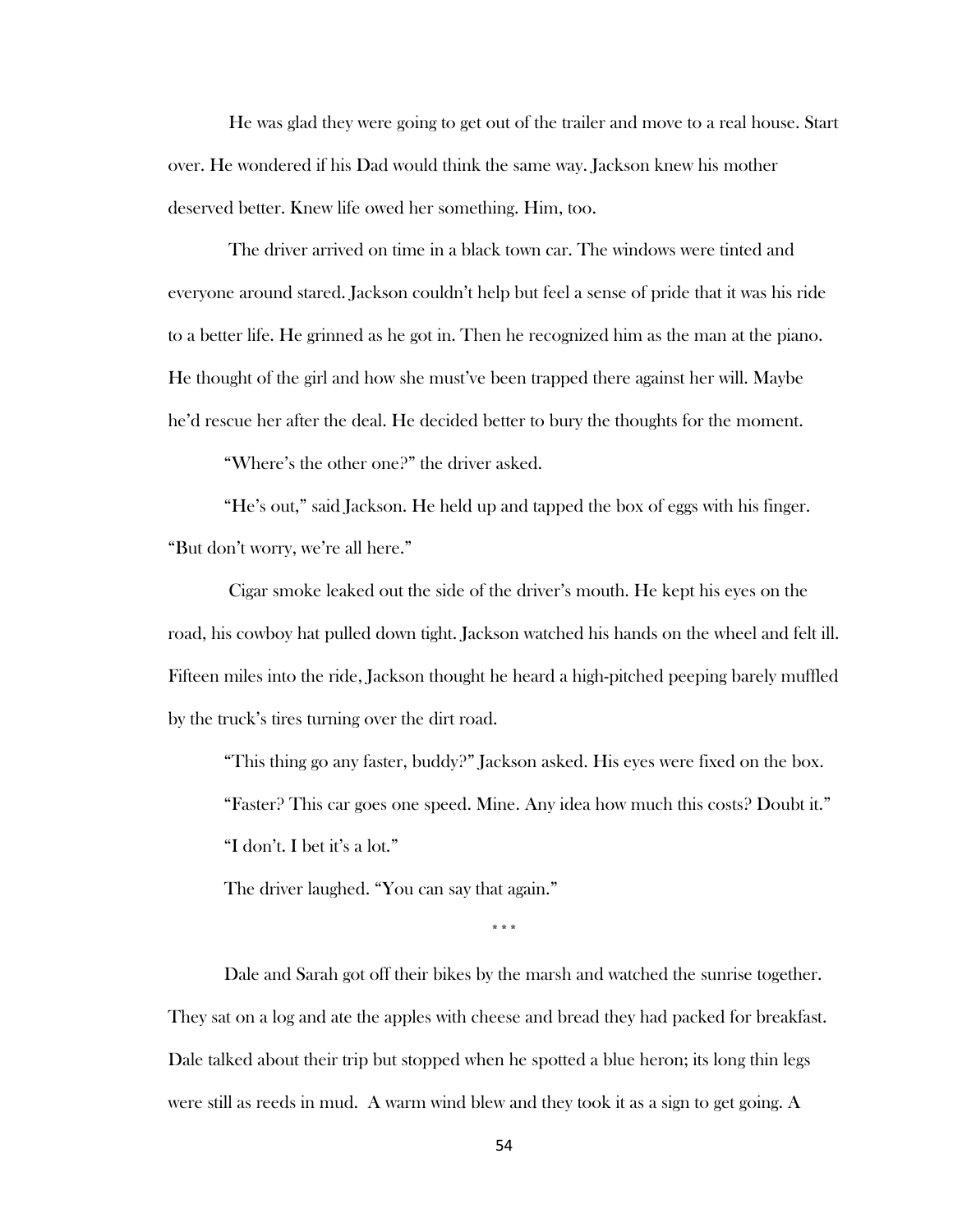small cardboard box rode in the basket on the front of Sarah's bike. Dale wanted to borrow her dad's truck but instead, Sarah had bribed her little sister, Caroline, with a few bucks to use her red wagon so they could pull their luggage behind them.

\*\*\*

Only a few miles into the trip, the driver pulled the car to the side of the road in a cloud of dust.

"What is this?" asked Jackson. "Hold on a second."

The driver didn't say a word. He climbed out of the car and circled around the back. The trunk of the car went up and blocked Jackson's view. He ran a finger over the pistol tucked into his boot. Then the trunk closed driver's steps continued to crunch on the road. Jackson looked back to the road. There came a tapping on his window. Jackson turned to see a small sword the size of his forearm peering back at him.

Jackson turned his attention to the long stretch of road ahead of him. He peered through the sweltering vapors that rose from the ground, until the dirt brown of the road met the blue sky. Cornfields, as far as his eye could see, bordered his view. He'd always admired the goldenrods that crowned the tall green stalks. He sat in the comfortable car and watched them gently wave, felt the cool air conditioning wash over him. The sight of the green growth calmed him, took him back to a time when things were better, a time he couldn't pin down.

Jackson got out of the car with his pistol still holstered. The Driver took a step back. The metal toolbox stayed in the car.

"Tell you what," said Jackson. "You get me to Tall, and I'll be sure he hears what a great job you did."

"You just don't get it, Fella," said the Driver.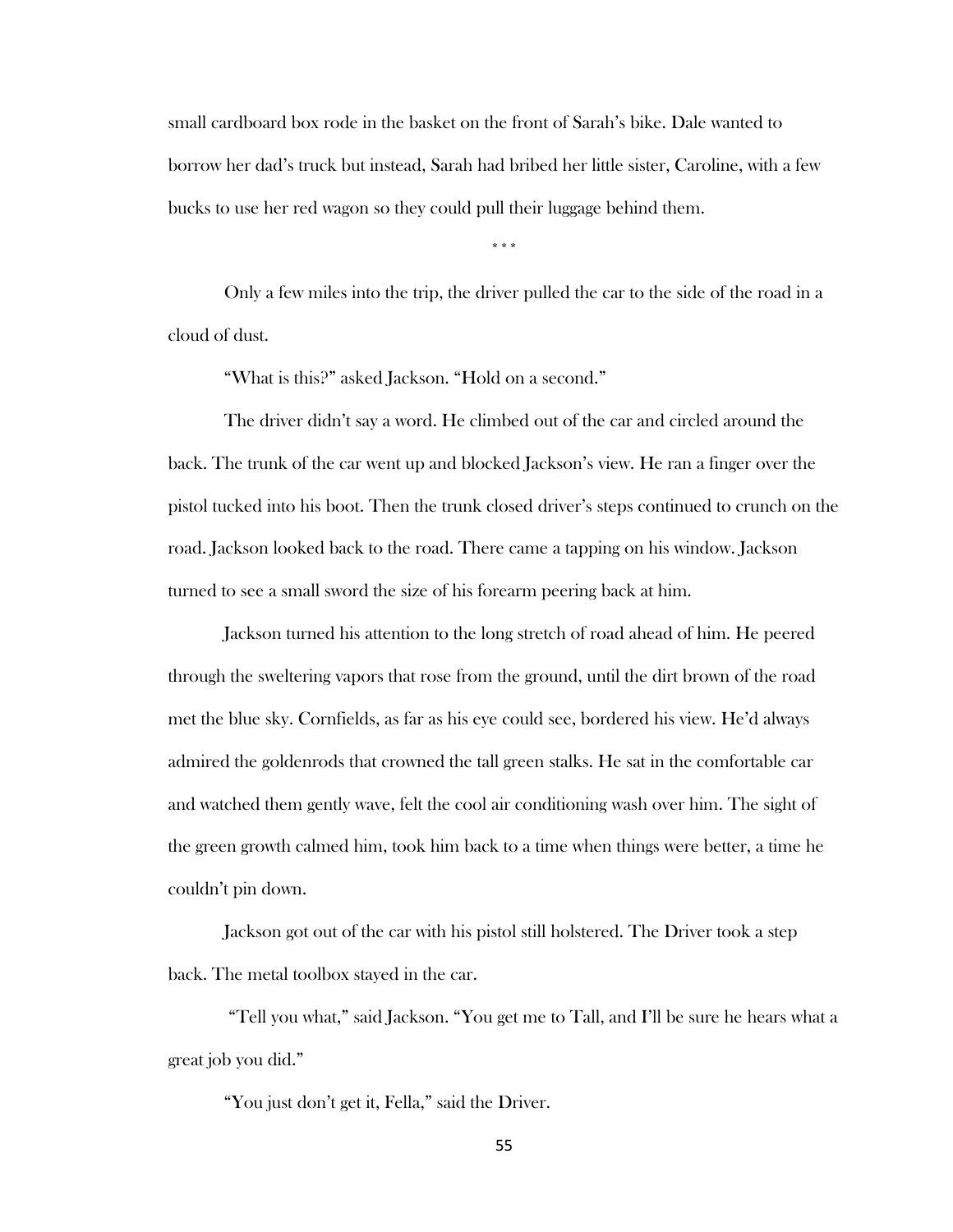"Mister, I need this. My family"

The driver seemed to think it over. He tapped the blade rhythmically against the palm of his hand.

"I need this," pleaded Jackson. "You understand? My mother and me. My brother needs this." Jackson reached into the car and pulled out the box. He snapped open the lid and held it up for the driver. The driver shook his head and grimaced. Jackson counted eleven. Then he recounted.

\*\*\*

Dale and Sarah sat waiting with small, mismatched suitcases beside them. Platform A. Dale noticed Sarah biting her lip nervously so he put an arm around her and kissed her cheek. Thick lines of heat ran across the track like greeting phantoms. The little cardboard box rested between them. There was a cop sitting a few benches down and Dale caught himself staring at the holstered gun. He startled when an arrival train's whistle blew.

"This one must be ours," he said, nodding at the approaching train.

"You sure we should do this, Dale? Leave everyone behind and all?" She stood and sat back down, letting go of her suitcase. "And this egg, my God. I don't know. Maybe we should just leave it."

"We can't go and do something crazy like that. It's startup money for us. You remember the plan, right? We got nothing here. Our families will look after themselves. So, what are we going to do? We take this," he said, pointing to the box, "and sell it. That's what." He glanced up at the officer again and lowered his voice. "Trust me."

"I do, Dale."

"Alright then."

"You sure, Dale?"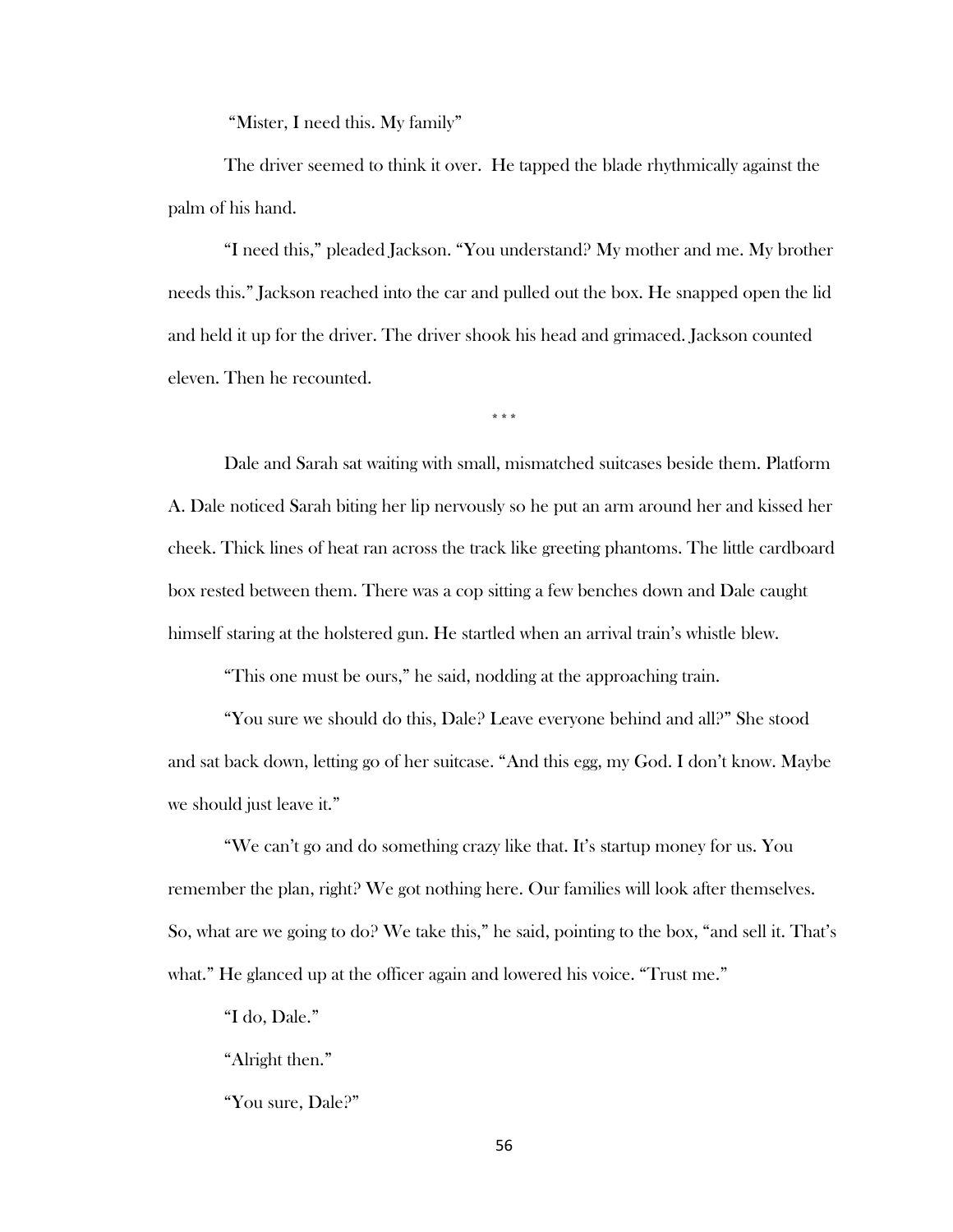"Sure as cotton makes a dress."

\*\*\*

The Driver walked Jackson over to the side of the road, guiding him with the shiny tip of his sword. "In the ditch," he ordered.

Jackson stared at the man and took a hard step down. His boots settled in the mud, suctioned.

"Nice boots. Go ahead, take em'off." The sun was bearing down on both men. As Jackson unearthed his right boot from the mud with a wet sucking sound, he drew the rusty pistol. It jammed.

"Is that right?" asked the Driver. He hopped down into the ditch with one fist clenched and the other wielding the Bowie. The driver caught Jackson in the face with a whirling fist and grabbed the gun. Jackson swung and connected with the driver's nose. Blood tore across his face. The Driver grunted and kicked Jackson in the groin. Jackson dropped to a knee. Then he felt the sword sting his cheek. A warm stream of blood ran out of the half-moon shaped cut and pooled at the base of his neck. The quickly slipped in and out of his body, his thigh, stomach, and chest.

Jackson planted his hands in the mud and squinted up at the dark formations. He saw cornstalks towering overhead and silhouetted by the glowing sun. The husks drooped and looked strange then, as if they'd grown sickly and crooked from bad seed. He put a hand on his leg, felt the blood run over and through his fingers. The driver removed Jackson's boots. Then he climbed out of the ditch.

"Have a nice day," said the Driver. The car spewed rock and dirt as it peeled out down the road.

Jackson rolled over onto his back. He tried to wipe the mud from his eyes, ears and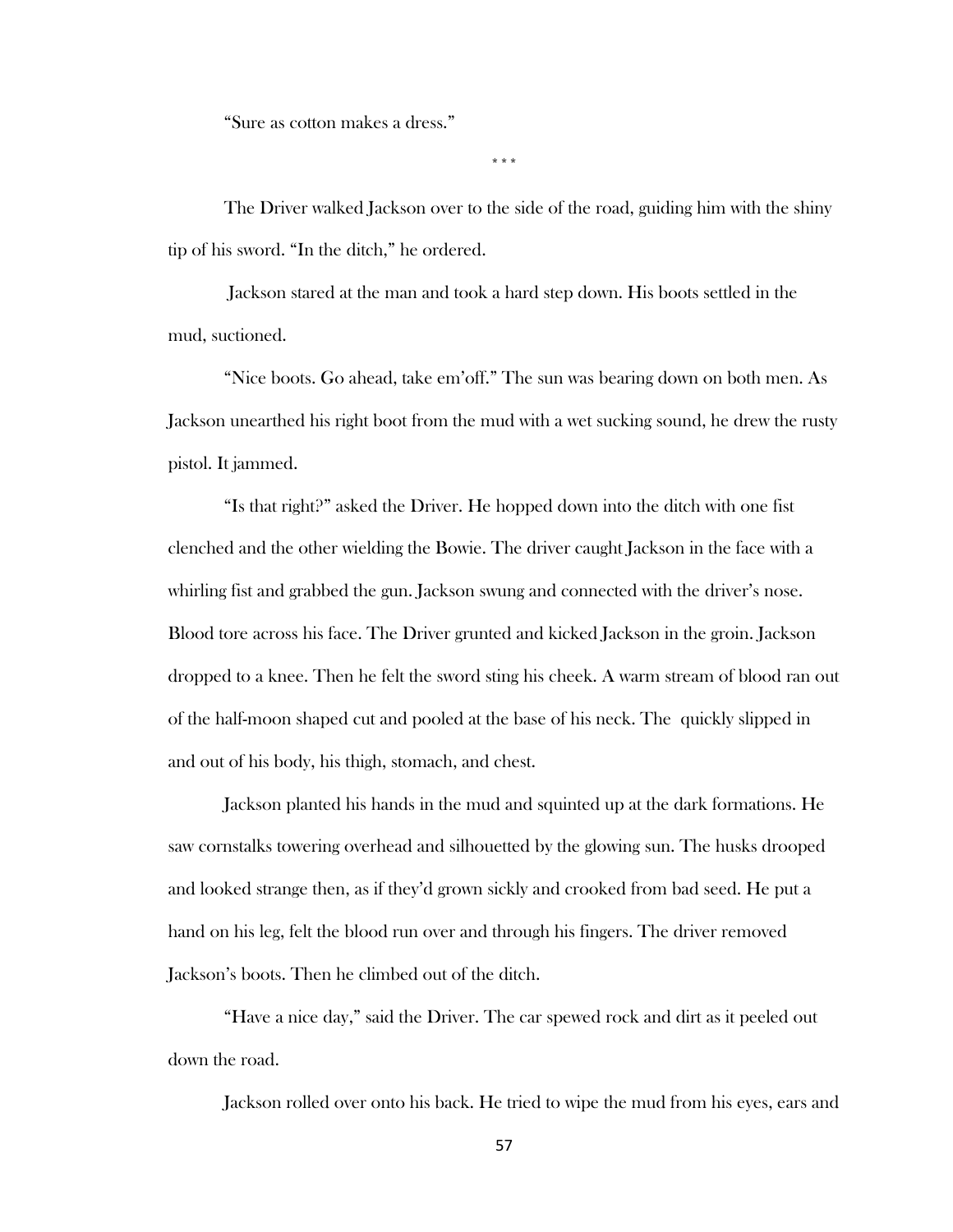nose. But he was still able to hear the shifting gears of the truck as it rumbled off down the road, taking with it his eggs and his money. The whole plan. When the sound of the car disappeared, Jackson's surroundings settled into the quiet. He tried to get up but fell back down, planting is hands in the mud. "Slowly," he whispered. "No point in hurrying."

When he moved, a raw sting bolted through bone and skin, fat beads of sweat ran down his face and his body cooled. He lay there for a few seconds. His chest doubled in size as he gathered all the air in his lungs, harnessed it, and yelled. He yelled at his blood that mixed with the brown ditch water. He yelled at the corn that bent and looked down on him. He yelled for his mother, who didn't know any better. For Dale. And for himself. He yelled for his father, who was probably somewhere loving another woman, maybe another family.

Now he was quiet and his heart pumped like it filled with sludge. He let out a painful grunt as he crawled his way up to the lip of the ditch and sat. His eyes twitched and blurred. The pink beds under his fingernails were stuffed with amber clay. His legs hung down the side of the ditch and his bare feet lay limp and cool in the reddish mud.

\*\*\*

The train from Ellendale to Baton Rouge slowly moved out from the station. Dale and Sarah gazed out their windows at the passing wetlands. Just then, Dale pictured Jackson shaking hands with Tall and collecting a briefcase full of cash. Then he saw Jackson walking through the gate at home with everything to show for his efforts. A proud smile spread across his face. He felt good for his brother. Happy that Jackson had gotten what he wanted, and that his mother would be taken care of. Dale hoped Jackson would forgive him. Sarah patted Dale's hand and they both looked out further on the landscape they were leaving behind. The train began to pick up speed. The box rested between them

58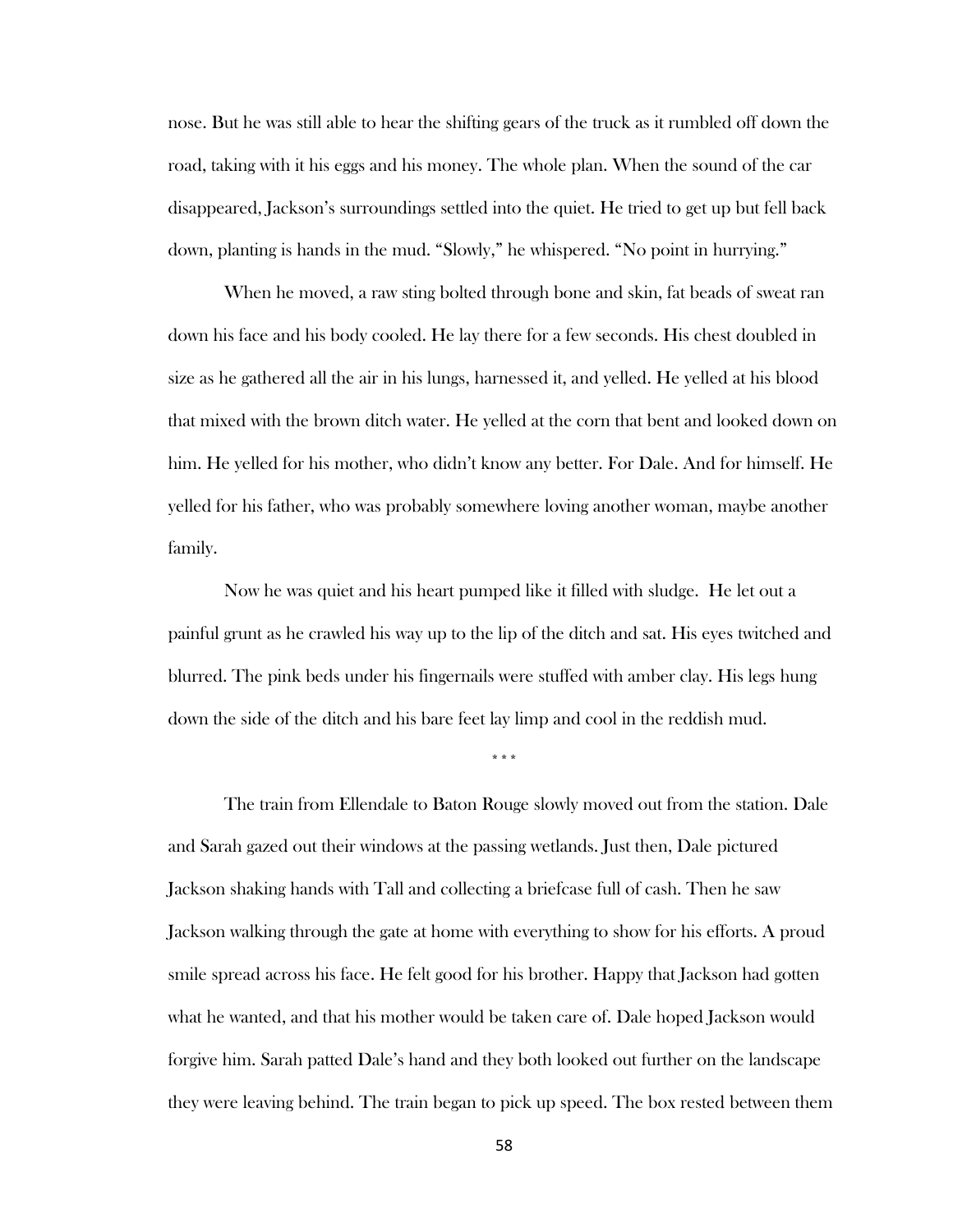on the seat.

"Well," said Dale. "This'll be a change, huh? Something different." He wiped a red handkerchief across his face.

"Yeah," said Sarah. "That sounds okay by me."

"Hot in here," said Dale.

The train rattled and gently shook their seats. In the box, underneath the blanket, the eggshell split. The train rolled on, clicking its way down the track, heading south.

\*\*\*

Jackson and Dale's mother was at home in the living room. She sat in her chair and drank coffee. On television, there was a man and a woman holding each other. The picture was fading and covered with a thin curtain of static. She couldn't understand what the couple was saying. They looked serious and sad, like someone had died. Or maybe one was leaving the other. She put her coffee down slowly and rubbed her hands together.

Her eyes drifted from the television to the wall where the family pictures were hanging. She remembered how her little fingers moved quickly over the keys on her parents' piano. They had set it up near the living room window and when she'd play in the summer, a warm breeze encircled her from behind.

She remembered the strong winds that would make her house shift and creak at night. And how the hard gusts drove through her hair during her first car ride with her husband—him at the wheel—and how his large arm could reach around both of her shoulders and squeeze her tightly. His hands, large and shapeless like oven mitts, held her with ease. She remembered all this and looked out the window.

She drew her right hand up and laid it across her chest. Now, she prayed. She shut her eyes and prayed for Dale. For Sarah. She prayed for Jackson. Then she stopped and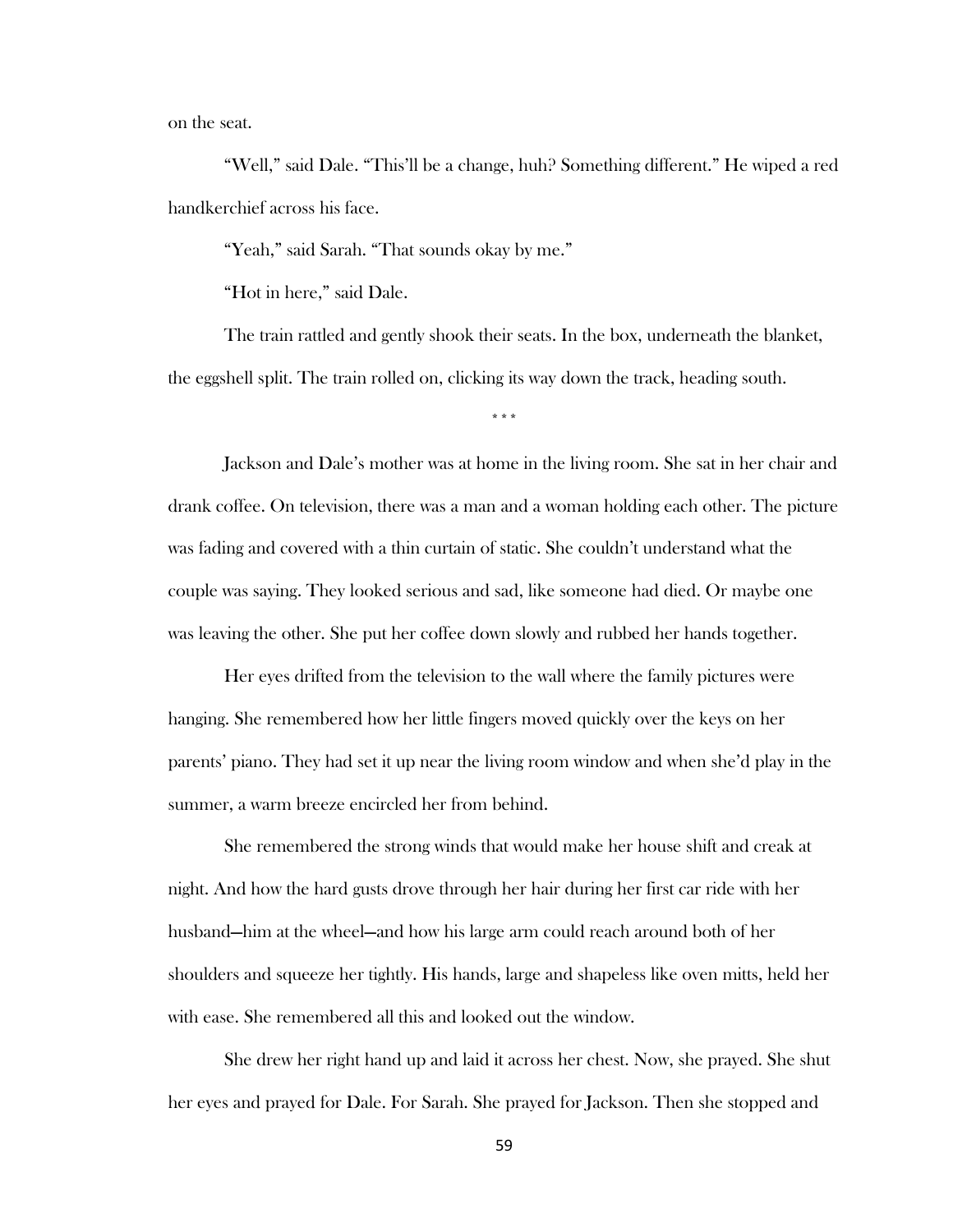just sat there. Her eyes were still closed, but she wasn't asking for anything anymore. She With her left hand, she reached down underneath her worn linen dress and took hold of the thin plastic tube. She needed emptied, but she knew Jackson would be home soon to do it. And then they'd eat supper.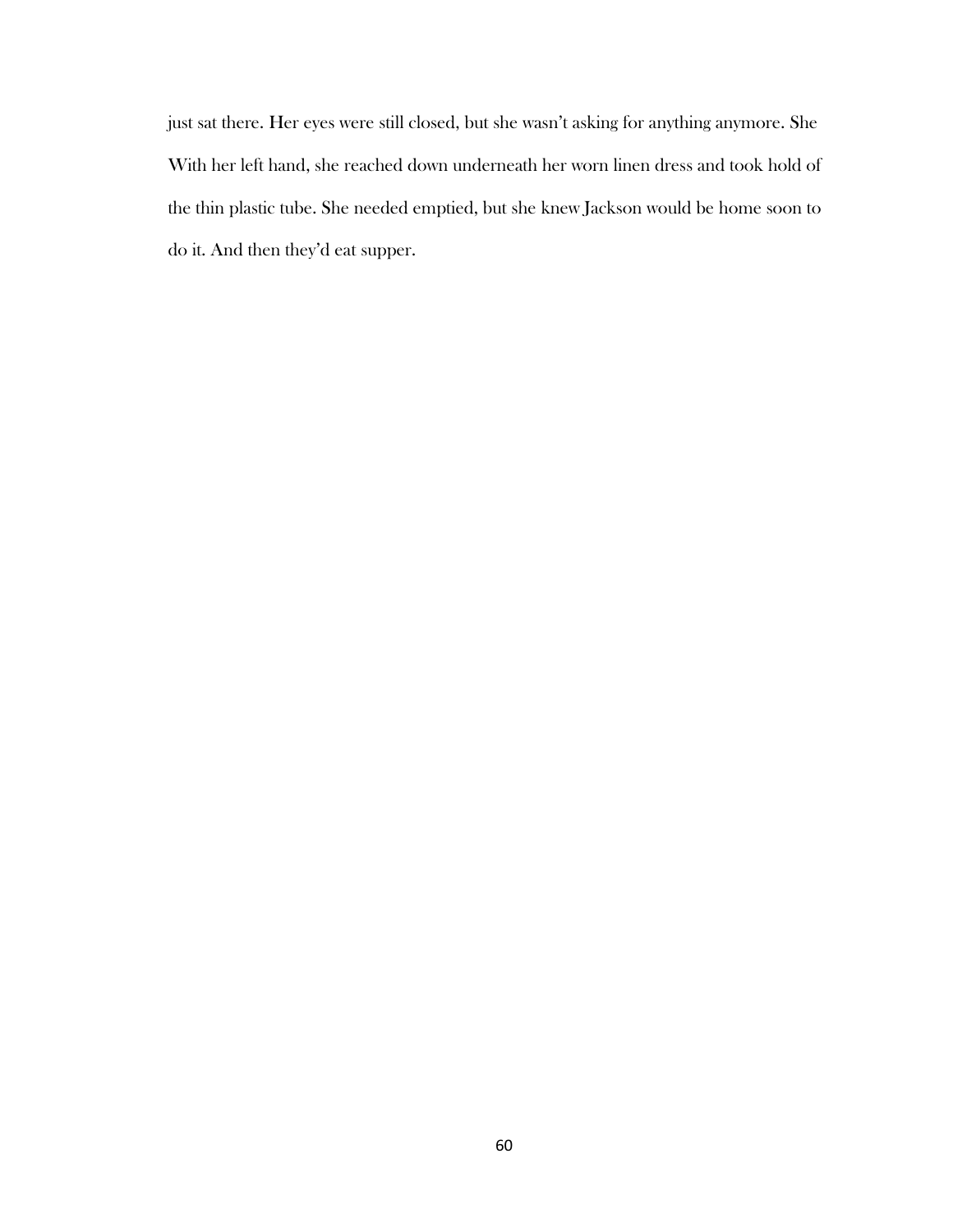## Arriving on Time: Centennial, Wyoming

There's stillness up here in Centennial. Buckhorn Restaurant. And it's not because the population is the size of a Sunday congregation. The two waitresses smoke out back behind the kitchen, and the customers are talkin' around me but I'm not tuned in. Where I am, this booth—this restaurant—right here near Medicine Bow National Forest, I consider real good country. People say settlers found gold here a hundred years ago, made a good go at a living and gave the town its celebrating name. I came here for my own kind of wealth, maybe a last shot for peace.

I pull a postcard from my back pocket and read Shelly's message over again. The blue ink is smeared in spots and I wouldn't be able to tell what some of the words said if I hadn't memorized it on the drive down here. Four hundred miles give or take from Billings, the small drafty apartment, right where her mother left me. I fold the card back up behind my wallet. Each year, Shelly picks a new place to meet down here in Wyoming: Jackson Hole, Cheyenne, Rock Springs. But Centennial carries some different weight.

I arrived in town yesterday and decided to camp up off Rt. 130, behind a wall of pines so I couldn't be made from the road. The quiet within the Snowies can make a man forget all about himself. The snowcapped ridges seem to rise into the clouds, and if you followed them you might reach some secret terrain. Trying to climb partway up in this altitude stole my breath, but it also somehow lightened me. I am content to climb down and lie beneath the pines, on a bed of needles, and listen to the creaking and ticking of the forest. The wind played through branches.

I dipped my hands in a stream and it swallowed them up; the water stung my bones. Then I lost feeling in my body, in everything. But at that moment, clarity shook me like a damp web ripple. These mountains help me look for things that I've lost.

61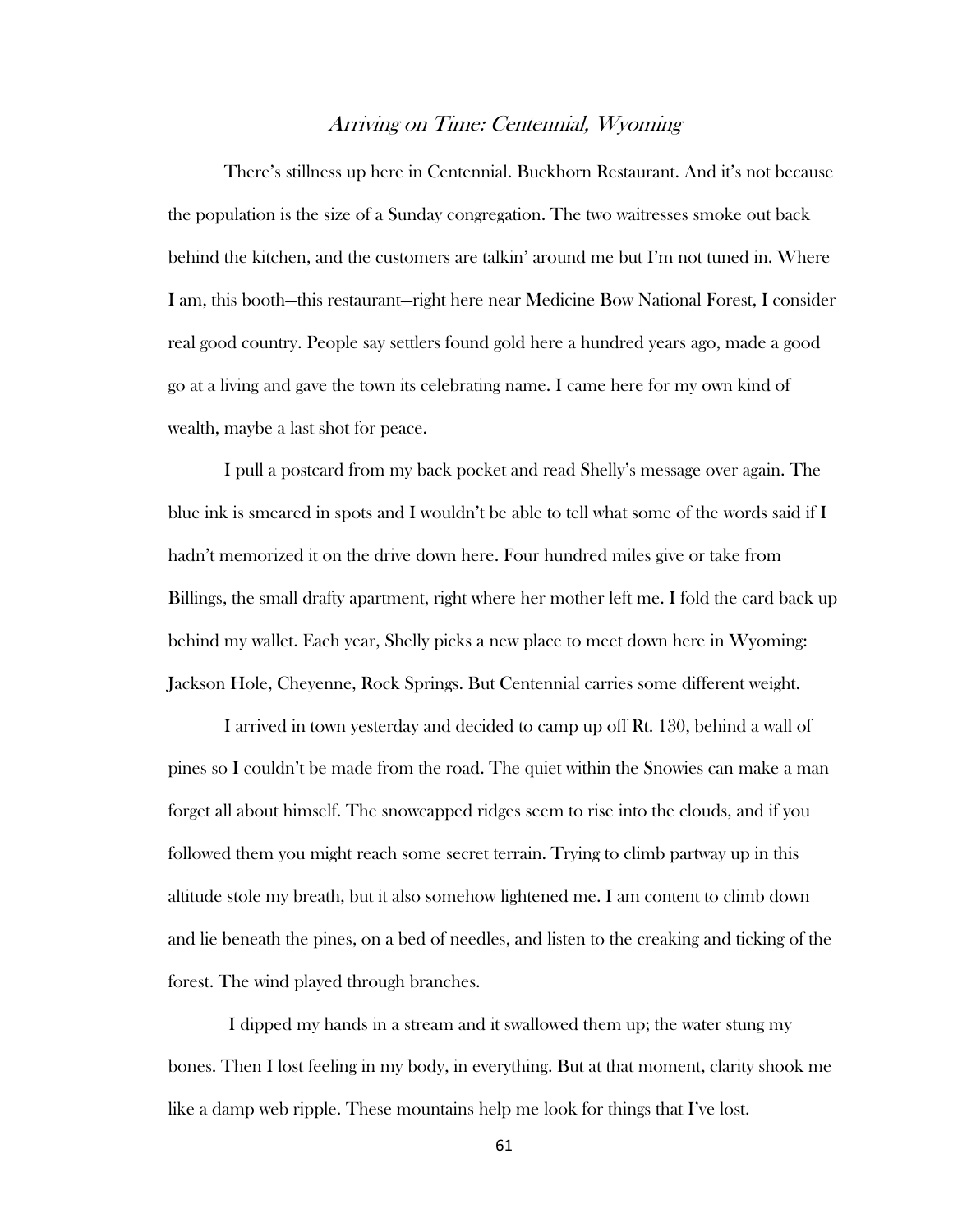Five years ago, a plane flew straight into the front cliff of the Snowies and everyone on board died, including a Mormon choir, including my wife. She was on her way back from a trip to her mother's in Reno, a result of our fight two weeks before. Why we fought isn't important here, really. That's over. She and I had agreed the time would help us figure out what the next move should be. Especially with Shelly and her being unaware of what her father had done. But her unknowing didn't last long.

I was clamoring over the rocks of the crash site for the first time yesterday. I waited for a great heaviness to overtake me, the kind of pain I want to feel at small funerals. If it's going to hurt, I want it to really be something. Not parsed out in sporadic memories. Though it's what I deserve, maybe. But I found myself to be more curious than anything while I was up there. I picked up little pieces of metal and plastic and examined them in the sunlight. I found what appeared to be a tiny, rusted-out piece of motor from the plane that just fit inside my coat pocket.

Why crash victim family members left the plane pieces scattered on the rocks is something I struggle with. I suppose they want their pain to stay at the site, frozen forever in those bits of plastic and metal. Now it's a place where people can go to forget or remember. Put their hands in the water and see.

I get a refill on my coffee. It's mid-afternoon. Outside, things are calm, and the clouds are so low they seem to blanket the mountains and fences with their shadows. The few remaining leaves on a nearby birch tremble in the chilled wind. Someone's meal is up, the bell by the heat lamp dings.

Rhubarb pie is written in yellow chalk on the board just inside the front door. I order a piece and thank the waitress. When she turns to go, I pull the post card back out. The front features a huge rainbow trout being towed behind a large flat bed. It reads: You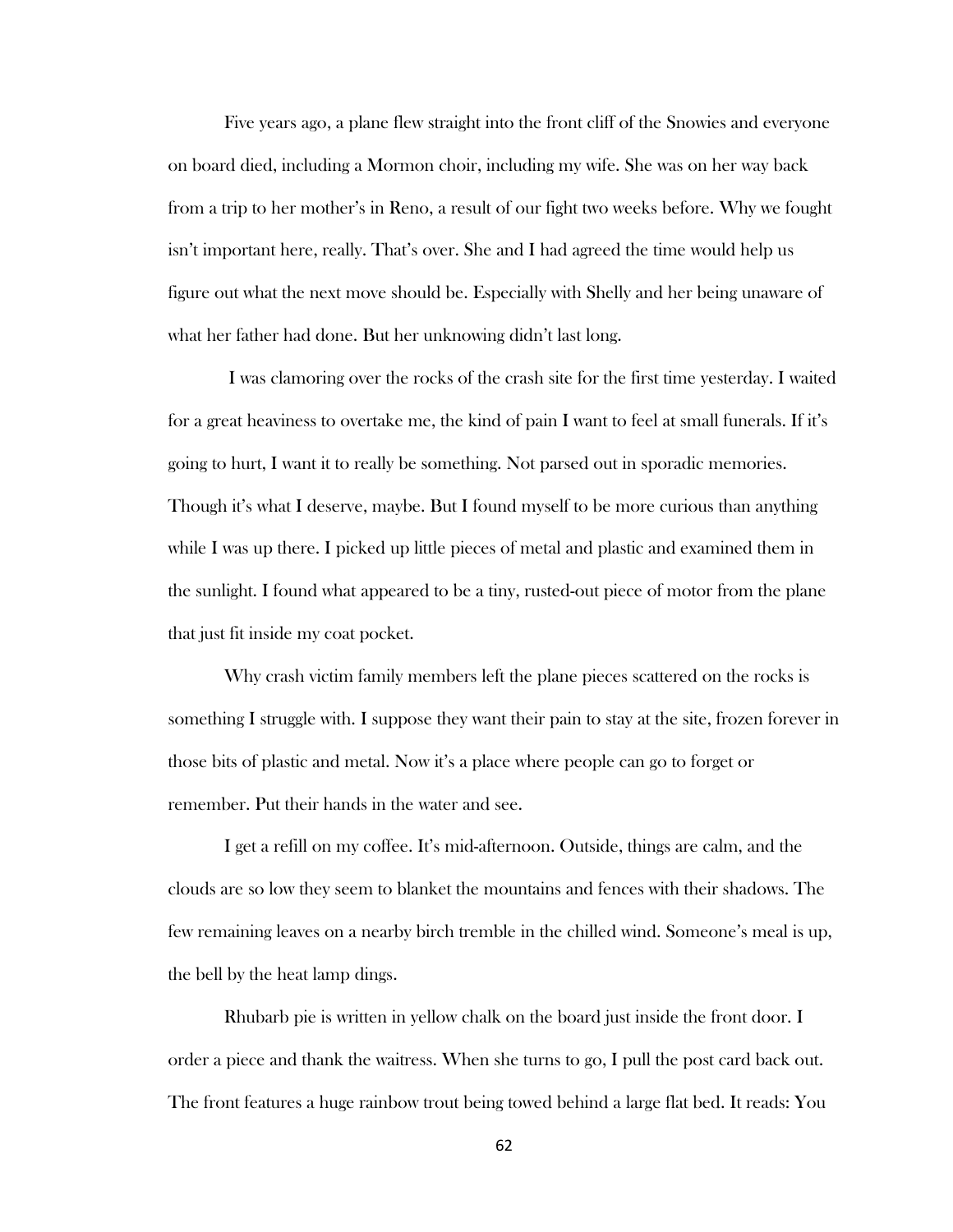Caught the Biggest One! Shelly probably got it at one of those little gas station stores between Laramie and Cheyenne. Knew I'd get a kick out of that, I suppose. The three of us must have seen a dozen of those places alongside the highway, the ones that sell cheap Navajo jewelry and belt buckles to people from the East.

The people we used to be had a decent living out here for a while.

If Shelly shows, I'll tell her about her mother. I'll do my best to remind her how happy we all were together. I'll recreate some memory. And that her and I don't have to work like this. Even though I know it's not the truth. Even though she won't ever come back to family.

Maybe she'll walk through the door I've been watching for hours and sit across from me in this booth. And we'll just look out the window together. The same window. All the clouds nearly touching down on little Laramie thousands of feet below. Then she'll scoot over to my side of the table and take my hand and I'll show her the piece of the motor I recovered from the rocks. Or maybe she won't, maybe she'll just send me another post card, another place, another time.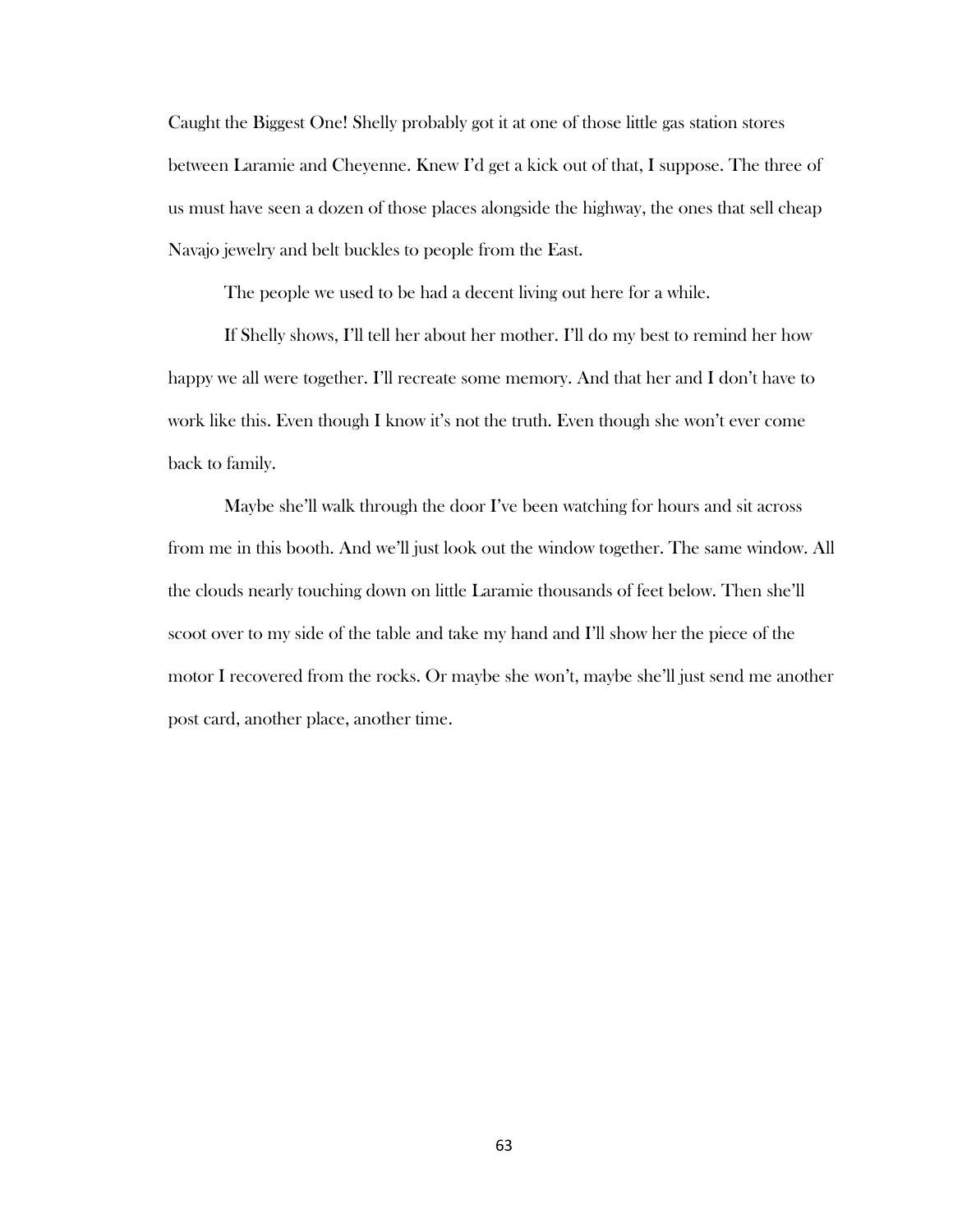## Flood

This story didn't start out about my brother, Nick. It was supposed to be about the girl. \*\*\*

Our town had been dumped on for days, and a steady downpour crippled our Saturday afternoon. There were three of us at the trailer: Aaron, Jeff, and myself. Three young guys lazing around on a trailer deck in camping chairs drinking dark beer thick as sludge. Jeff's older brother, Craig, let us use his place while he worked for the town's EMT unit.

An old Van Morrison tune crackled from our rundown boom box. We talked about all the girls in our class and whether or not Prom would be worth the money. We debated between over Scorsese or Coppola. Aaron could've been the tiebreaker, but he went with Lucas. Jeff and I both punched him hard on the shoulder. We also decided the NBA could never be cool again like it was in the early 90s. We smoked cigarettes and held them between our fingers in styles that made us feel hip.

We noticed our next door neighbor, X-Surfer, outside flipping steaks up in the air like a backwoods Hibachi chef. He and his girlfriend, Donna, were under this sprawling blue tarp because a tree shattered the roof of his deck in a storm back in March. Donna smoked and read in a lounge chair. We all had a thing for her. And I don't really know if it was the result of what looks good in a trailer park, or if she really is a knockout like we thought.

"That tarp's going up in flames any minute," Jeff said.

We watched them through the rain, and chuckled at X-Surfer's topless figure wielding a spatula and grill lid; dense white clouds leaked out from underneath the tarp like smoke signals that slowly broke apart in the rain.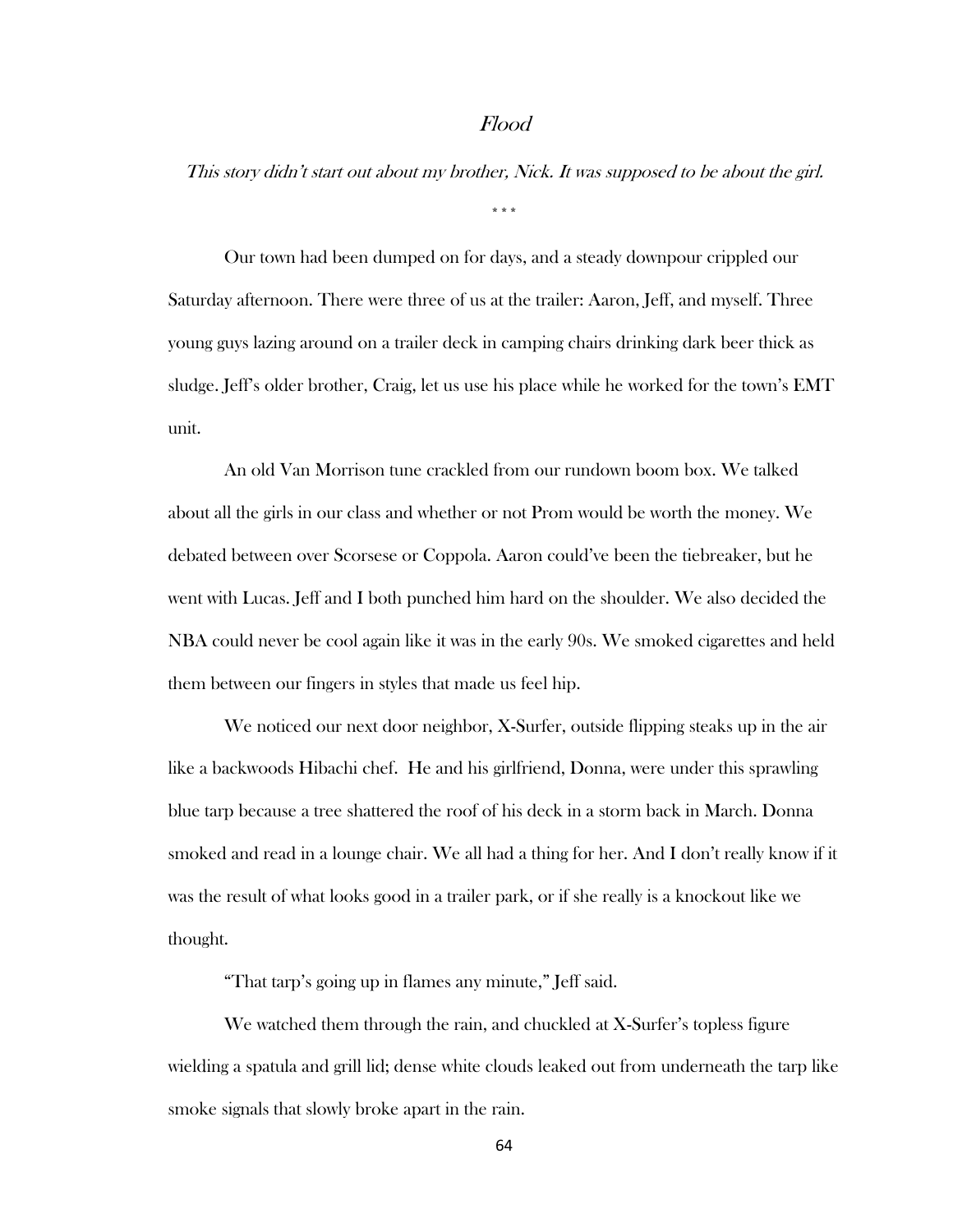Across the creek and up the hill loomed Oxbow Cemetery. We were good and bored, warmed up from the beer, and decided to play a game we made up called "Catching Kurtz". This game was usually reserved for night, as it added an extra special ops feel. But we were bored, so we stripped down to our shorts, attached water bottles full of whiskey sours to our belts, and marched down the trailer deck stairs. Each one of us held an aluminum baseball bat. Jeff's brother and his friends always shook their heads and told us not to call them if we died.

The three of us stood at the edge of the creek. I turned and saw that both X-Surfer and Donna were watching us with puzzled concern. I threw a stick into the water and it swiftly disappeared downstream.

"Moving fast," I said.

With baseball bats held over our heads, we waded across Sixteen Mile Creek. The water level typically came up to our thighs, all of us being that relative height. The temperature we hadn't really counted on. We were careful not to cry out in falsettos. That would bring a round of "Firing Squad" to the poor individual who squealed. We barked fake orders and quickly clamored up the hill. Our labored breathing prevented us from any unnecessary chatter or laughter.

Once inside the cemetery, we designated Jeff as Kurtz. While he found a mausoleum to hide behind, Aaron and I sprinted around the cemetery, gathering rocks.

We hid behind two towering grave markers. The rain picked up and the temperature dropped. I could see my breath. I hit my whiskey sour and wiped my face.

Then the moment of quiet. We listened to the rain pound through the trees like we had a jungle canopy above us. We were in the shit. And then Aaron and I stalked through the stones, trying to find our Captain.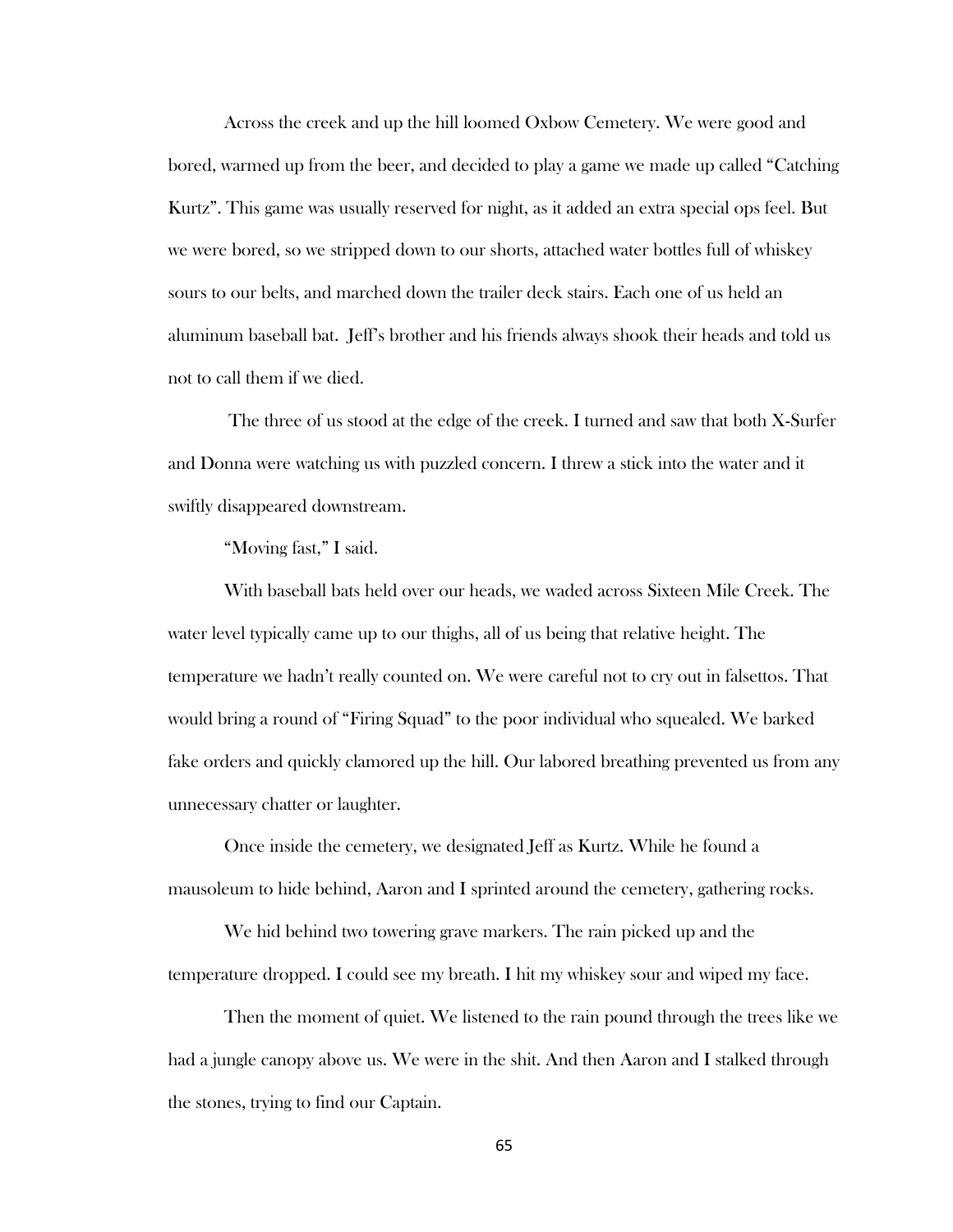"There!" cried Aaron.

I saw Jeff dart back behind a moss-covered tomb that looked ancient.

The rocks exploded off our bats with electric sparks and ricocheted invisibly off the sides of Jeff's mausoleum. He fired back and then retreated behind another. A loud thunder clap sounded off in an echoing boom above us. Aaron and I let out a war cry.

I felt a rock bite into my skin and watched the blood tip out of a hole in my shoulder. The game wasn't supposed to end until you were hit by a rock; then you were dead. If you were dead, you had to go stand by a family grave. Except for me.

All three of us had family buried in Oxbow. Both of Jeff's grandparents, and Aaron's grandfather and great aunt. I had Nick, my brother. He was eighteen. While my dad was tracking a buck, Nick turned his rifle backwards and dropped himself to the floor of the family tree stand. Our family had a camp between Erie and Williamsport, right near Penn State where Nick was scheduled to start in the spring. I was twelve, at home, eating pizza with my mom. We had ordered out for the fun of it.

My father never gave me much of anything. And, as one might suspect, it didn't get better after Nick. My father's voice and hand faltered when he tried to impart meaningful advice about school and my future. About what kind of man I could and should be. His eyes betrayed any warmth he wanted to feel towards me. I think he tried, but just couldn't find any remaining strength. Nick took it with him.

His body was processed in Williamsport. Then driven three hours back to Erie. On the ride home, my mother explained to me that Nick was in the tree stand by himself and his gun went off. This was true enough, I suppose. When I asked where my father was, she said 'tracking'. He had left my brother alone in the afternoon for an hour. At the funeral, people talked about warning signs and how "if they'd only paid more attention."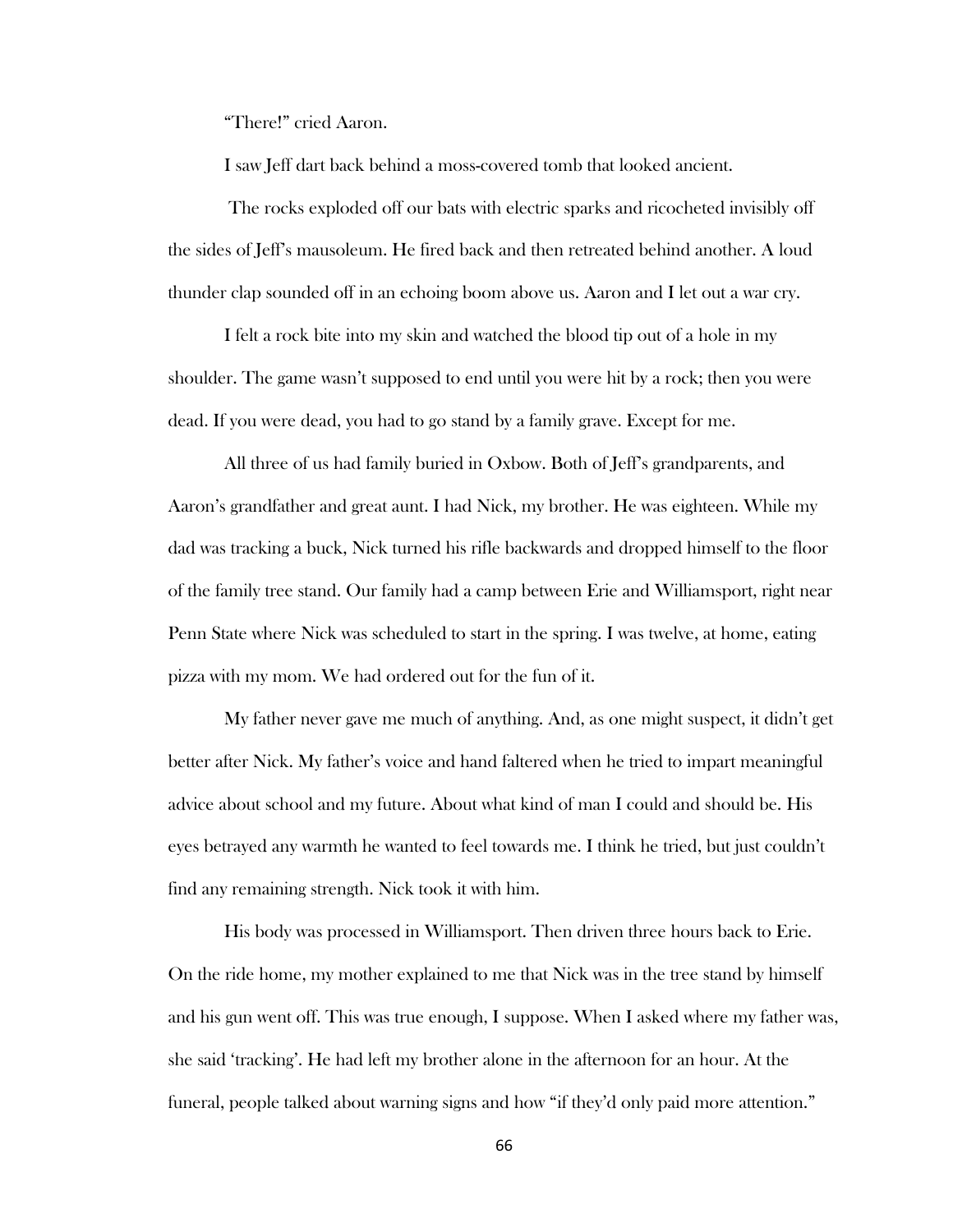What kind of warnings could Nick give?

\*\*\*

Sixteen Mile Creek ran between the trailer and the Oxbow. It snaked north along the town's outer edge and eventually emptied into Lake Erie, its waters eventually making it to Canada. A woman from town, our old swim coach, swam across Lake Erie to Ontario and got a park named after her down by Freeport Beach.

My brother and I took field trips into the creek with the school. We lagged behind the group to do our own thing. Together, we splashed through shallow parts of the creek, unearthed broken slabs of shale and hoped to catch the slick and writhing bodies of spotted salamanders before they escaped into their muddy beds.

Now the rain fed the creek, had it roiling along, uglied it. The creek changed into something unsettling and strange to me, like seeing your mother or father weakened with pain. Sixteen Mile's brown body foamed and furiously licked the top ridges of its bank. Its new voice roared up at us on the trailer deck, the boom box completely drowned out. We weren't able to hear X-Surfer laying on his horn to get our attention. Then he ran over to us.

The two trailers sat about ten yards apart, with a bare clothesline between them. Both trailers were on the park's outer back edge and provided some privacy from the other residents, something we certainly appreciated. X-Surfer moved in a year ago and we all considered him to be a pretty odd dude. He bought us beer and sometimes sold us smoke, though.

"I'll do you boys steaks if you want. If you got the meat, I got the heat."

We called him X-Surfer on account of his heap-on-wheels old turquoise Beretta. Its vanity plate read "X-SURFER." He looked the age my brother would've been, around 25,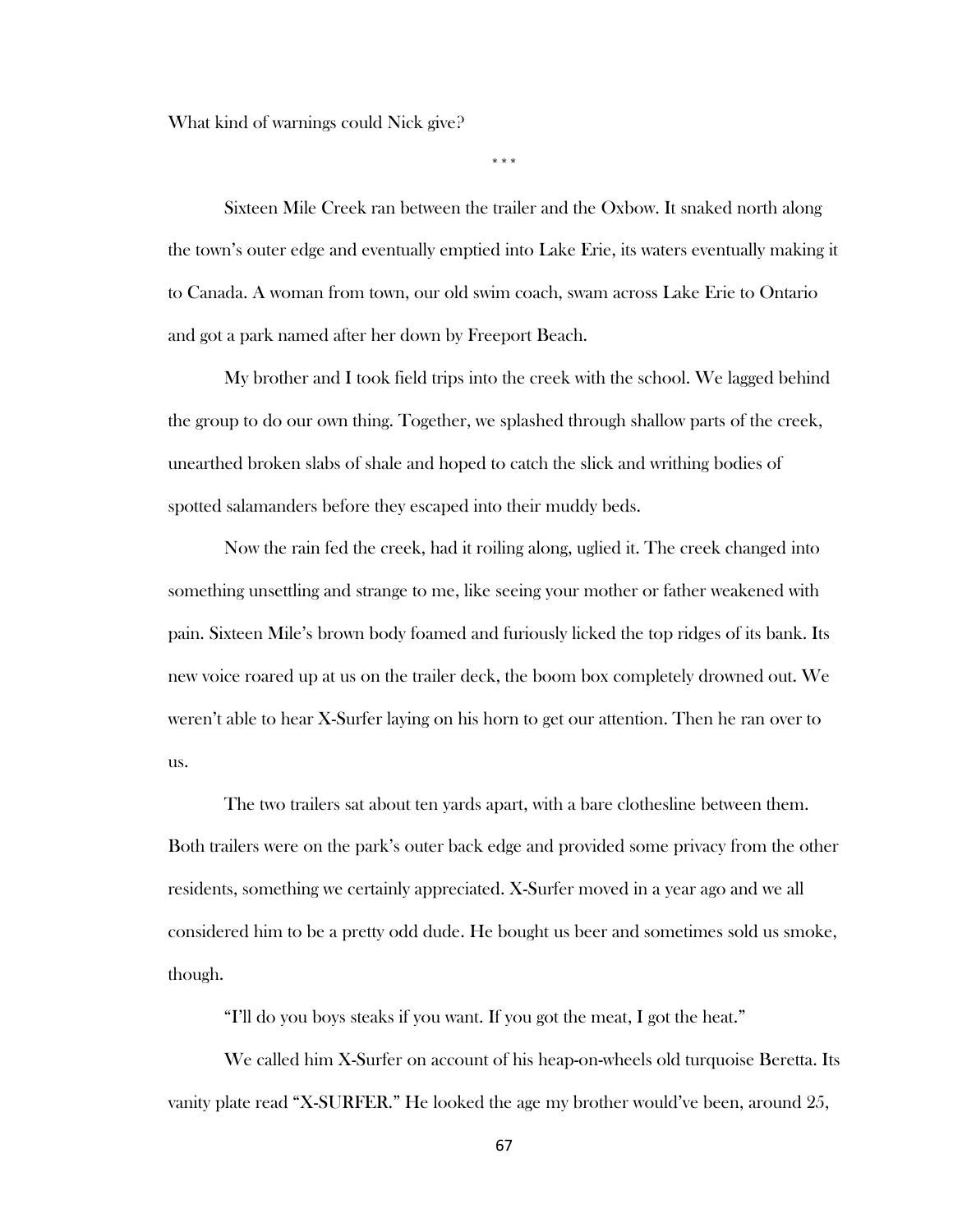and stood at 6'3 with a lanky frame and a protruding Adam's apple like a large stone got caught halfway down his throat. He wore a dark goatee and curly, shoulder-length hair that reminded us of Serpico. His pale torso and chest had occasional patches of black hair and I could see the thin white line of his underwear just above his jeans.

We were all kind of drunk and just watched him dripping on the deck. He shook out his hair and hit us with a thin veil of water. The rain softened because we heard Donna blast the Beretta's horn. X-Surfer whirled around and took off into the rain. We watched with amusement as he spoke with Donna and immediately circled back.

"We don't know exactly what's going on, guys. Donna just got a call from her sister. A little girl playing in her back yard got swept up in this," he said, pointing to the creek. "She said both fire companies and volunteers are out right now looking for her." X-Surfer paused and stood on the deck, water dripping from his curls. Then he sprinted off the deck, back to his grill.

Before any of us could really react to what X-Surfer had just said, Donna trotted over. She walked up the stairs and stood in front of us with her hands on her hips. I considered Donna pretty attractive, with broad-shoulders and dirty blonde hair pulled back in a ponytail. She wore faded blue jeans, a button down plaid, and brown hiking boots. She wiped the rain from her face and sat on the thick wood railing.

"Hey boys. Pretty crazy, huh? Pretty damn awful."

We nodded. I remember wondering why she came over. She didn't speak to us regularly, but kept to her own. And I didn't know how to act. I could tell Aaron and Mark were a little uncomfortable as well. Donna had altered the feeling on the deck.

"I have a little sister but she's not at as young as this one. I can imagine what the girl's family is going through. I bet they're all out there looking for her right now," she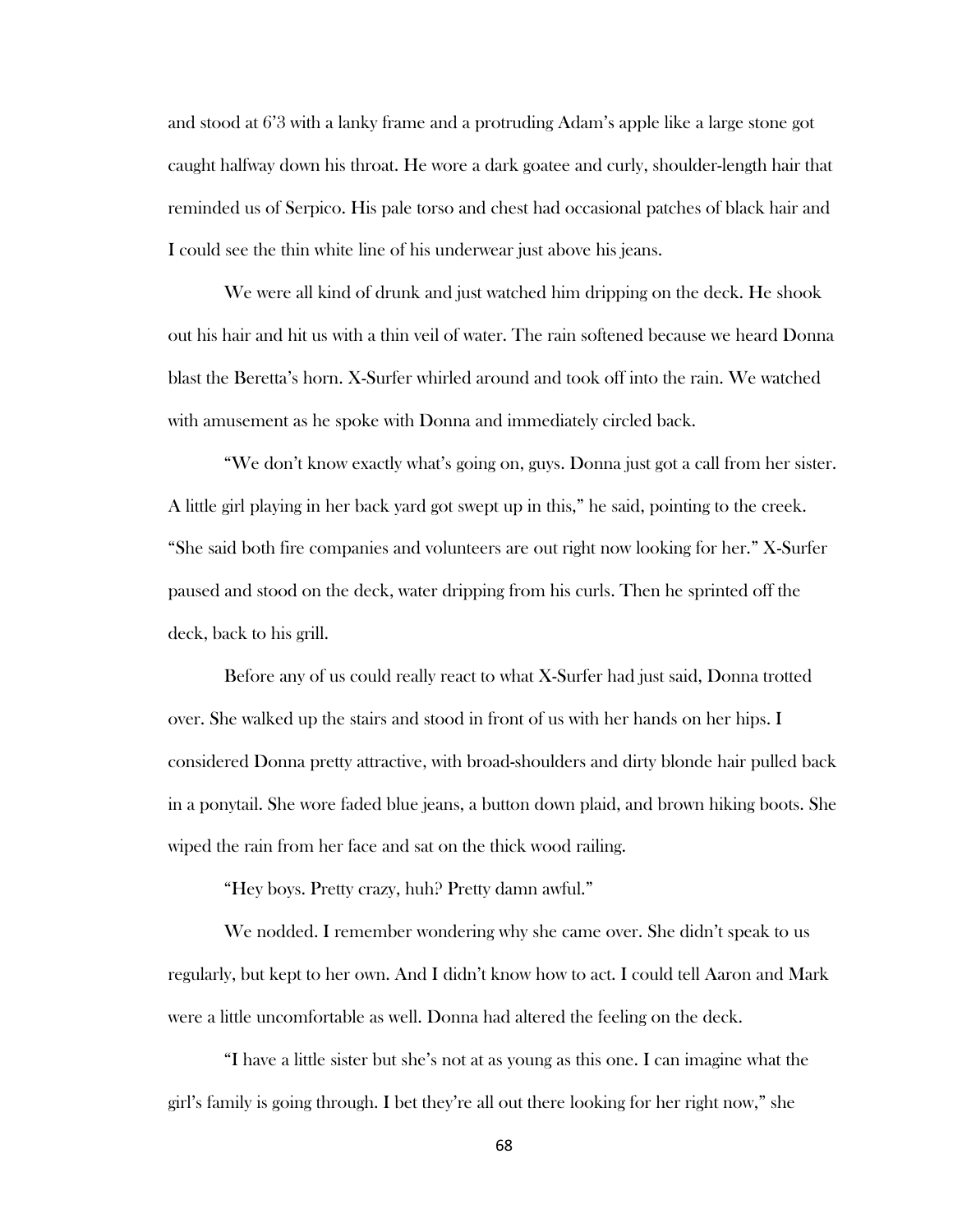continued, "I know I would be."

"Where'd she go in?" I asked, and immediately wondered if it was a dumb question.

"I think somewhere around Williams Road. It's possible she comes right by here."

We all looked out to the creek as if we'd spot her instantly, her small head bobbing in the water, arms flailing. The image bothered me. Mark offered Donna a beer and she declined, saying she should get back to the trailer in case her sister called again with more news. With a weak smile and a wave, she headed next door.

The three sat in silence. A heaviness had settled in our tough little circle. Maybe we didn't think it cool to care about a little girl we didn't even know. But gradually we talked about the girl whose name we didn't know yet, the girl who probably floated rapidly down Sixteen Mile. We wondered if she could still be alive.

"What if she knocks her head on a branch or something and goes unconscious?" Mark asked.

"Probably fighting hypothermia," Aaron added.

"I don't think it's cold enough for that," I said. "But either way, she needs to be found soon."

\*\*\*

A year or two before Nick died, my family took a trip to visit my grandmother in Cleveland. My parents argued about whether or not it was safe to travel because there had been a bizarre string of highway shootings. National papers covered the story and it excited our dismal little town, our identity being out there for the world to witness. My friends thought it'd be a great idea for a movie.

At school, we talked about the pictures in the paper. Minivans made porous like a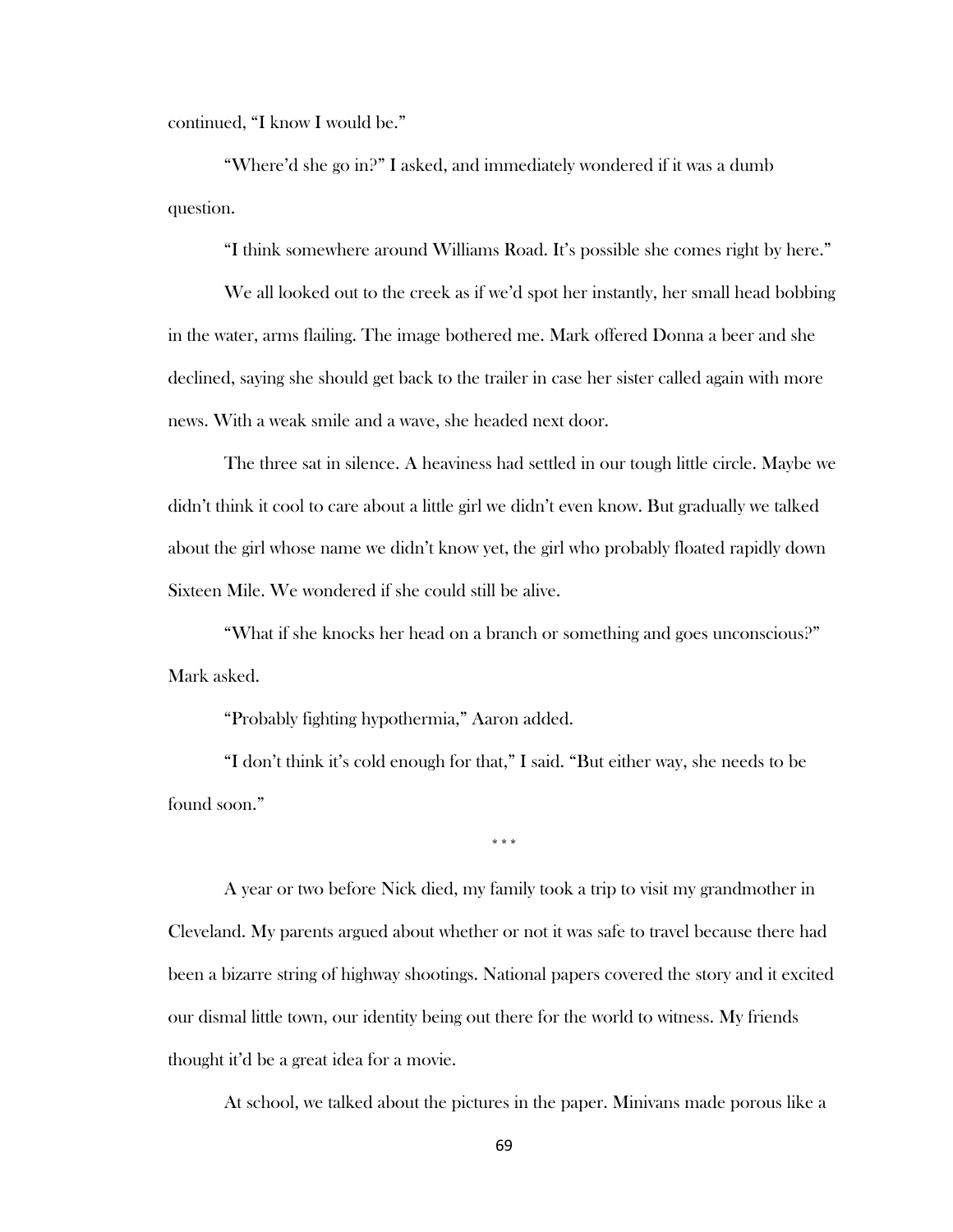huge metal strainer. Busted windshields. They were crime scenes that rivaled Taxi Driver or The Godfather. Ten people had been killed. The victims in some of the shootings were children and pets. State Police couldn't shut down the stretch of highway, as it was the main route from Erie to Cleveland, but they did have a suspect in custody. When my mother heard that, she put her foot down and we packed the car.

The whole way there, I ducked down and tried to listen to my Walkman. Nick sat, with a book in his lap, and stared out the window.

My grandmother didn't recognize her grandsons, and we grew uncomfortable with her and the overall nursing home atmosphere. Everything smelled like mold and urine. Finally, my dad decided to get us out of there and took us to the Rock and Roll Hall of Fame to get our minds off things.

'"For those about to rock, we salute you,'" he said, pulling open the doors to the museum.

"Good one, Dad," Nick said. He gave my arm a soft punch.

\*\*\*

Now, when we heard the news about the little girl, we used Mark's brother, Craig, as our insider to the action. If anyone in our little group knew anything, it'd be Craig. He volunteered for the Fuller Hose Fire Department and regularly regaled us with stories about minor rescue missions and major "close calls" with collapsing houses. We didn't care that embellished them, we devoured them.

He and his fellow firemen liked to drink and play cards at the station. Then they'd go out to the town bars, looking for their rivals, the Crescent Fire Company. I never understood why a town this small would need two companies, and apparently, neither did they. Once, I witnessed a brawl of drunken firemen in the park. It turned into a real mess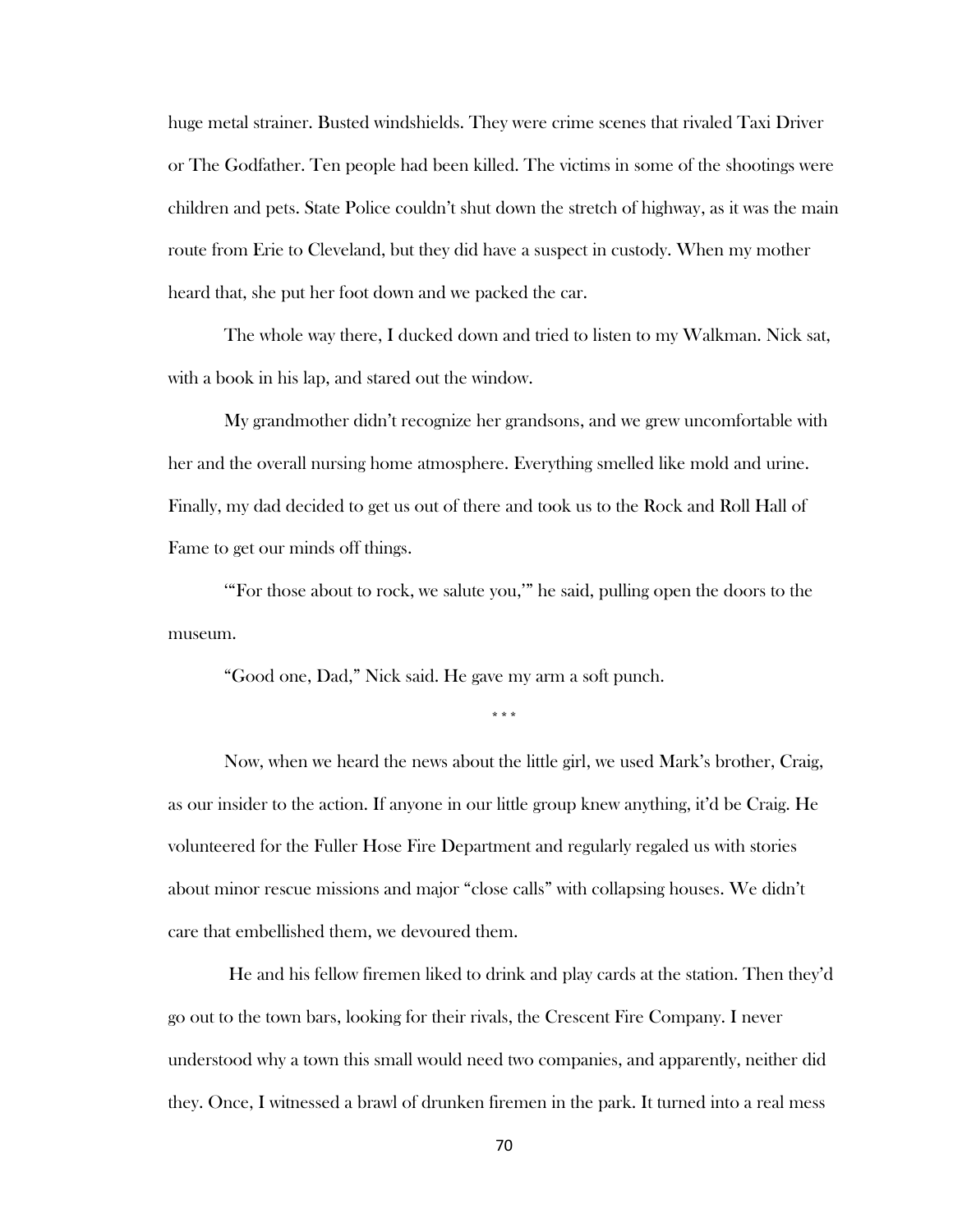with both chiefs having to sort it all out with the local cops.

\*\*\*

The wind picked up and the rain drilled sideways off the trailer like wild bullets. Mark charged from the door and tripped on the deck. He would've skidded right off if Aaron hadn't grabbed him. He told us Craig searched with a team down near the Sewage Plant, a popular access point for fishermen, and only a fifteen minute car ride down the road from us.

We'd tried our luck fishing there before, throwing baited lines from slippery banks, joking about catching fish with mutated parts, like a pike with pinching claws or a sunfish with a dog tail. The older fly-fishermen from town would wade upstream, casting their phantom-like lines inches above the water's glassy surface. On their way back to the road, a few of them might watch us and give pointers or lecture on the fundamentals of "patience" and the "art of the cast." We had our own way of doing things, though, our own technique, whether we caught anything or not.

We talked about Craig and got excited at the thought of him being out there searching for the girl. We like the image of climbing over wet logs and removing brush from the shoreline, trying to find signs of the little life. Mark said that whoever found her would probably get their picture in the paper. I imagined myself cradling the girl, her drenched body limp in my arms, face barely peeking out from a warm blanket. And then we were all in the picture: the three of us grinning broadly like small town heroes do, each supporting a different section of the girl's body. We'd smile up at the town in black and white, like fishing buddies who had just reeled in a record-sized bass.

The beer had emboldened us. We forgot our limitations as young men, and decided that we were going to join the search and rescue effort. We liked this phrase,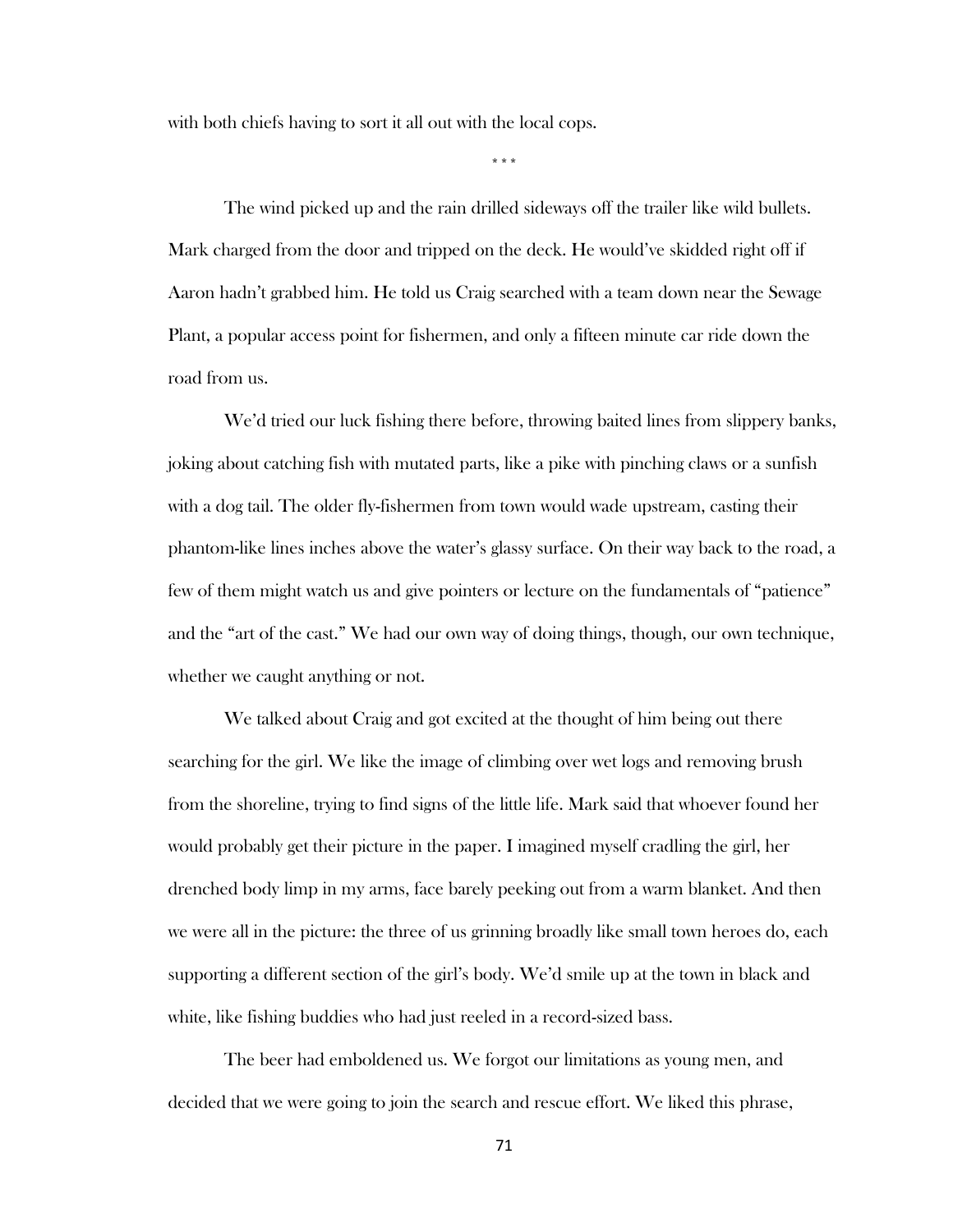"search and rescue," it sounded official and serious. We found some of Craig's old clothes and put on long pants to deal with the prickers we would no doubt be pushing through. We lit cigarettes. None of us could drive, so telephone calls were made. No luck. Some of the roads were closed due to sections of the creek running over. And with no other good option, we splashed next door.

While he gnawed on a piece of blackened meat, X-Surfer agreed to give us a lift on the condition that we waited for him to finish dinner. He stood and started to turn raw lumps of marinated chicken breasts over the flames.

I had left my smokes next door and ran back for them. Something made me stop between the trailers. Now, I am not the religious kind. I've never claimed a solid belief in anything, really. I live day to day. During my counseling after Nick's death, the therapist talked about taking solace in knowing a loved one is safe in a different world. I knew that suicides weren't supposed to go to heaven. So that seemed out. Answers were elsewhere. And a part of me felt bad for never really looking.

But there I stood, looking up, beyond the rain, into a bruised sky. I remember a strange feeling coming over me, one both pleasing and painful. I can only contribute it to the snap moments in mid-air after I jumped off the Ripley cliffs into the lake. People used to throw garbage off the cliffs, and one kid from our school landed on a shopping cart and busted his leg.

The uncertainty of what you could possibly land on, mixed with the pride of being seen jumping, made for an intoxicating kind of euphoria. The exhilaration of uncertainty. I wondered if this was the reason my brother looked out the window on the way to Cleveland. Why he wasn't worried about the highway gunman.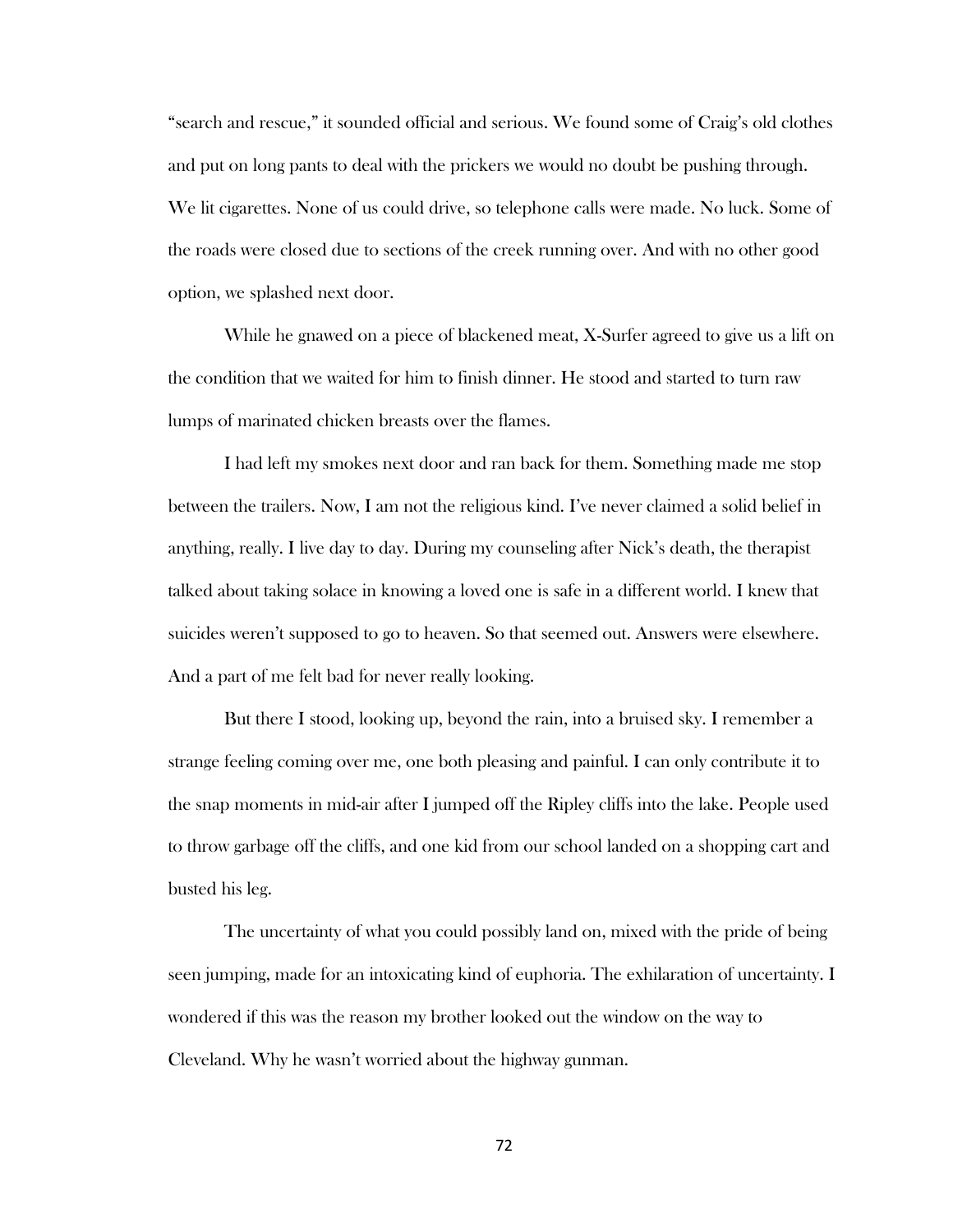Fat rain drops stung my face, blurred my vision. But I still did not blink, even when a thin stream of lightning flashed yellow in the sky, before it cracked and split over the sound of the rain and the creek. Something in that moment assured me the girl would be found. That the forces, wherever they came from, would not let her be harmed like the others. This would be different, I thought. And I knew I couldn't tell anyone about it. I knew what they'd say.

We sat under X-Surfer's tarp in silence watching him man the grill. It occurred to me that we were going to get into a car with a man whose name we didn't know. I didn't know much about him at all, but this seemed natural, for some reason. This was what small town people did for each other, real names or not. Donna got up and paced under the tarp. She sucked down cigarettes and squashed them out with her boot. Mark called Craig again to make sure the girl hadn't been found. Donna needed help carrying out some beers so I went inside with her. I felt Mark and Aaron watching me curiously.

The kitchen's cleanliness surprised me. X-Surfer's slovenly appearance gave me the impression that his trailer would be in complete disarray. But it actually had some class to it. A few black and white cinema stills were on the walls, and exotic island postcards were magnetized to the refrigerator.

"Grab three, would you?" She pointed to the fridge and turned around to rummage through the lower cupboards. "Wait a minute." She poked her head up and looked me over. "You're twenty-one, aren't you?"

"Close enough. I got a year or two."

"Don't let this get around. Last thing we need is to be busted serving minors. You seem like you can handle your drink. Don't prove me wrong."

\*\*\*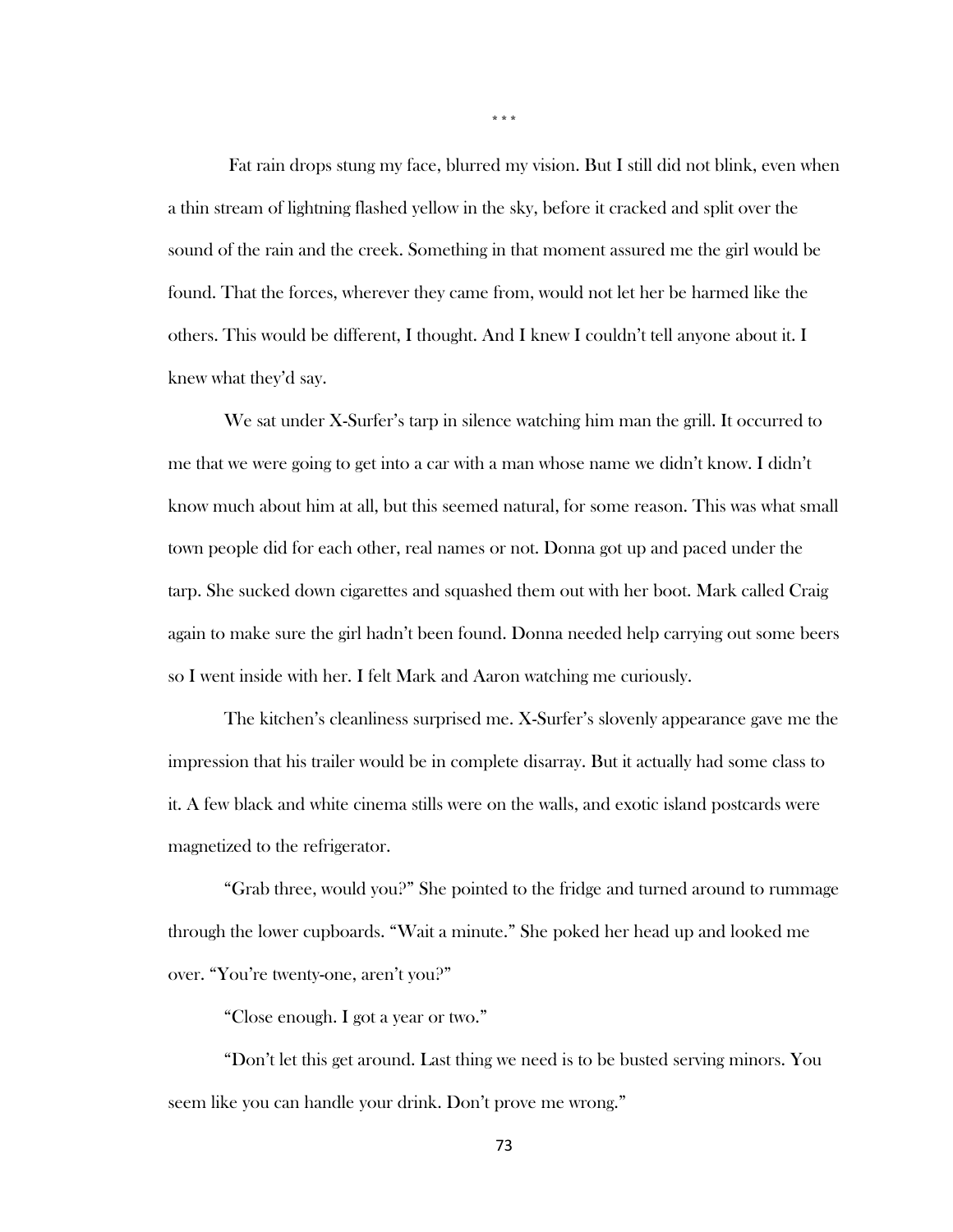I smiled and gripped the bottles tightly. You drop these and you're done for, I thought. I noticed two figurines carved from a strange, dark brown wood. They had wild markings on them, maybe tribal.

"Those are kinda cool. What are they?" I asked.

She turned. "Those would be napkin holders from Hawaii."

"Pretty neat," I replied.

She dug a Bic out of her pocket and popped the caps off of our beers. The foam from her beer rolled out and down the bottle like a commercial. She swore and held it over the sink.

"Did you do this?" she asked. Her grimace gradually broke into the hint of a smile.

"No way," I said. "Not this guy. I wouldn't do that."

She dried her hands with a towel and we raised our beers.

"Here's to honest men and hard working women," she said.

I nodded.

We both took long gulps and sighed. Expecting the other one to say something, we both stayed quiet. She looked to me and I looked to the door. I got a little nervous and couldn't think of anything else.

"Bathroom?" I asked.

"Right through there." She pointed down a hallway that ran off from the living room.

"Thanks."

There were few lights on in the trailer and I felt my way along the hallway wall. There were posters of black men playing brass instruments. I saw names like Coltrane, Davis, and Bird. Two surfboards with wild jagged designs on them stood on either side of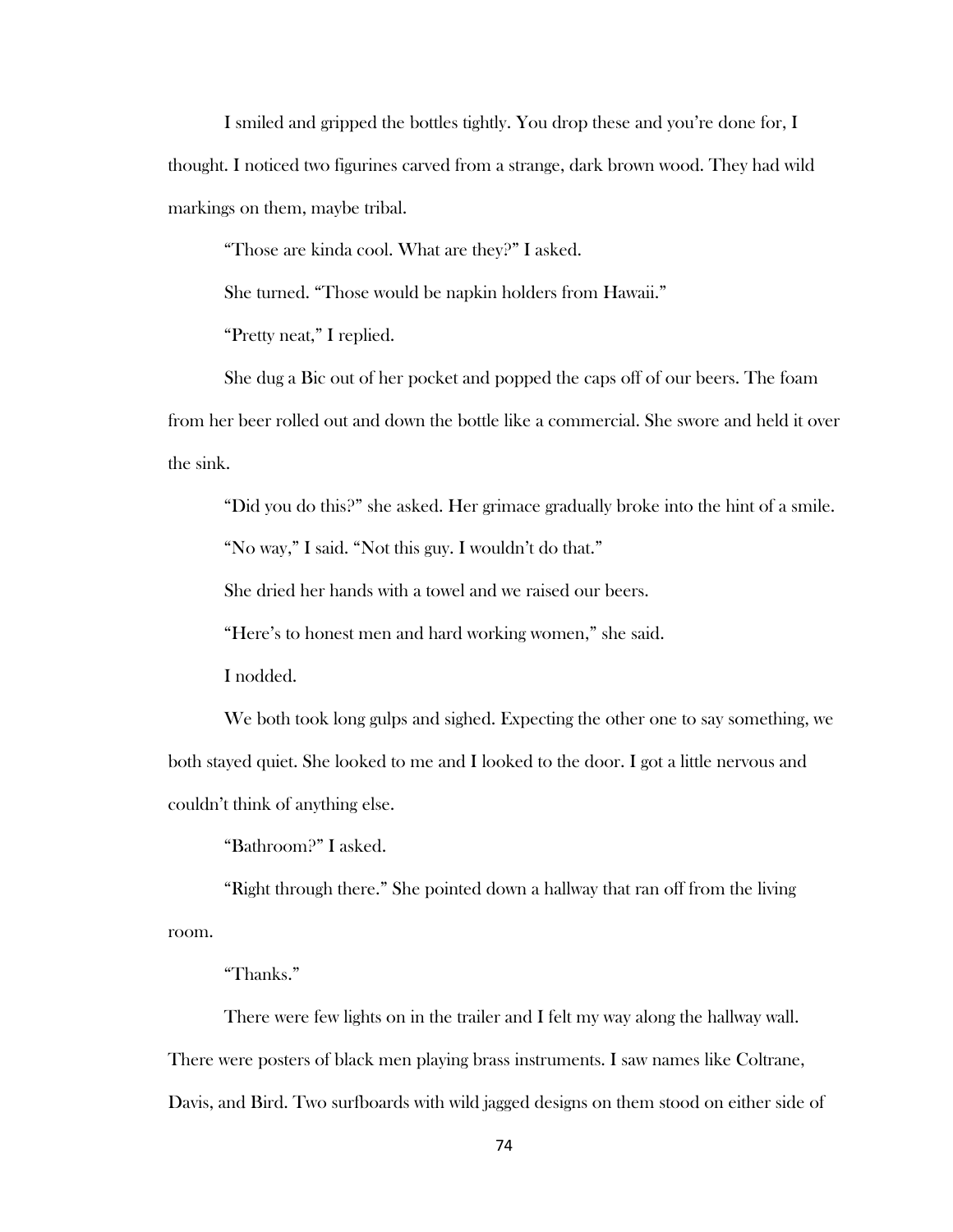the bedroom. The door stood open just enough for me to glimpse a couple of socks and shirts on the floor. The word CABANA was in bold above the bathroom door.

I stood on the register that ran along the floor and quickly glanced out the small bathroom window. The smell of chicken thickened in the air. I couldn't see the guys, and I barely made out the blue tip of the tarp from the back of the trailer. I stepped down and then back up again with a better grip. A few yards out I saw X-Surfer's open tool shed and mower. Next to the shed sat a large purple inner tube, half inflated and collecting rain.

Donna was gone when I returned to the kitchen. There were a few pictures of her and X-Surfer on the refrigerator: The two of them in snorkeling gear, smiling through crystal-blue water. The location could have been anywhere warm: Cancun, Virgin Islands, or California. I just knew I hadn't been there in my life. It didn't resemble the water of Lake Erie or the murky dark liquid we swam in under the Cole Rd trestle.

It angered me slightly. The alcohol was bringing me down.

The grill smoldered in a meaty aftermath. X-Surfer held a broom, and in a strange moment, poked a sagging section of tarp. Aaron's reflexes were too slow and he slid forward in an unsuccessful attempt to dodge the mini waterfall. Instead, he caught it right on his back. Donna bellowed out with drunken laughter. X-Surfer chuckled and apologized.

"Great," said Aaron.

"Come on," I said. "What difference does it make? We're all gonna be drenched once we get out there…if we ever do."

"Yeah, well, I don't really give a shit. I'm wet and pissed."

Mark took him next door to find some more clothes. Donna settled down to her chicken. X-Surfer cracked another beer and rolled his head over the back of his chair to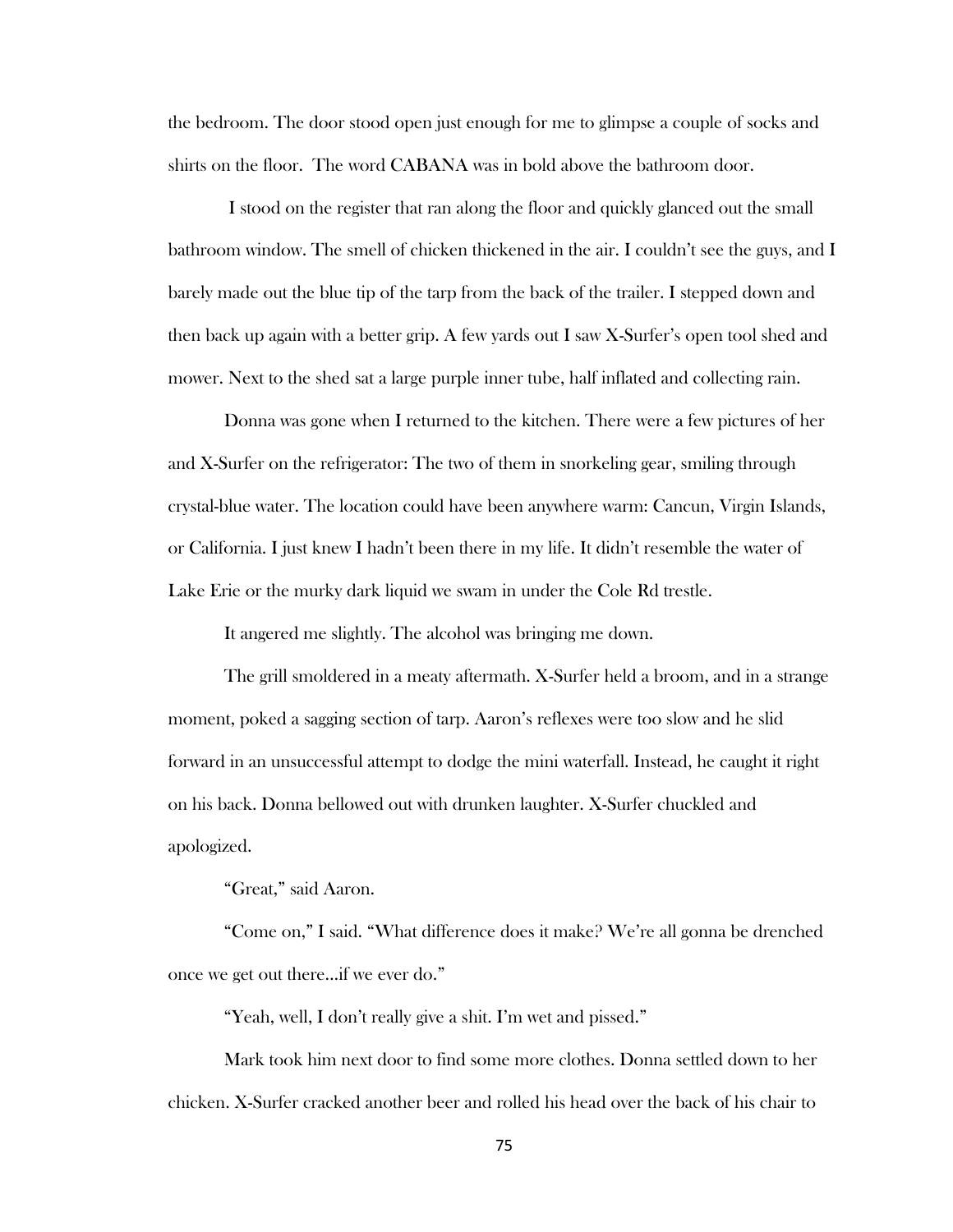point it at me.

"You're really ready for this thing, aren't you? I mean, really ready."

"What do you mean? To find the girl?"

"Yes, to find the girl--to rescue the girl. Finding and rescuing aren't the same things, you understand? You can find someone and not rescue them."

"I know," I said. "I know something about that." I felt my face burn with anger or something like it.

"And those two don't seem to be in a hurry," X-Surfer said. "But you, you're greased and fired, buddy."

"Sure," I said between my teeth. "Shouldn't we find her? Don't we all want her rescued instead of just found…"

"Depends," he said, "depends. This isn't any movie we got here. You understand? Look at that creek, buddy. It's moving angry. I've seen Sixteen get pretty nasty in my days."

The creek had seemed to pick up its momentum. I carefully lifted the tarp to see a big tree trunk ride swiftly, carelessly, along with the rippling current. X-Surfer stood next to me with a hand on my shoulder.

"Bigger one than that took out my goddamn roof."

"Tragedy," I said.

"Look," he said. "They already got half the town out there, man." The smell of barbecue sauce and beer drifted across my face in the white clouds of his breath. "You think one more pair of eyes is gonna make a difference?"

"Can't say," I replied.

"So he wants to go. What's it to you?" Donna piped in from behind.

"It's cool, baby," he put up a hand, "just a little tarp talk, you know? Wanna make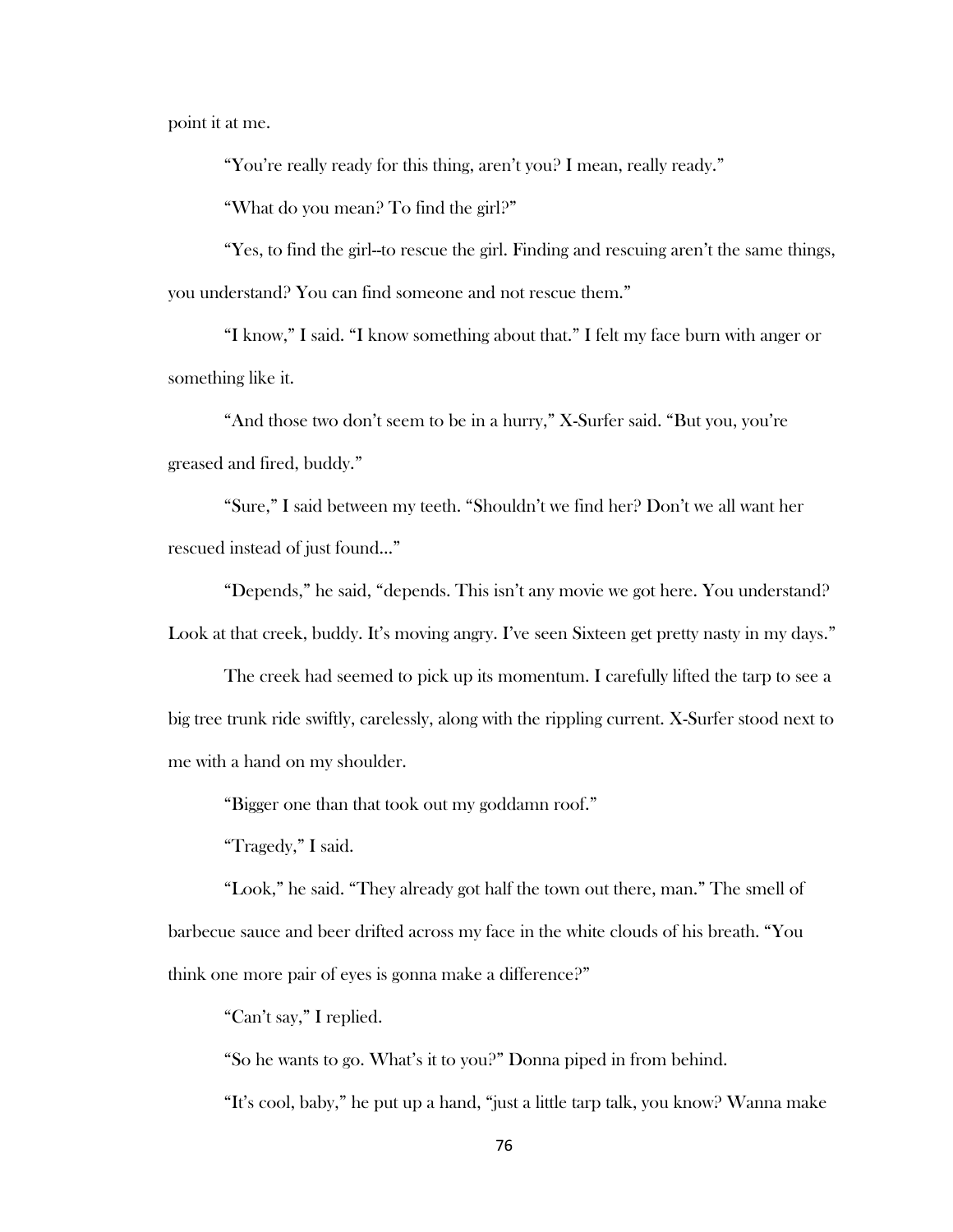sure he knows what to expect. What he's getting into. Too many heroes out there wanna make names for themselves. I know what I'm saying. I was a young gun. This isn't the first flood in world history, you know?"

I let the tarp fall and sat back down. I felt dark inside. Felt like struggling, but not sure against what. Aaron and Mark came back over, the rain matted hair to their foreheads. They glanced at each other, surely sensing the mood had drastically altered. X-Surfer and I caught each other's eye for a moment. Mark finally cleared his throat and spoke.

"We still going?"

"I'm still in," I said confidently.

I could tell Aaron didn't care anymore. He shed his enthusiasm for the mission with his wet clothing. Donna went inside the trailer. Mark looked back and forth between Aaron and me, then out to the creek. I drank the last half of my beer in a few gulps. X-Surfer leaned back in his chair and started whistling, and then he sang.

"'Well, it's sugar for sugar and salt for salt, if you go down in the flood, it's gonna be your own fault. Oh mama, ain't you gonna miss your best friend now?'" He grinned wide.

"What was that?" I asked.

" A little tune," he said.

"I know it's a song, which one?"

"That's Bobby Dylan, man. Never heard it? I'll go get it. Hold on."

He let the door close behind him and disappeared inside. I put my arms between my legs and locked my hands together with my fingers. I looked at the guys. Aaron flexed his neck, swished beer around in his mouth. Mark eyed up the creek.

Then the music started playing. Donna came out first, tossed us all a beer; her head bounced with the opening drum and guitar. X-Surfer immediately followed with an unlit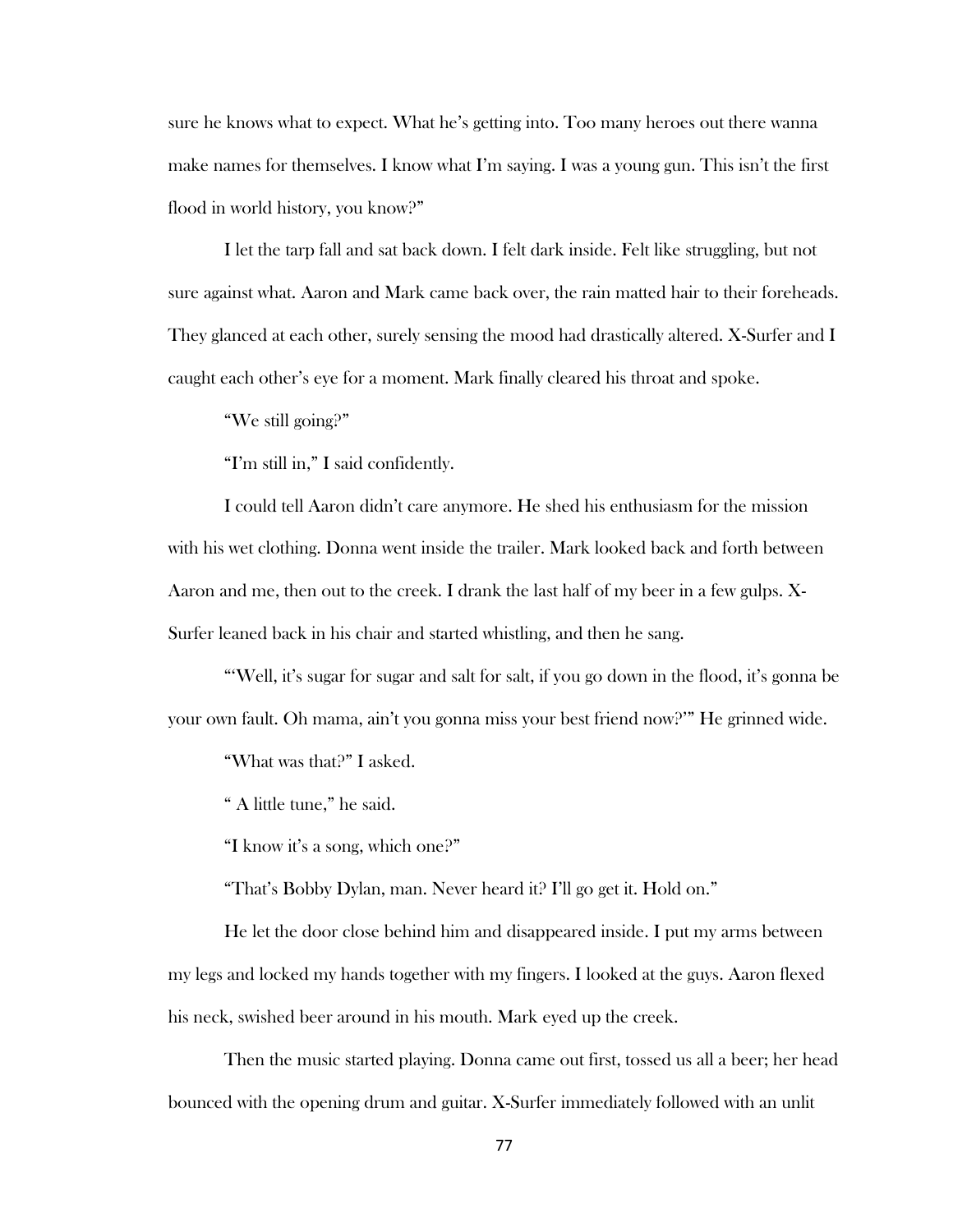cigarette in his mouth. The two of them started a little circle jig and we scooted our chairs back to make room.

 I did recognize the song. I had heard it with my dad and brother at the Rock and Roll Hall of Fame. An entire wing had been dedicated to Dylan and we watched a documentary about him in one of the dark and intimate theaters. Nick and I each bought an album at the store on the way out. This thought slowly uncoiled itself and worked around inside me. Small moments of us walking around all the guitars and listening to the history of rock and roll through headphones together began to play inside me. That experience shared by the three of us turned out to be the last.

"I know this," I shouted. Nobody heard me. I yelled again. "I know this song!"

A booming clap of thunder startled me. I laughed and worried that I may have tears on my face. I cracked open my beer. X-Surfer had his arms out, swinging like a propeller. I felt myself spring up and join the dancing just in time for the song to finish. X-Surfer must have put it on repeat. It started again.

I laughed, louder. The black inside me giving way to a softer light. And I felt again that notion of being watched out for. That a saving would be inevitable for the little girl. The three of us pranced around in what must have looked like some tribal rain dance. Only I could barely hear the rain. And even the sound of the roaring Sixteen Mile began to fade out and up with the twangy chords from the guitars. Donna took my hand and whirled me around with an in-place shuffle step. Aaron and Mark didn't move from their seats, but I thought I heard one of them yell something as X-Surfer, Donna, and I danced out from under the tarp, into the rain, making our way out towards the creek.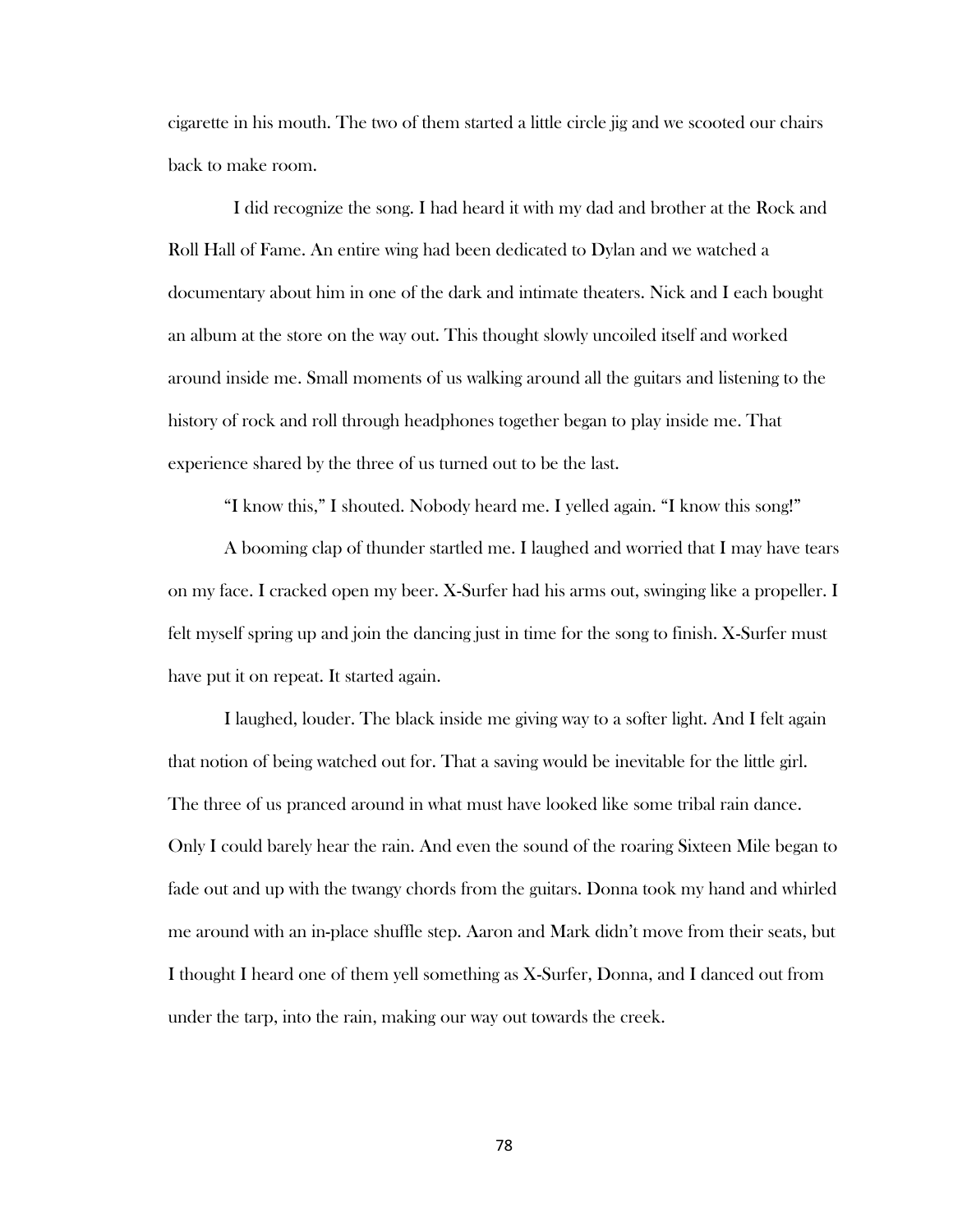### Arriving on Time: Galveston, Texas

It's raining and my arthritis flares. My hands on the steering wheel ache. I'm driving Brandon and Cody to school today. Sandra is sick. I don't really believe her, though. A mother knows. She had a date last night. Sure, I said, I'm available. What else would I be doing tomorrow? My windshield wipers thump back and forth.

She's been seeing this man, Luke or Lee or Levi. Something like that. I met him the other day. He's nice enough, fairly good looking, but it's the way he walks that bothers me. He's got this sweeping gait, like he would need an entire hallway to himself. I can't for the life of me picture the two of them arm-in-arm going to the movies. He's nice enough.

Traffic has come to a stop. We're on a brief stretch of old highway, nothing around but mud and brush. The rain picks up and I turn the radio off. Tell the boys to please settle down. A car honks. I look in my rearview. I notice a man standing outside of his car. He must be a lunatic to stand in the rain like that.

And here is another. A woman beside me emerges from her station wagon and shields her eyes from the rain. It must be a wreck. I rub my hands gently together trying to calm them. Then Brandon and Cody notice all the people outside and they want to exit and see what's going on. I tell them to please stay put.

They are antsy, curious, like their father. He's up in Montana last I heard. Left about two years back. Supposedly a ranch hand, if you can believe it. I wouldn't guess it now. That man. Always into something new. Parenting went cold on him. Now Sandra and the boys have this Leroy or Lyle or Levon. I really just want what's best for the three of them. Of course I do. I'm the only one left around here to give them any help. Only one who really cares. Just look at me.

There's a low rumble. I can feel it travel up from feet to chest, my hands and the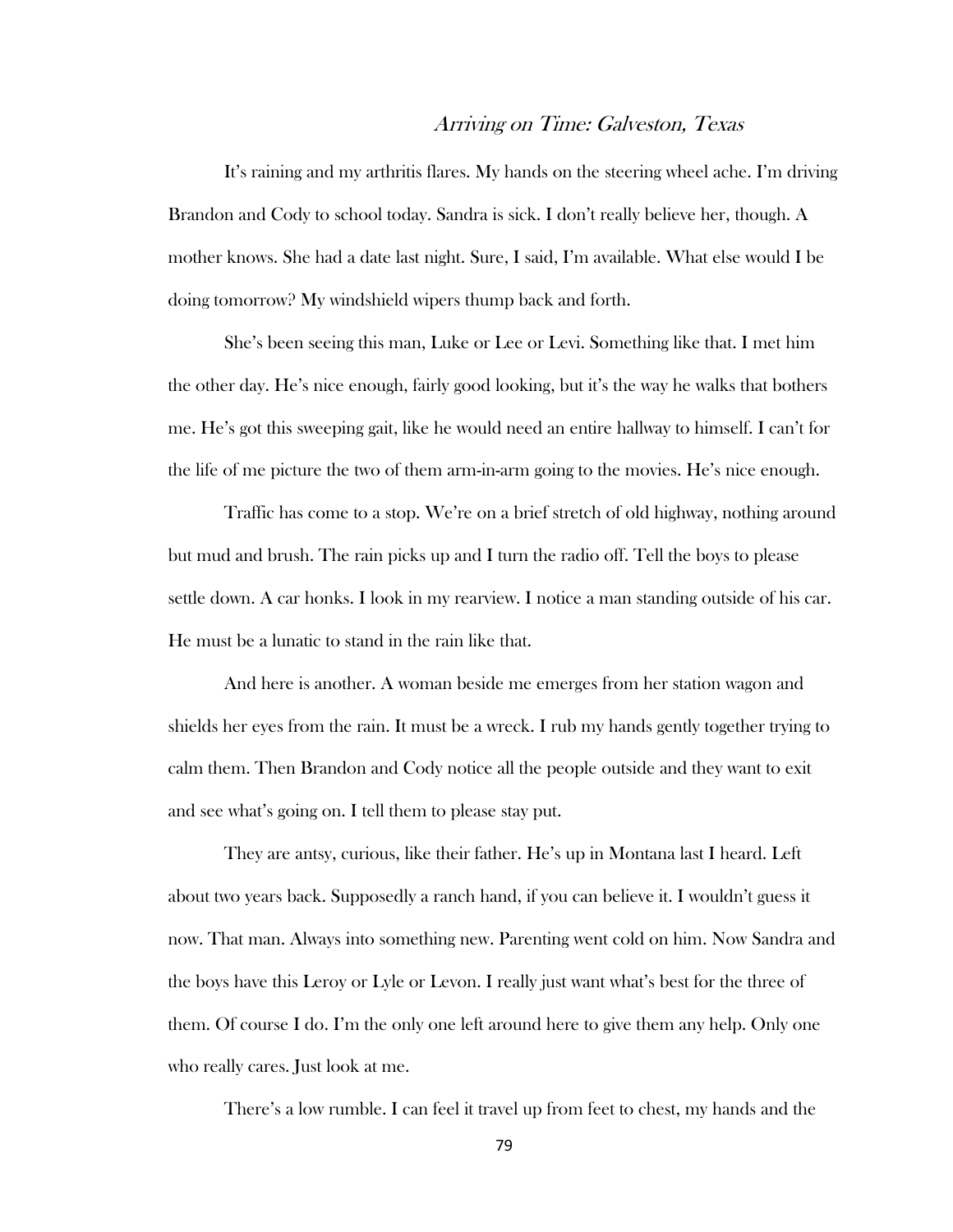wheel gently shake. The boys say they feel it too and get quiet. Then the three of us just sit and look at each other for a moment. The rain beating nervously against the car. I turn the radio back on for distraction. Political talk radio. Who can stand those voices? I switch it off.

I swear I feel tears welling from behind my glasses; they are broken and pinch the side of my nose. They need fixed. I think about my grandchildren in the backseat, my single daughter, and this new man. What the hell is she doing? She's so lost. Bless her for trying to find a suitable father for these two, or at least that's what I imagine she's doing with this new guy. My silly broken glasses. I start to cry. I try and cover my face so Brandon and Cody won't notice; hoping the sound of the rain will cover up my gasps. It feels good and warm to cry. But I must stop. For all of them.

I slowly unbuckle my seatbelt and tell the boys to stay put. I'm still frowning when I cover my hair with an old plastic rain bonnet. I can feel there's a small tear in it.

The rumbling is stronger. The woman from the station wagon sees me and points. She nods and says something. The rain is too much and I'm unable to hear her. Then I realize what is coming. I've seen them before. But usually, there aren't this many.

There must be fifteen or so. I can see them running full speed towards us. I get in the backseat with the boys and tell them to get on the floor. I cover them with their cheap backpacks, lumpy with school supplies I bought them. Spider Man and Super Man. I lock all the doors and try to wipe the fog off the windows. I take my glasses off, massage my hands slowly, and wait for the pack of javelinas to sweep through the alleys of our idling vehicles.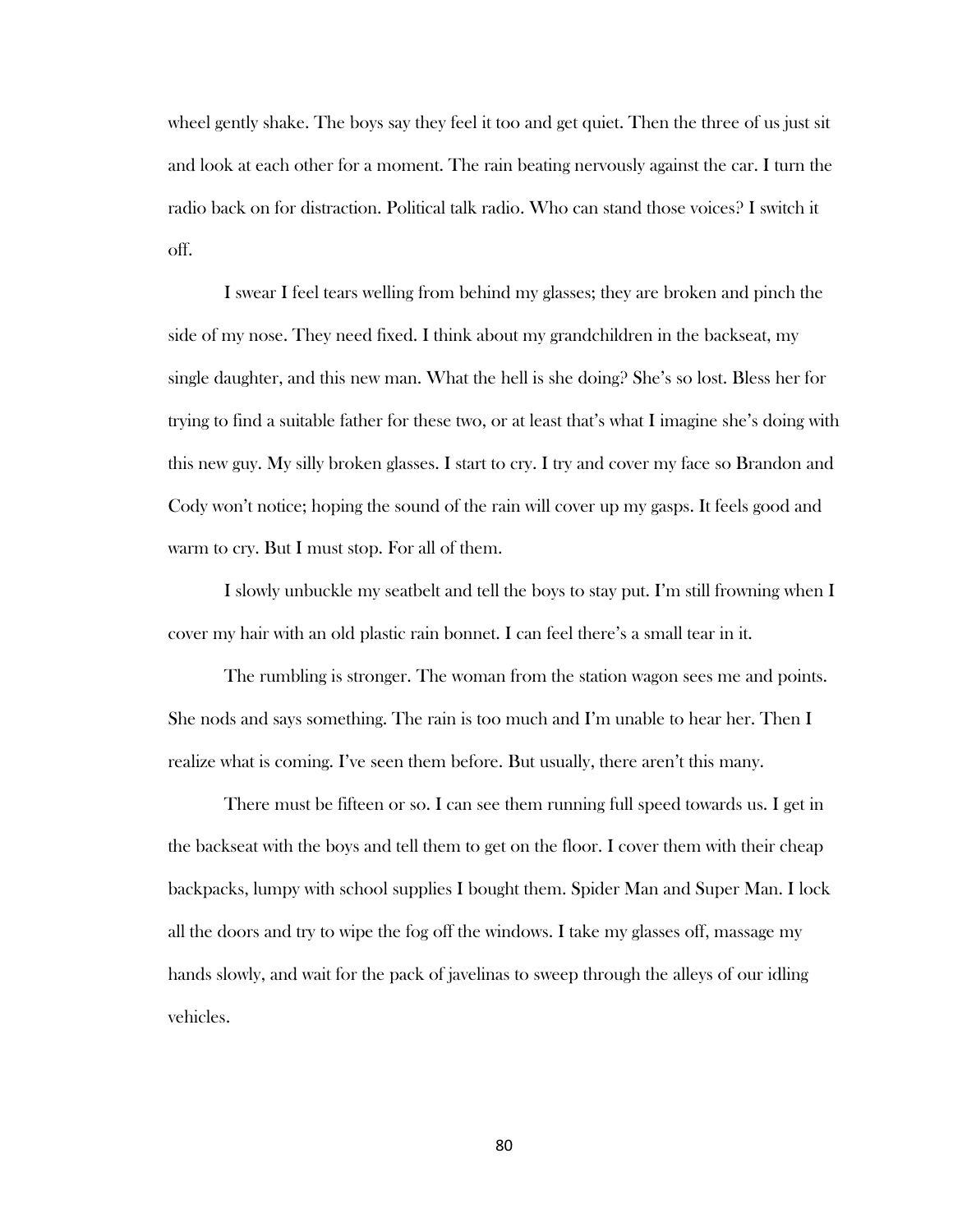# Arriving on Time: Morgantown, West Virginia

I-79. It's real hot outside. We're on our way to buy pop for Mom when we find this car just sitting by the side of the road. It doesn't look like much of a car anymore. It's all beat up like somebody tangled with it all night, like something wrong happened. I see glass and a t-shirt. I'm with my little brother. All the windows are rolled down.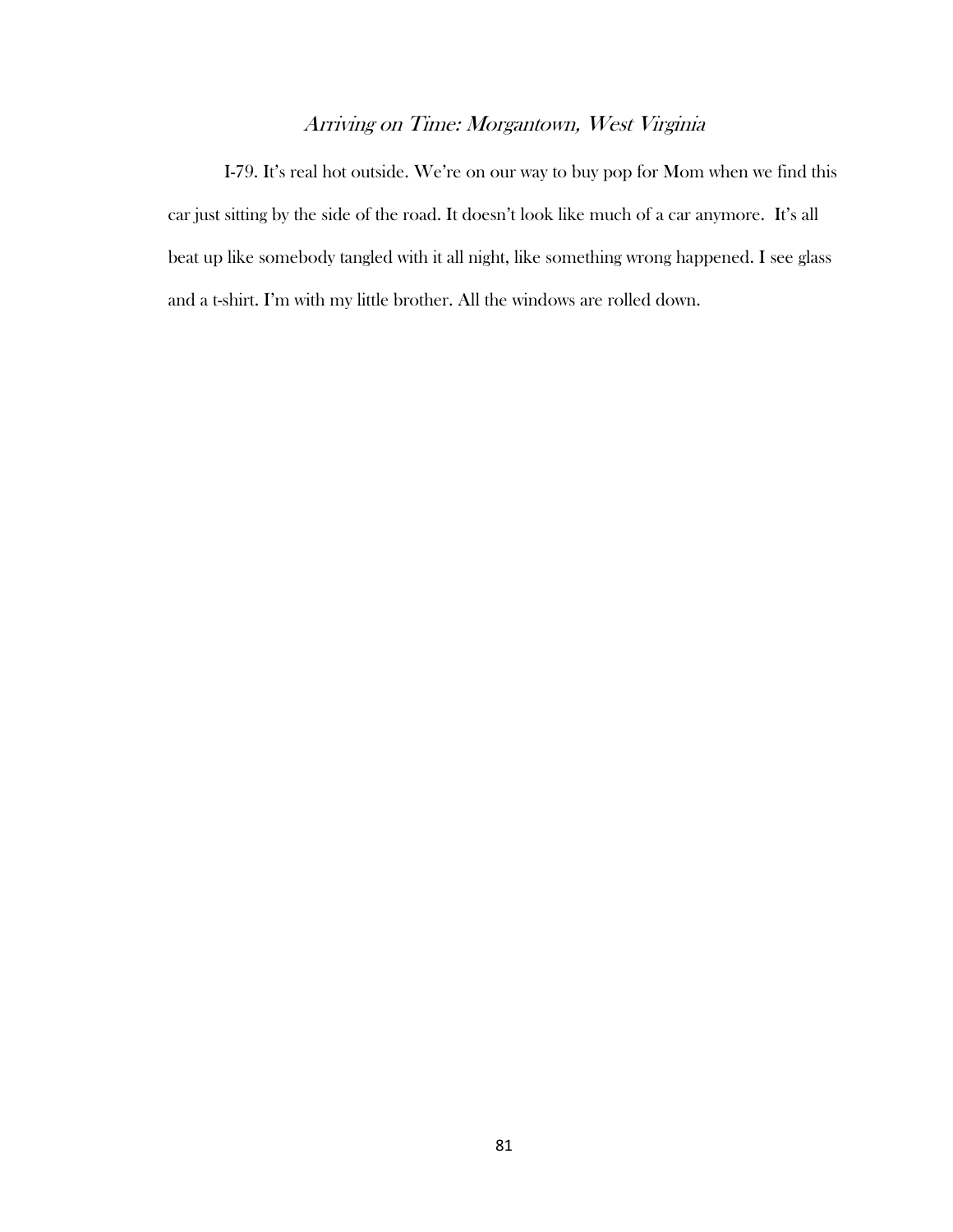### Curriculum Vitae

Benjamin Morris 2586 La Cara Avenue (814)-392-0915 [morri293@unlv.nevada.edu](mailto:morri293@unlv.nevada.edu)

### **Education**

North East High School 97-2001

Penn State Behrend (BFA in Creative Writing) 04'-08'

University of Nevada, Las Vegas (MFA in Creative Writing) 2012

#### Awards

• Edward Nichols Prose Award 06'

(for "Something Worth Keeping")

• Kennedy Fiction Award 07'

(Short story "Sixteen Mile Flood"-published in Lake Effect)

- Corey N Farrell Scholarship for Creative Writing 07'
- Summer Workshop Scholarship- Chautauqua Institute 07'
- PCEA Fiction Award 08'

(for "Something Worth Keeping")

James "Jake" Cranage Award 07'

(Poem "Noise in August")

#### **Publications**

"Sixteen Mile Flood" appeared in *Lake Effect* (Volume 12, 08')

"On Our Way Out" appeared in *The Red Clay Review* (Issue 4, 11')

"Arriving on Time: Morgantown, West Virginia" appeared in The Rusty Typer (2011)